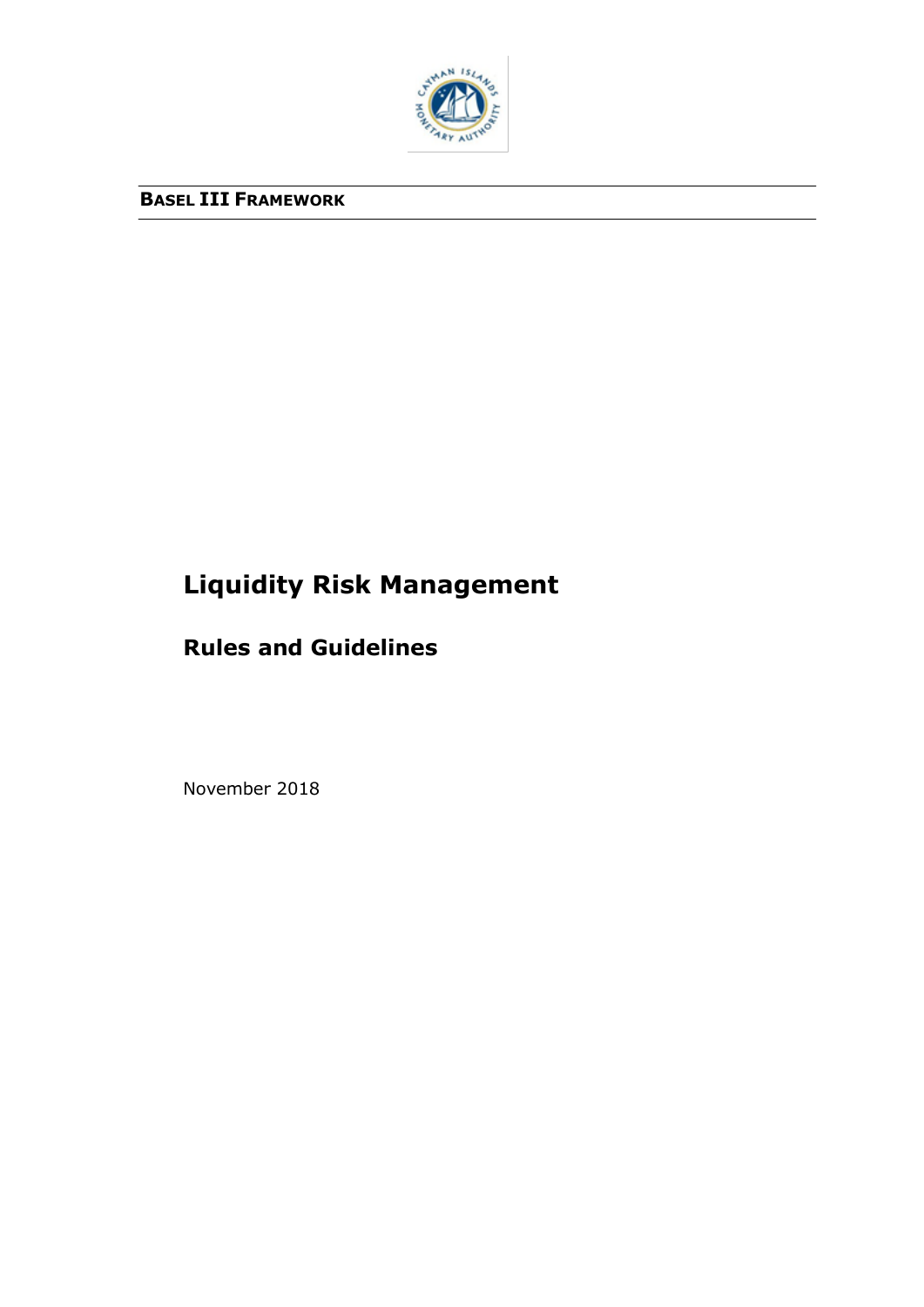

# **Table of Contents**

<span id="page-1-0"></span>

| 1.<br>2.<br>3.<br>4.<br>5.<br>6.<br>7.<br>8.<br>9. |  |
|----------------------------------------------------|--|
|                                                    |  |
| 10.<br>12.<br>18.                                  |  |
|                                                    |  |
| 20.<br>25.                                         |  |
| 26.                                                |  |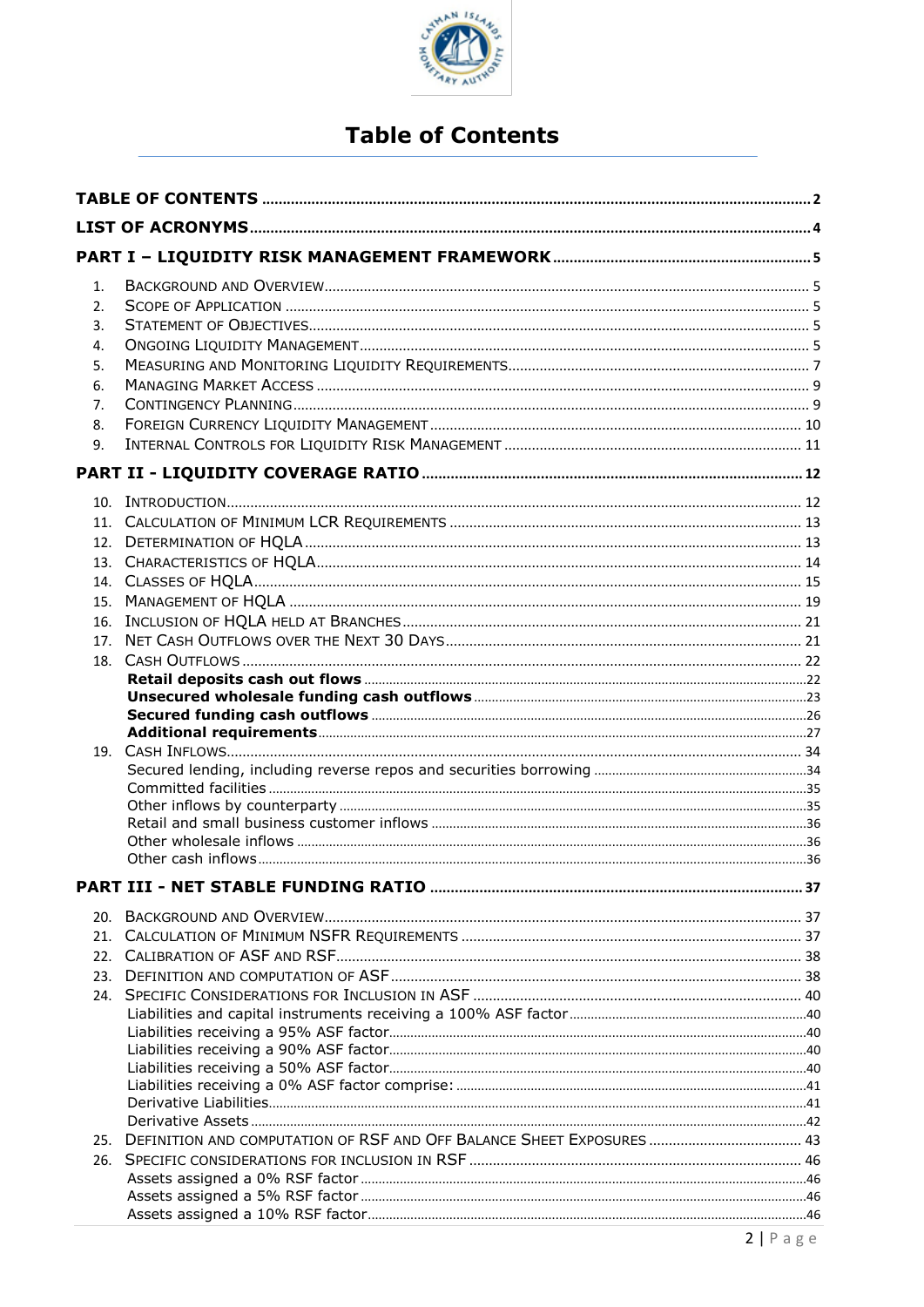

| 30  |  |
|-----|--|
| 31  |  |
|     |  |
|     |  |
| 32. |  |
|     |  |
| 34. |  |
|     |  |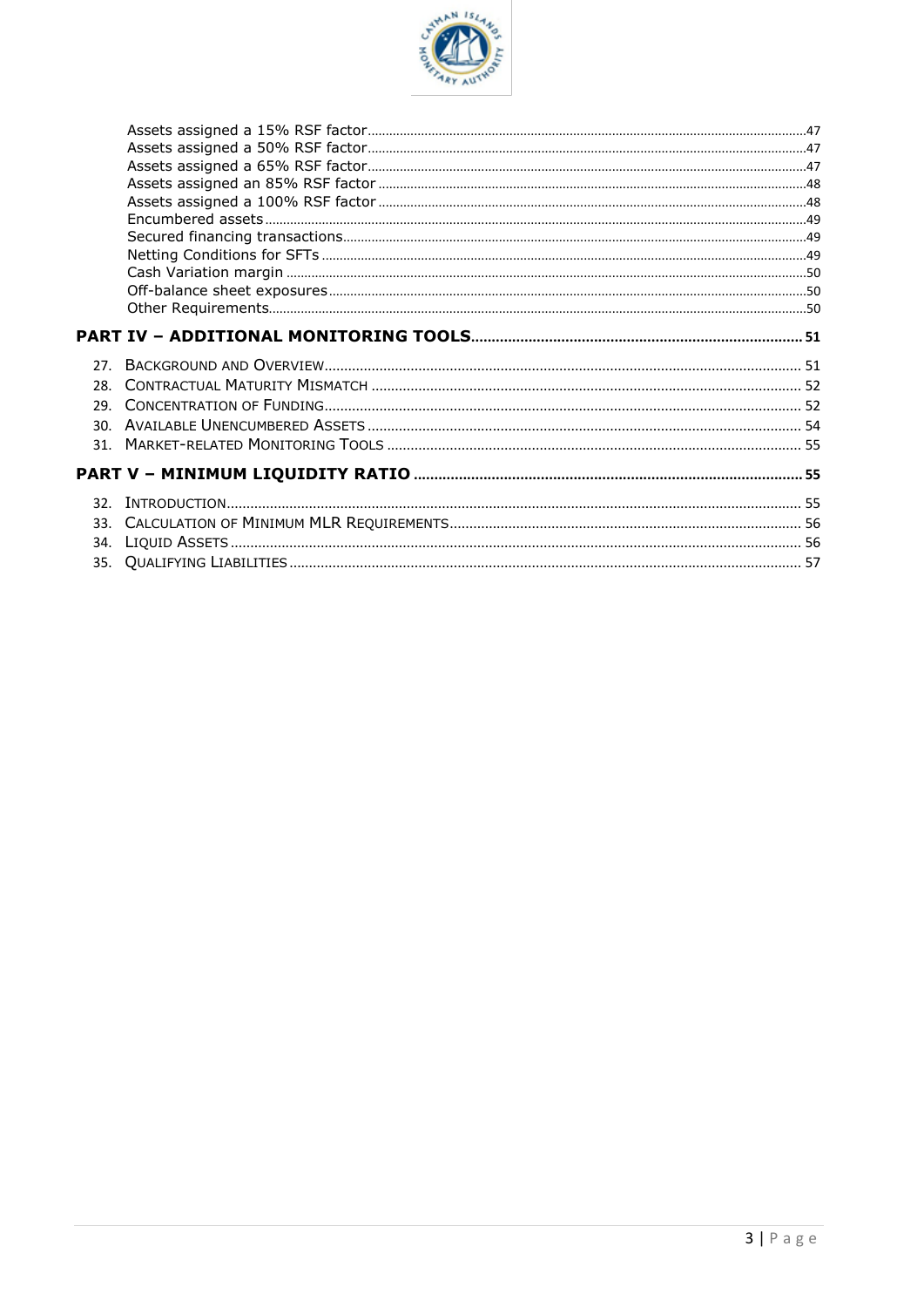# **LIST OF ACRONYMS**

<span id="page-3-0"></span>

| <b>ALA</b>  | <b>Alternative Liquidity Approach</b>          |
|-------------|------------------------------------------------|
| <b>ASF</b>  | <b>Available Stable Funding</b>                |
| <b>BCBS</b> | <b>Basel Committee on Banking Supervision</b>  |
| <b>BIS</b>  | <b>Bank for International Settlements</b>      |
| <b>BTCL</b> | <b>Banks and Trusts Companies Law</b>          |
| <b>CD</b>   | <b>Certificate of Deposit</b>                  |
| <b>CFP</b>  | <b>Contingency Fund Planning</b>               |
| <b>CIMA</b> | <b>Cayman Islands Monetary Authority</b>       |
| <b>CP</b>   | <b>Commercial Paper</b>                        |
| <b>ECAI</b> | <b>External Credit Assessments Institution</b> |
| <b>HQLA</b> | <b>High Quality Liquid Assets</b>              |
| <b>IMF</b>  | <b>International Monetary Fund</b>             |
| KYD         | <b>Cayman Islands Dollar</b>                   |
| <b>LCR</b>  | <b>Liquidity Coverage Ratio</b>                |
| <b>LTV</b>  | <b>Loan To Value</b>                           |
| MDB         | <b>Multilateral Development Banks</b>          |
| <b>MLR</b>  | <b>Minimum Liquidity Ratio</b>                 |
| <b>NSFR</b> | <b>Net Stable Funding Ratio</b>                |
| <b>OBS</b>  | <b>Off-Balance Sheet</b>                       |
| <b>OTC</b>  | <b>Over-the-Counter</b>                        |
| PD.         | <b>Probability of Default</b>                  |
| <b>PSE</b>  | <b>Public Sector Entity</b>                    |
| <b>RMBS</b> | <b>Residential Mortgage-Backed Securities</b>  |
| <b>RSF</b>  | <b>Required Stable Funding</b>                 |
| <b>SFT</b>  | <b>Securities Financing Transaction</b>        |
| <b>SIV</b>  | <b>Special Investment Vehicle</b>              |
| <b>SPE</b>  | <b>Special Purpose Entity</b>                  |
| SPV         | <b>Special Purpose Vehicle</b>                 |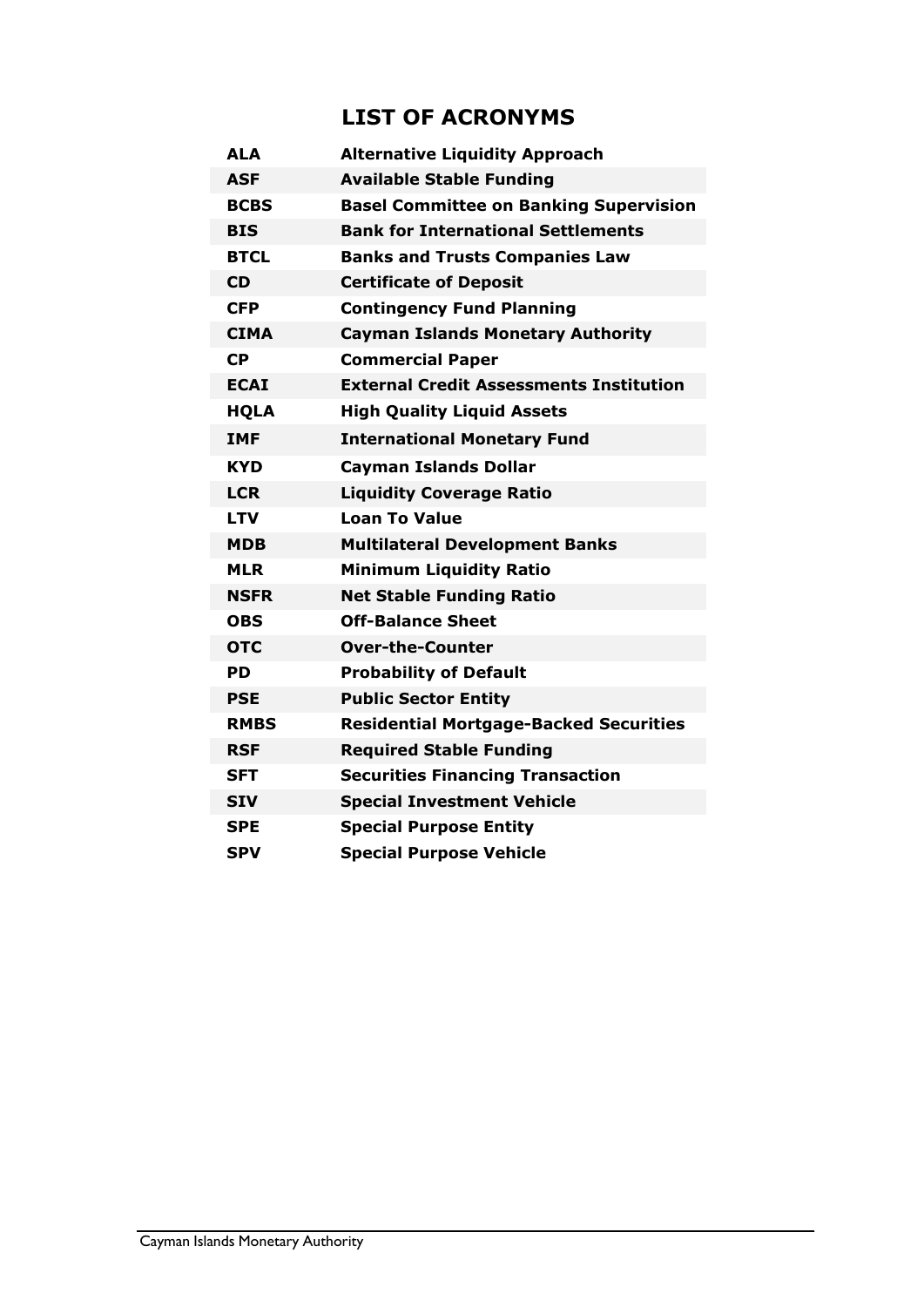

# **PART I – Liquidity Risk Management Framework**

### <span id="page-4-0"></span>1. Background and Overview

- <span id="page-4-1"></span>1.1. This document sets out a comprehensive Liquidity Risk Management framework for banks, including the minimum standards for funding liquidity, namely the Liquidity Coverage Ratio ("LCR"), Net Stable Funding Ratio ("NSFR") and Minimum Liquidity Ratio ("MLR"), as well as additional liquidity monitoring tools.
- 1.2. In order to highlight the Cayman Islands Monetary Authority's ("CIMA") liquidity rules within the compendium, a rule is written in light blue and designated with the letter "R" in the right margin.

### 2. Scope of Application

- 2.1. The scope of application of the liquidity rules applies to all banks which apply the capital adequacy rules as defined in the Scope of Application section of the Rules, Conditions and Guidelines on Minimum Capital Requirements (Pillar I).
- <span id="page-4-2"></span>2.2. All Category "A" Retail banks are required to meet the minimum requirements of the LCR, the NSFR and the additional liquidity monitoring tools, as specified in Parts II and III of these Rules and Guidelines.
- 2.3. All Category "A" Non-Retail banks and Category "B" banks are required to comply with the minimum requirements of the MLR, as specified in Part V of these Rules and Guidelines.

### 3. Statement of Objectives

- <span id="page-4-3"></span>3.1. To establish key principles for managing liquidity risk, the formality and sophistication of the process used should be dependent upon the size and sophistication of the bank, as well as the nature and complexity of its activities. The principles established here have broad applicability to all banks which apply the capital ` ` rules as defined in the Scope of Application section of the Rules, Conditions and Guidelines on Minimum Capital Requirements (Pillar I).
- 3.2. Liquidity, or the ability to fund increases in assets and meet obligations as they come due, is crucial to the ongoing viability of any bank.

# 4. Ongoing Liquidity Management

<span id="page-4-4"></span>4.1. Each bank should have a strategy for the day-to-day management of liquidity, setting out the bank's general approach to liquidity. A bank's board of directors should approve the strategy and significant policies related to the management of liquidity. The strategy should address the bank's goal of protecting financial strength and the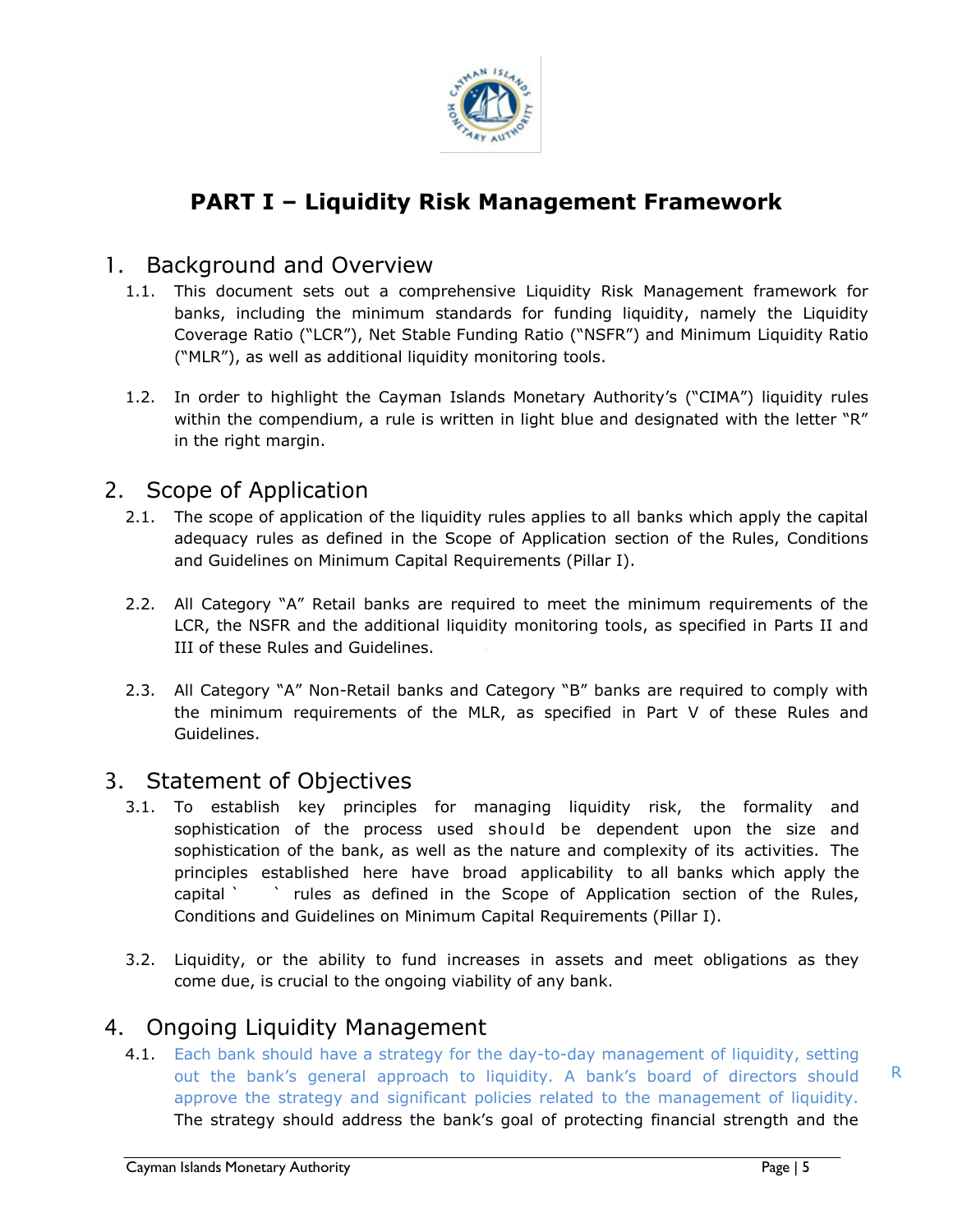

ability to withstand stressful events in the marketplace.

- 4.2. Each bank should have a management structure in place to effectively execute the liquidity strategy. Senior management must ensure that liquidity is effectively managed, and that appropriate policies and procedures are established to control and mitigate liquidity risk. R
- 4.3. The board should ensure that senior management takes the steps necessary to monitor, control and report on liquidity risk. The board should be informed regularly of the liquidity situation of the bank and immediately if there are any material changes in the bank's current or prospective liquidity position. R
- 4.4. A bank's liquidity strategy should enunciate specific policies on particular aspects of liquidity management, such as the composition of assets and liabilities, the approach to managing liquidity in different currencies and from one country to another, the relative reliance on the use of certain financial instruments, and the liquidity and marketability of assets. There should also be an agreed strategy for dealing with the potential for both temporary and long-term liquidity disruptions.
- the approved policies, procedures and limits. 4.5. The strategy for managing liquidity risk should be communicated throughout the organisation. All business units within the bank that conduct activities having an impact on liquidity should be fully aware of the liquidity strategy and operate under R
- 4.6. Senior management and the appropriate personnel should have a thorough understanding of how other risks, including credit, market and operational risk, impact on the bank's overall liquidity strategy and position. R
- 4.7. A bank's management must make decisions related to the structure for managing liquidity. This may be in the form of an Asset/Liability Committee (ALCO) comprised of senior management, the treasury function and/or a risk management department. The bank may completely centralise a II liquidity management within the ALCO; or it may decentralise by assigning business units responsibility for their own liquidity, subject to limits imposed by senior management and overarching responsibility within the ALCO. Whatever structure is used, it is critical that there be close links between those individuals responsible for liquidity and those monitoring market conditions, as well as other individuals with access to critical information such as credit risk managers. R
- 4.8. A bank must have adequate information systems for measuring, monitoring, controlling and reporting liquidity risk. Reports should be provided on a timely basis to the bank's board of directors, senior management, other appropriate personnel and the Authority, if requested. R
- 4.9. A schedule of frequent routine liquidity reviews and less frequent, but more in-depth R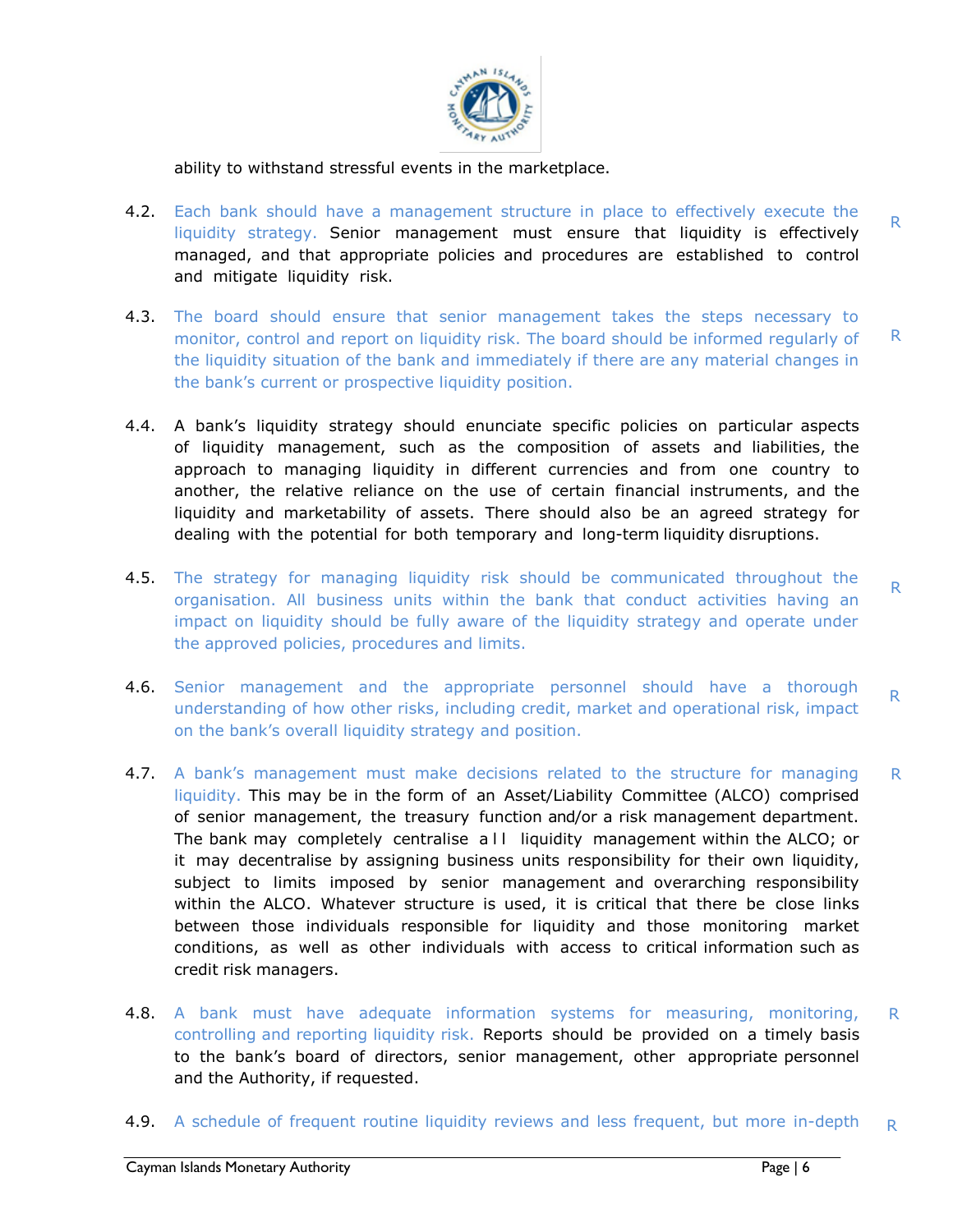

reviews should be established. These reviews provide the opportunity to re-examine and refine a bank's liquidity policies and practices in the light of a bank's liquidity experience and developments in its business.

- 4.10. A bank's management should set limits to ensure adequate liquidity and to control liquidity risk exposures and vulnerabilities. The limits imposed should include, but are not limited to, operational limits, concentration limits, exposure and sensitivity limits, and trading and stop loss limits for the investment portfolio. Limits set by management will be reviewed by the Authority from time to time and may be subject to the Authority's approval. The Authority may also set the limits on a case-by-case basis. Banks should analyse the likely impact of different stress scenarios on their liquidity position and set their limits accordingly. Limits should be appropriate to the size, complexity, nature of the operations and financial condition of the bank. Management should define the specific procedures and approvals necessary for exceptions to policies and limits. R R
- position on a day-to-day basis for the short time horizons (e.g. out to eight days) 4.11. A bank's management information system should be designed to provide the board of directors, senior management and other appropriate personnel with timely information on the liquidity position of the bank. The system should be flexible to deal with various contingencies that may arise. It should have the ability to calculate liquidity positions in all of the major currencies in which the bank deals, both individually and on an aggregate basis. The bank should have the ability to calculate its liquidity and over a series of specified time periods thereafter, including more distant periods. The management information system should be used to check for compliance with the bank's established policies, procedures and limits. R

# 5. Measuring and Monitoring Liquidity Requirements

- <span id="page-6-0"></span>5.1. At a very basic level, liquidity measurement involves assessing all of a bank's cash inflows against its outflows to identify the potential for any net shortfalls going forward. This assessment is performed with both a short term and long term horizon. The assessment includes funding requirements for off-balance sheet commitments. A number of techniques can be used for measuring liquidity risk, ranging from simple calculations and static simulations based on current holdings to highly sophisticated modelling techniques. Each bank should establish a robust process for the ongoing measurement and monitoring of liquidity requirements.
- 5.2. All Category "A" Retail banks are required to calculate and report the LCR, the NSFR and the additional monitoring tools, as defined in these Rules and Guidelines. All Category "A" Non-retail banks and all Category "B" banks are required to calculate and report the MLR as defined in these Rules and Guidelines. Reporting should be in a timeframe and format stipulated by the Authority.
- 5.3. Since a bank's future liquidity position will be affected by factors that cannot always be forecast with precision, assumptions need to be reviewed frequently to determine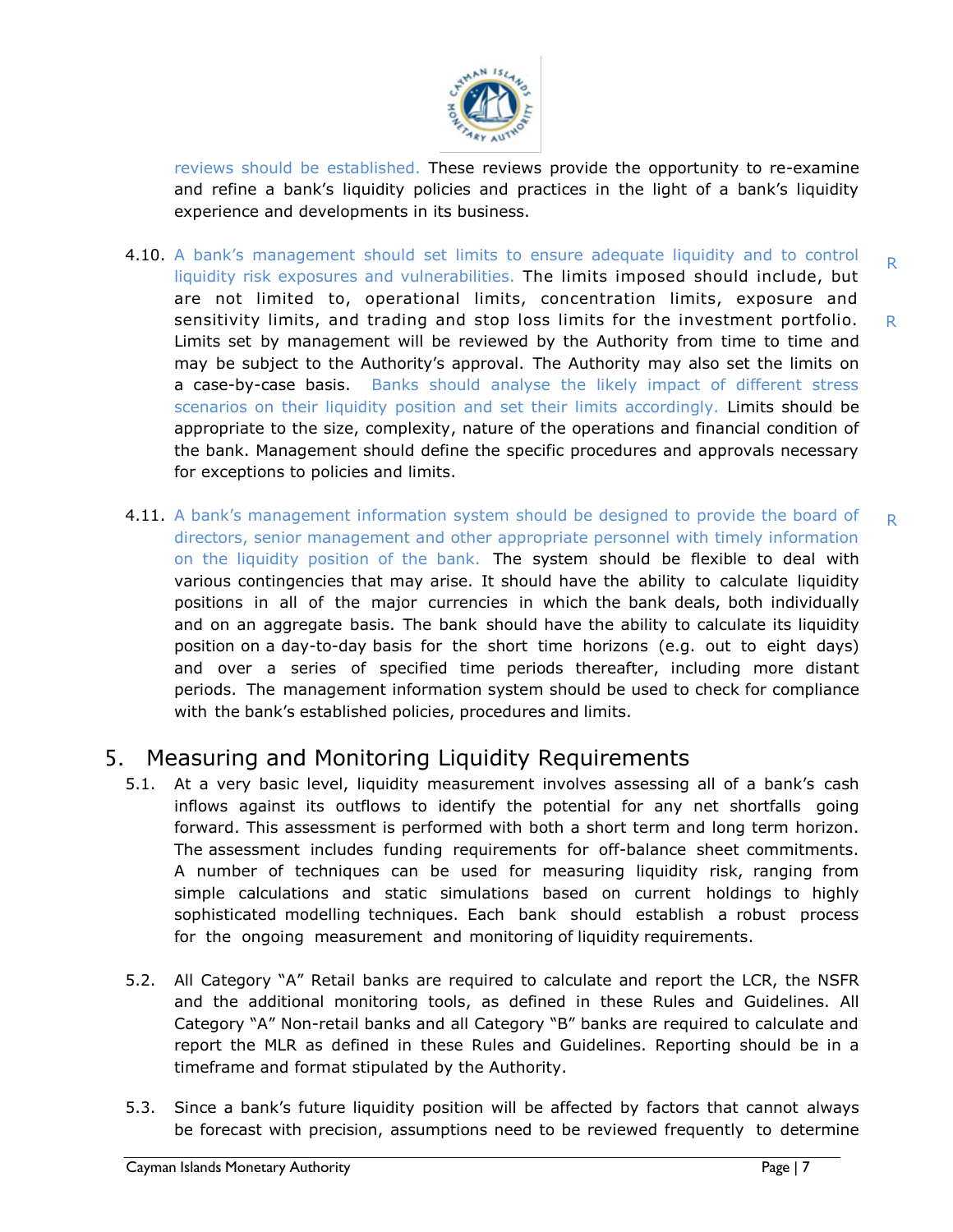

their continuing validity, especially given the rapidity of change in banking markets. The total number of major assumptions to be made, however, is fairly limited. The remainder of the paragraphs in this section catalogue some liquidity assumptions for consideration.

- 5.4. Assumptions about a bank's future stock of assets include their potential marketability and use as collateral which could increase cash inflows, the extent to which assets will be originated and sold through asset securitisation programs, and the extent to which maturing assets will be renewed, and new assets acquired.
- 5.5. Determining the level of a bank's potential assets involves answering three questions:
	- a) what proportion of maturing assets will a bank be able and willing to roll over or renew?
	- b) what is the expected level of new loan requests that will be approved?
	- c) what is the expected level of draw-downs of commitments to lend that a bank will need to fund?
- 5.6. Analysing the liability side of the balance sheet for sources of funding requires a bank to understand the characteristics of their fund providers and funding instruments. To evaluate the cash flows arising from a bank's liabilities, a bank would first examine the behaviour of its liabilities under normal business conditions. This would include establishing:
	- a) the normal level of roll-overs of deposits and other liabilities;
	- b) the effective maturity of deposits with non-contractual maturities, such as demand deposits and many types of savings accounts;
	- c) the normal growth in new deposit accounts.
- 5.7. In examining the cash flows arising from a bank's liabilities under abnormal circumstances (bank-specific or general market problems), a bank would examine four basic questions:
	- a) which sources of funding are likely to stay with the bank under any circumstance, and can these be increased?
	- b) which sources of funding can be expected to run off gradually if problems arise, and at what rate? Is deposit pricing a means of controlling the rate of runoff?
	- c) which maturing liabilities or liabilities with non-contractual maturities can be expected to run off immediately at the first sign of problems? Are there liabilities with early withdrawal options that are likely to be exercised?
	- d) does the bank have back-up facilities that it can draw down and under what circumstances?
- 5.8. A bank should also examine the potential for substantial cash flows from its offbalance sheet activities (other than the loan commitments already considered). The contingent nature of most off-balance sheet instruments adds to the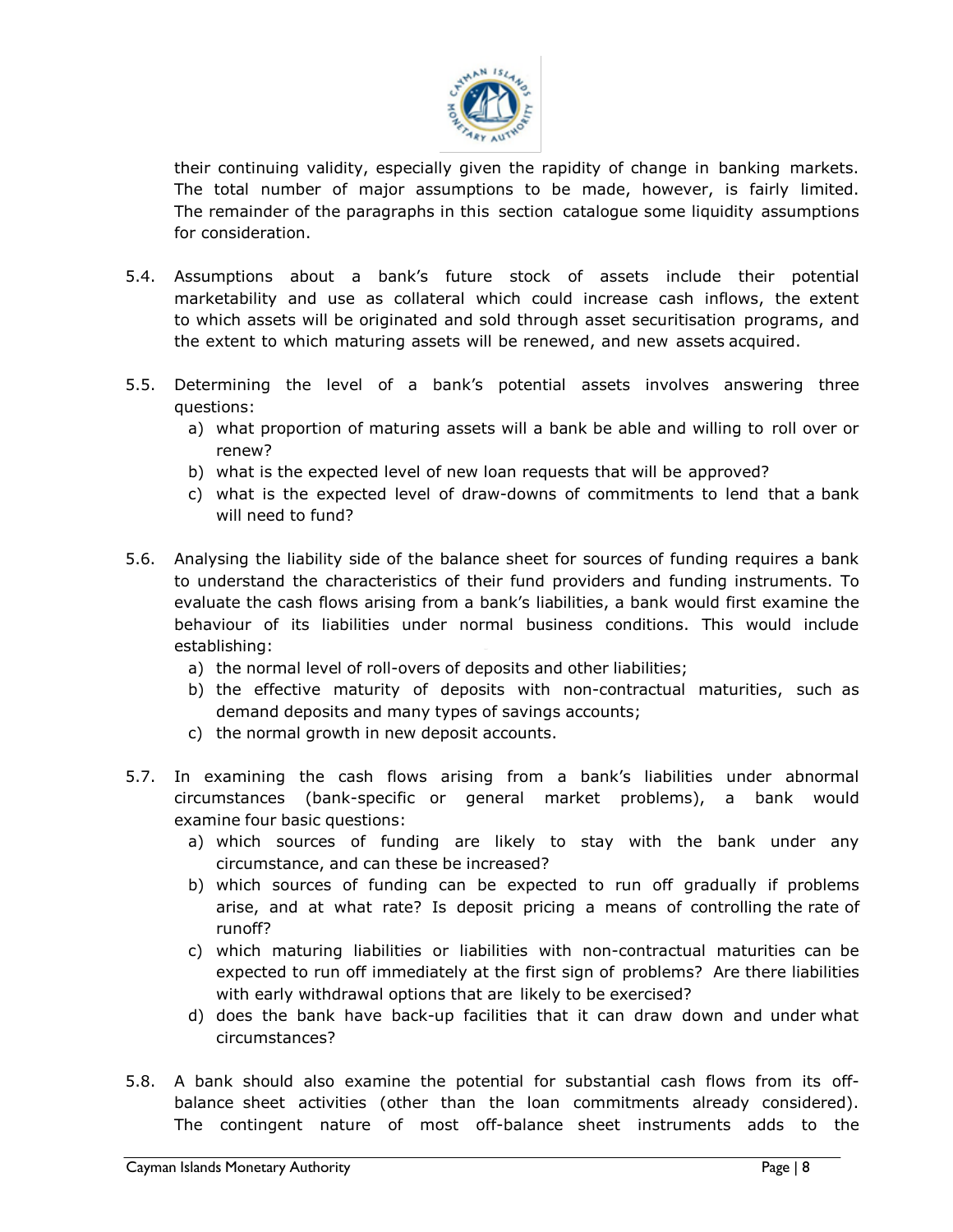

complexity of managing off-balance sheet cash flows. In particular, during stressful situations, off-balance sheet commitments can have a significant drain on liquidity.

- 5.9. Looking solely at instruments may ignore some factors that could significantly impact a bank's cash flows. Besides the liquidity needs arising from their own business activities, banks also require funds to support other operations. For example, many large banks provide correspondent banking services for foreign banks or provide access to payment systems for smaller domestic banks and other financial institutions.
- 5.10. In addition, net overhead expenses, such as rent, salary and tax payments, although generally not significant enough to be considered in banks' liquidity analyses, can in some cases also be sources of cash outflows.

### 6. Managing Market Access

- 6.1. Each bank should periodically review its efforts to establish and maintain relationships with liability holders, to maintain the diversification of liabilities, and aim to ensure its capacity to sell assets.
- <span id="page-8-0"></span>banks, corporate customers and payments systems. Building strong relationships 6.2. A bank needs to understand how much funding it can expect to receive from the market, both under normal and adverse circumstances. Senior management needs to ensure that market access is being actively managed by appropriate staff within the bank. Relationships may exist with trading counterparties, correspondent with key providers of funding can provide a line of defence during times of liquidity stress and form an integral part of a bank's liquidity management. The frequency of contact and the frequency of use of a funding source are two possible indicators of the strength of a funding relationship.
- 6.3. Concentrations in funding sources increase liquidity risk. Consequently, as a check for adequate diversification of liabilities, a bank needs to examine the level of reliance on particular funding sources, both at an individual level and by instrument type, nature of the provider of funds, and geographic market. Senior management must constantly be aware of the composition, characteristics and diversification of its funding sources.

# 7. Contingency Planning

- 7.1. A bank should have contingency plans in place that address the strategy for handling liquidity crises and include procedures for making up cash flow shortfalls in emergency situations.
- <span id="page-8-1"></span>7.2. Senior management needs to address these issues realistically in order to determine how the bank may fare under abnormal adverse circumstances. In addition, management needs to identify and understand the types of events that may trigger liquidity contingency plans.

R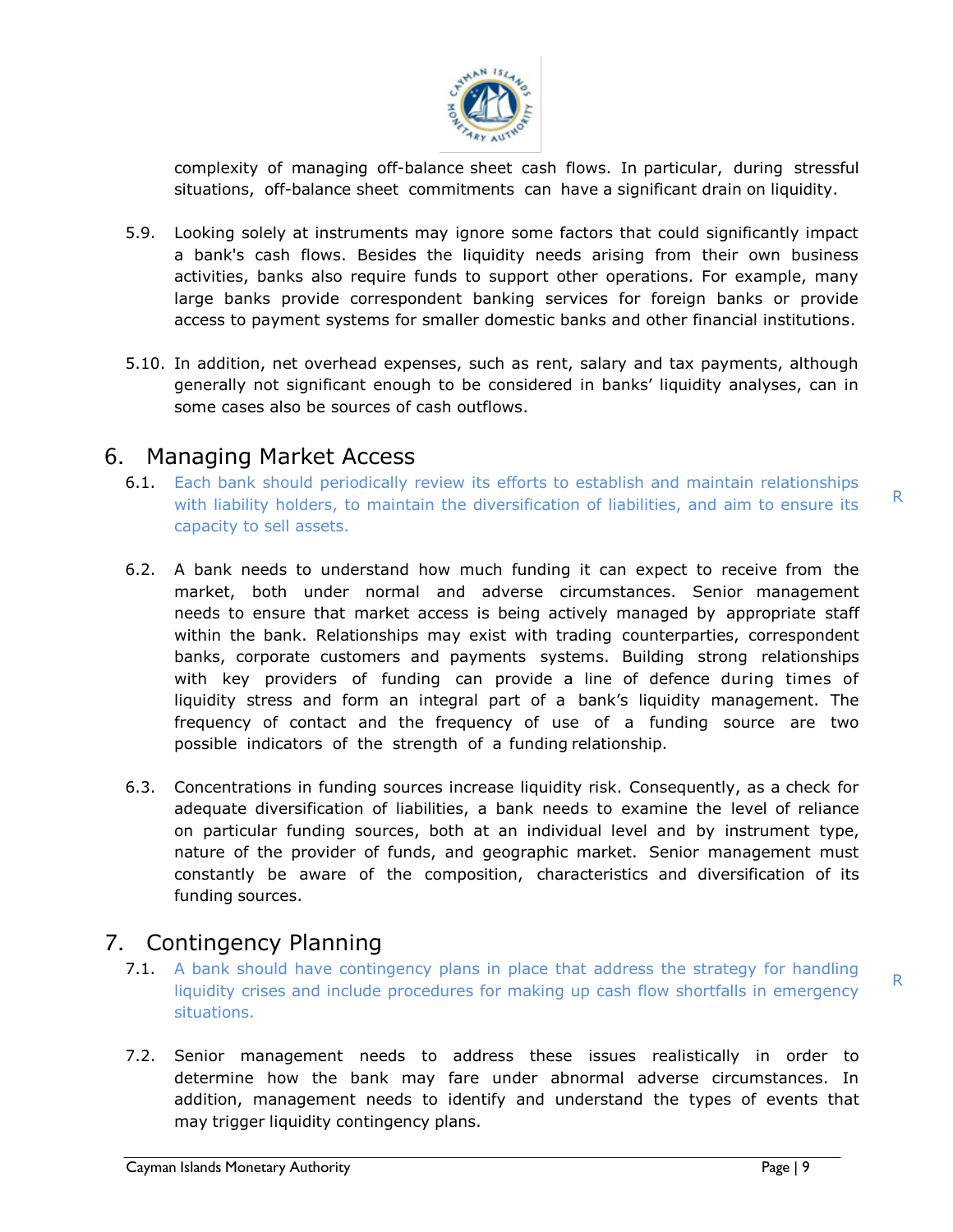

- <span id="page-9-0"></span>7.3. A major element in the plan should be a strategy for taking certain actions to alter asset and liability behaviours. Other components of the contingency plan involve maintaining customer relationships with liability-holders, borrowers, and trading and off-balance sheet counterparties.
- 7.4. Contingency plans should also include procedures for making up cash flow shortfalls in adverse situations. Banks have available to them several sources of such funds, including previously unused credit facilities. Depending on the severity of the liquidity problems, a bank may choose - or be forced - to use one or more of these sources. The plan should spell out as clearly as possible the amount of funds a bank has available from these sources, and under what scenarios a bank could use them. Banks must be careful not to rely excessively on back-up lines and need to understand the various conditions, such as notice periods, that could affect the bank's ability to access quickly such lines. Indeed, banks should have contingency plans for times when their back-up lines become unavailable.
- 7.5. Banks should consider under what circumstances and for what purposes they would establish committed lines of funding, for which they pay a fee, which will be available to them under abnormal circumstances if uncommitted facilities fail.
- to securitisation programs, and the early amortisation triggers of certain asset 7.6. The existence of recourse provisions in asset sales, the extension of liquidity facilities securitisation transactions can involve significant liquidity risk to banks engaged in these secondary market credit activities. Banks should ensure that their liquidity contingency plans fully incorporate the potential risk posed by their secondary market credit activities. With the issuance of new asset-backed securities, the issuing banking organization should determine the potential effect on its liquidity at the inception of each transaction and throughout the life of the securities in order to better ascertain its future funding needs.
- 7.7. A bank's contingency plans should take into consideration the need to obtain replacement funding, and specify the possible alternative funding sources, in the event of the early amortisation of outstanding asset-backed securities. It should be recognised that an early amortisation of a bank's asset-backed securities could impede its ability to fund itself, either through re-issuance or other borrowings, since the bank's reputation with investors and lenders may be adversely affected.

# 8. Foreign Currency Liquidity Management

8.1. Each bank should have a measurement, monitoring and control system for its liquidity positions in the major currencies in which it is active. In addition to assessing its aggregate foreign currency liquidity needs and the acceptable mismatch in combination with its domestic currency commitments, a bank should also undertake separate analysis of its strategy for each currency, individually.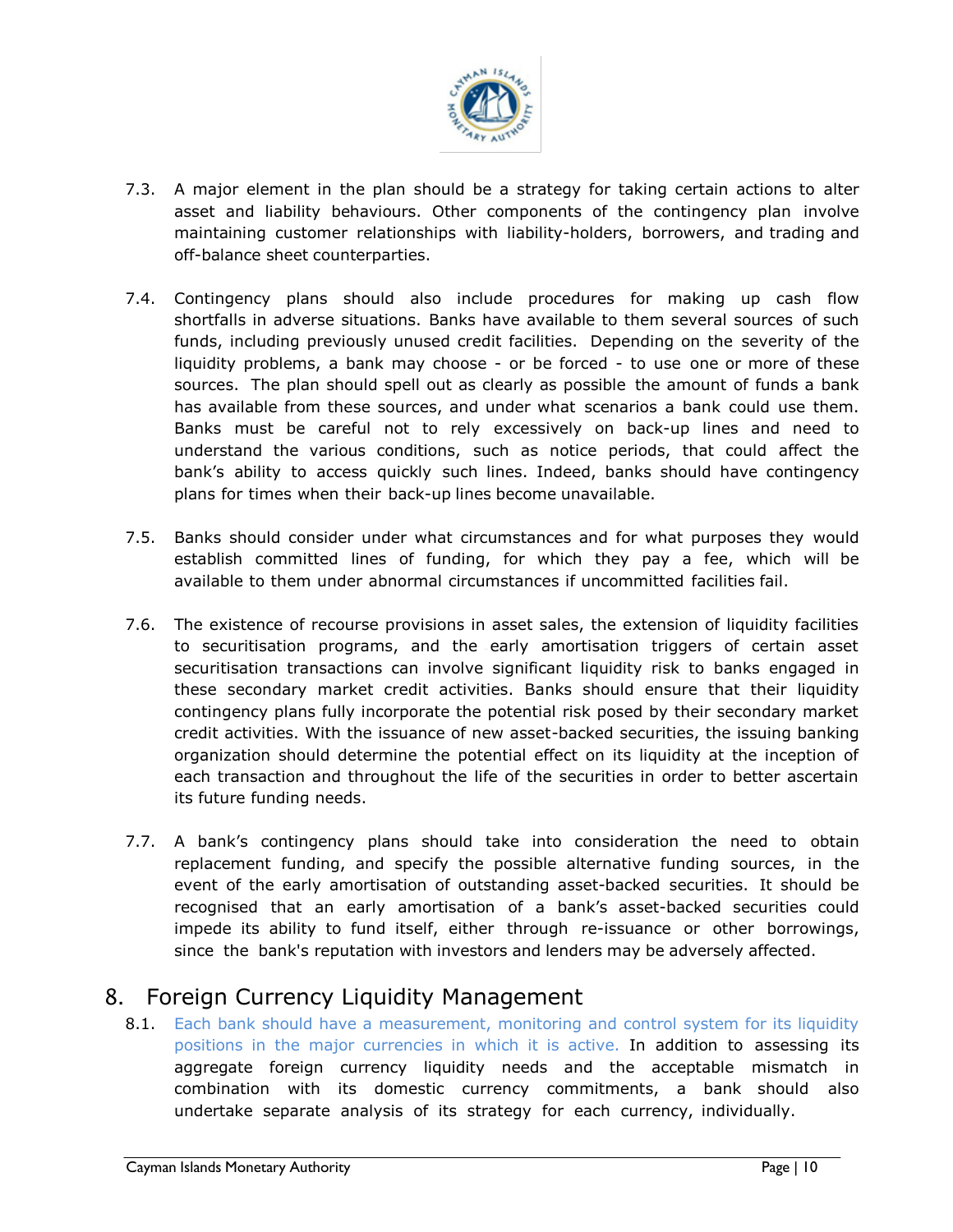

- 8.2. A bank should, where appropriate, set and regularly review limits on the size of its cash flow mismatches at least on an annual basis for foreign currencies in aggregate and for each significant individual currency in which the bank operates.
- 8.3. When foreign currency is used to fund a portion of domestic currency assets, banks need to analyse the market conditions that could affect access to the foreign currency and understand that foreign currency depositors and lenders may seek to withdraw their funding more quickly than domestic counterparties. Banks should also assess their access to alternative sources of funding to repay foreign currency liabilities.
- 8.4. When lending in a currency other than their domestic currency, banks need to consider carefully the various risks. Bank management need to make a thorough and conservative assessment of the likely access to the foreign exchange markets and the likely convertibility of the currencies in which the bank carries out its activities, under the various scenarios in which they might need to switch funding from one currency to another. They further need to consider a range of possible scenarios for exchange rates, even where currencies are currently pegged or fixed. In many cases, an effective yet simple strategy for dealing with these issues would be for a bank to hold foreign currency assets in an amount equal to its foreign currency liabilities.

# 9. Internal Controls for Liquidity Risk Management

- <span id="page-10-0"></span>9.1. Senior management should ensure that there are adequate internal controls in place to protect the integrity of the established liquidity risk management process. A fundamental component of the internal control system involves regular independent reviews and evaluations of the effectiveness of the system and, where necessary, ensuring that appropriate revisions or enhancements to internal controls are made. The results of such reviews should be clearly documented and made available to the Authority upon request.
- 9.2. Banks should have adequate internal controls to ensure the integrity of their liquidity risk management process. The internal controls should be an integral part of the bank's overall system of internal control. They should promote effective and efficient operations, reliable financial and regulatory reporting, and compliance with relevant laws, regulations and institutional policies. An effective system of internal control for liquidity risk includes:
	- a) a strong control environment;
	- b) an adequate process for identifying and evaluating liquidity risk;
	- c) the establishment of control activities such as policies and procedures;
	- d) adequate information systems; and
	- e) continual review of adherence to established policies and procedures.
- 9.3. With regard to control policies and procedures, attention should be given to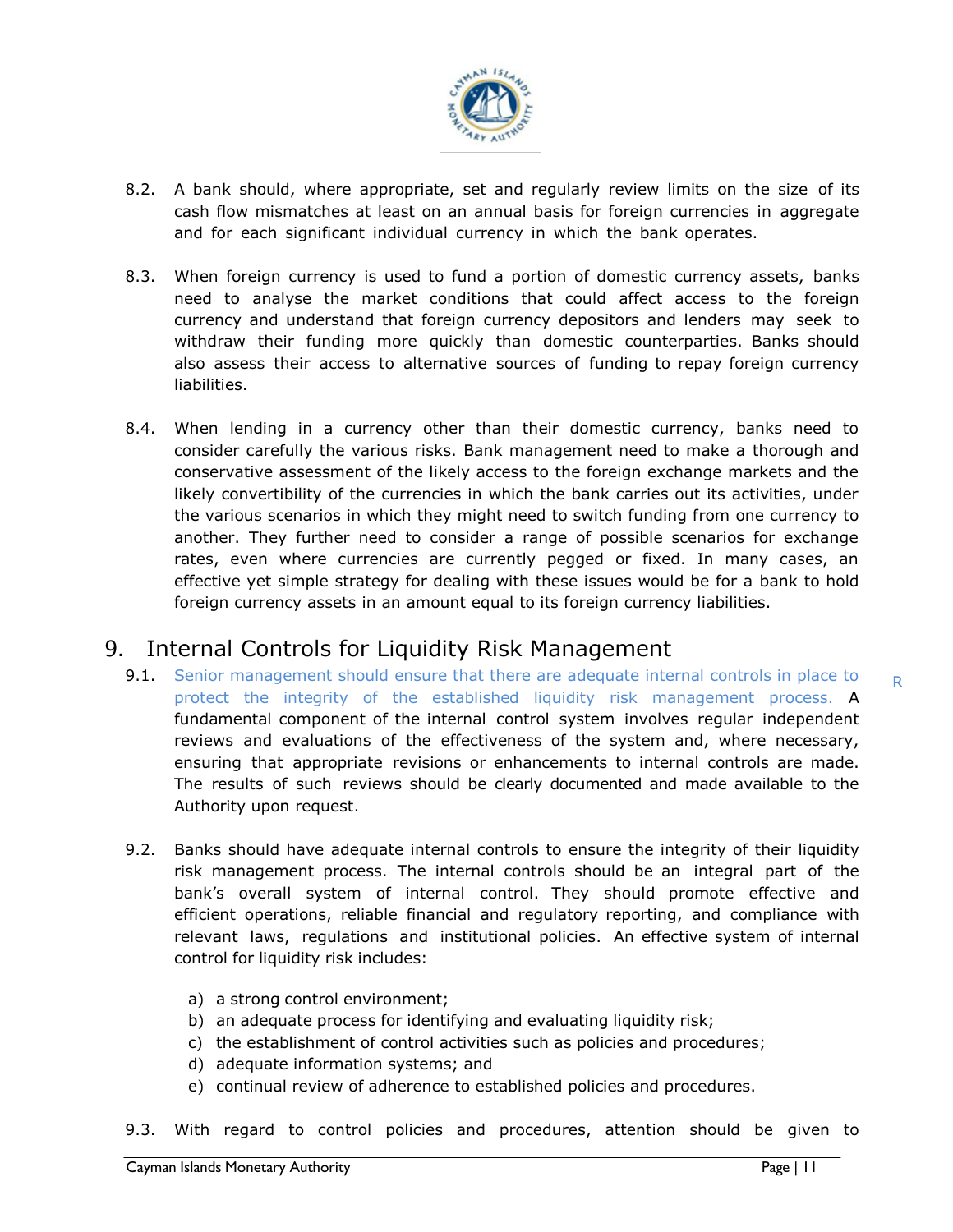

appropriate approval processes, limits, reviews and other mechanisms designed to provide a reasonable assurance that the bank's liquidity risk management objectives are achieved. Many attributes of a sound risk management process, including risk measurement, monitoring, reporting and control functions, are key aspects of an effective system of internal control. Banks should ensure that all aspects of the internal control system are effective, including those aspects that are not directly part of the risk management process.

- 9.4. In addition, an important element of a bank's internal control system is regular evaluation and review of its liquidity risk management process by its risk management or compliance function. This includes ensuring that personnel are following established policies and procedures, as well as ensuring that the procedures that were established actually accomplish the intended objectives. Such reviews and evaluations should also address any significant change that may impact on the effectiveness of controls. Management should ensure that all such reviews and evaluations are conducted regularly, at least annually, by individuals, who are independent of the function being reviewed. When revisions or enhancements to internal controls are warranted, there should be a mechanism in place to ensure that these are implemented in a timely manner.
- established limits should receive the prompt attention and should be resolved 9.5. From the periodic review, management should determine whether the organisation complies with its liquidity risk policies and procedures. Positions that exceed according to the process described in approved policies. Periodic reviews of the liquidity management process should also address any significant changes in the nature of instruments acquired, limits, and internal controls that have occurred since the last review.
- 9.6. The internal audit function should also periodically review the liquidity management process in order to identify any weaknesses or problems. In turn, these should be addressed by management in a timely and effective manner.

# **PART II - LIQUIDITY COVERAGE RATIO**

# <span id="page-11-0"></span>10. Introduction

<span id="page-11-1"></span>10.1. The LCR aims to ensure that a bank has an adequate stock of unencumbered HQLA that consists of cash or assets that can be converted into cash at little or no loss of value in private markets, to meet its liquidity needs for a 30 calendar day liquidity stress scenario. At a minimum, the stock of unencumbered HQLA should enable the bank to survive until Day 30 of the stress scenario, by which time it is assumed that appropriate corrective actions can be taken by management and, if necessary, the Authority, or that the bank can be resolved in an orderly way.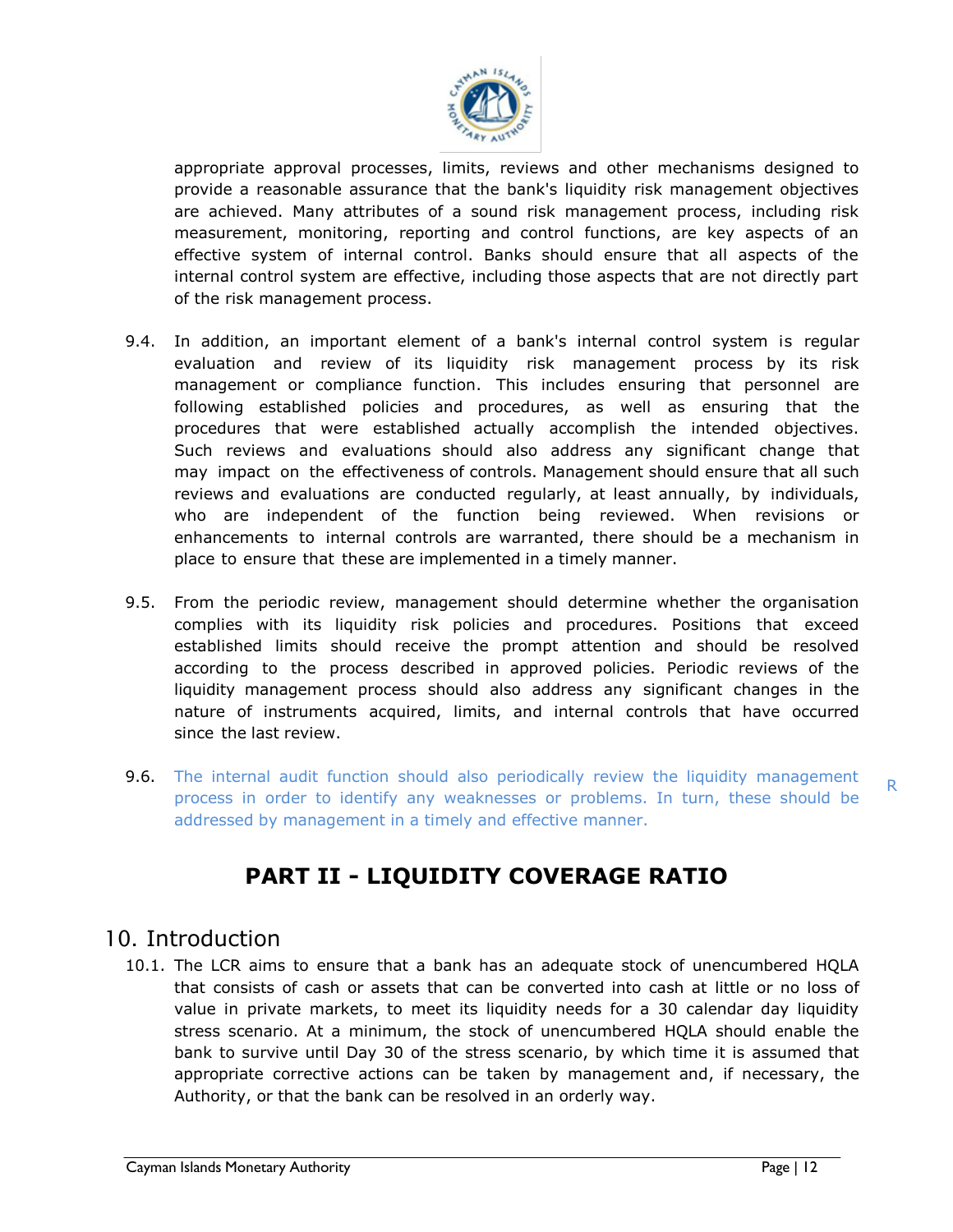

- 10.2. The formula used to calculate LCR is provided below. The formula specifies two key components of the LCR, stock of HQLA and total net cash outflows over the next 30 days. Sections 11 to 16 provide the requirements for a bank's stock of HQLA and sections 17 to 19 provide the requirements for a bank's total net cash outflows over the next 30 days.
- 10.3. All Category "A" Retail banks are required to meet the minimum requirements of the LCR as stipulated in this Part of the Rules and Guidelines. R

# 11. Calculation of Minimum LCR Requirements

<span id="page-12-0"></span>11.1. A Category "A" Retail bank should compute its LCR by dividing its stock of HQLA by its total net cash outflows over the next 30 days.

Liquidity Coverage Ratio = Stock of HQLA Total net cash outflows over the next 30 days

11.2. The value of the LCR must not be less than 100%.

# 12. Determination of HQLA

<span id="page-12-1"></span>12.1. A bank must determine its total stock of HQLA which shall comprise of Level 1 and/or Level 2 assets. Level 2 assets comprise of Level 2A and Level 2B assets. Level 2B and Level 2 assets shall comprise a maximum of 15% and 40% of total HQLA, respectively, after application of required haircuts. The formula for the calculation of total stock of HQLA is:

Stock of HQLA

 $=$  Level 1 assets  $+$  Level 2A assets  $+$  Level 2B assets  $-$  Adjustment for 15% cap − Adjustment for 40% cap

#### Where

Adjustment for 15% cap = Max [{Adjusted Level 2B – 15/85 $*($ Adjusted Level 1 + Adjusted Level 2A)}, {Adjusted Level 2B - 15/60\*Adjusted Level 1}, 0]

Adjustment for 40% cap = Max {(Adjusted Level  $2A +$  Adjusted Level  $2B -$  Adjustment for 15% cap) - 2/3\*Adjusted Level 1 assets, 0}

- 12.2. There is no limit or haircut applicable on Level 1 assets for the purposes of determining a bank's LCR.
- 12.3. Level 2A assets are subject to a 15% haircut on the current market value of each Level 2A asset. Level 2B assets are subject to a 25% haircut for residential mortgage-backed security ("RMBS"), 50% haircut for corporate debt securities (including commercial paper) and sovereign debt securities, and 50% haircut on common shares. Where a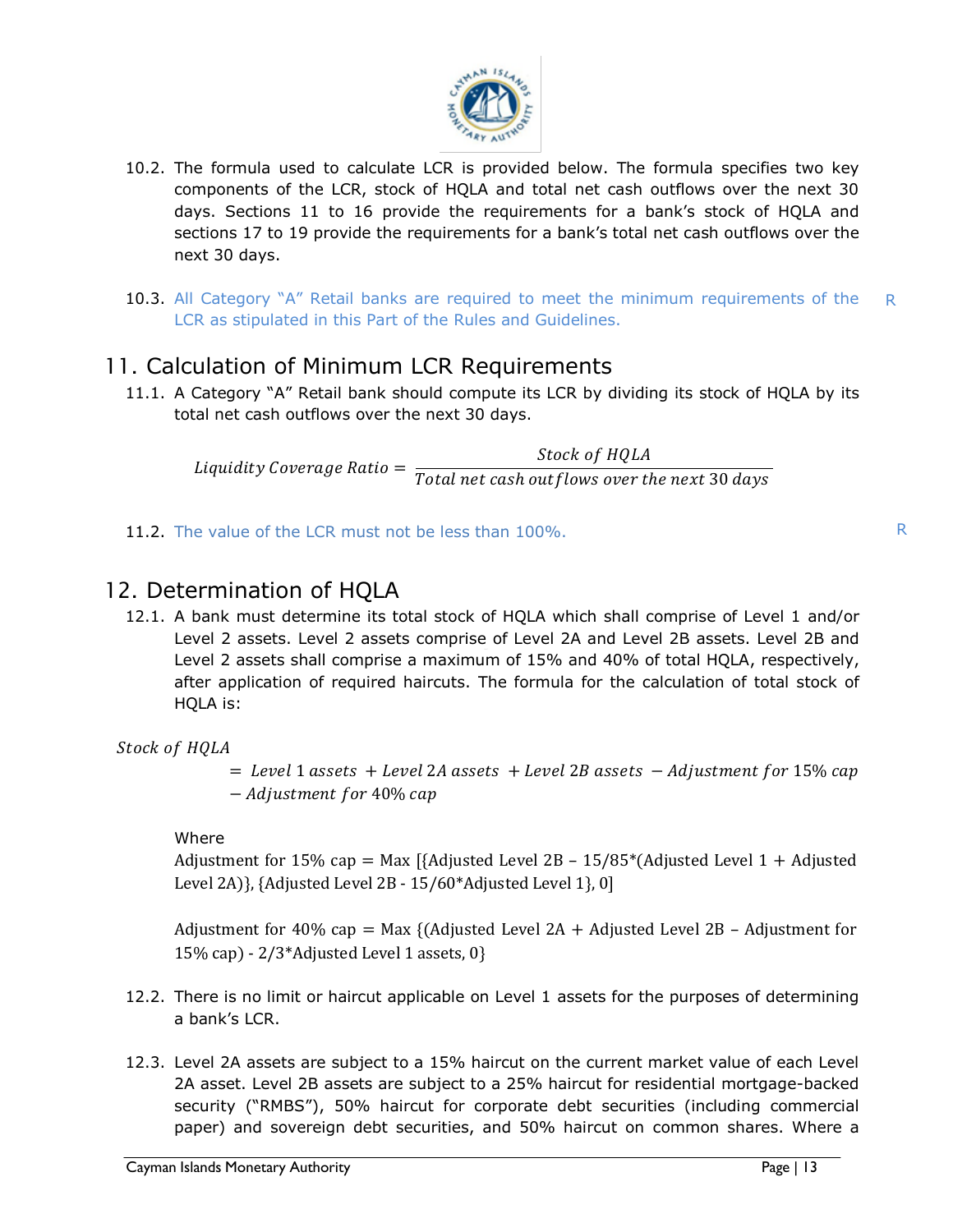

liquid asset can be categorised into different categories of HQLA, a bank shall categorise the liquid asset into the HQLA category with the highest haircut except where expressively provided, or where the bank has obtained the approval of the Authority to do otherwise. A bank may apply to the Authority for such approval with evidence supporting the less conservative treatment.

- 12.4. A bank shall calculate the cap on Level 2 assets and Level 2B assets after the application of the required haircuts, and after taking into account the unwinding of short-term securities financing transactions and collateral swap transactions maturing within 30 calendar days that involve the exchange of HQLA. In this context, short term transactions are transactions with a maturity date up to and including 30 calendar days.
- 12.5. If a liquid asset no longer qualifies as HQLA, (e.g. due to a rating downgrade), a bank is permitted to keep such liquid assets as HQLA for an additional 30 calendar days. This would allow the bank additional time to adjust its HQLA as needed or replace the liquid asset.
- 12.6. In determining the amount of its HQLA for calculating its LCR, banks must deduct from the total weighted amount of its HQLA an amount calculated by multiplying together:
	- a) the principal amount of the level 1 assets constituting that portion of foreign currency-denominated HQLA held by the bank to cover its LCR mismatch; and
	- b) the foreign exchange haircut specified in LCR Table 1 as applicable to those assets.

The haircut does not apply to the relevant portion, or that part of the relevant portion, that is not more than 25% of the banks CI\$-denominated or US\$<sup>1</sup>-denominated total net cash outflows.

**LCR Table 1**

#### **Foreign Exchange haircuts on HQLA maintained in foreign currency**

| No.  | <b>Foreign Currency</b>                                                | <b>Haircut</b> |
|------|------------------------------------------------------------------------|----------------|
| (i)  | Level 1 assets denominated in Euro, Japanese Yen<br>and Pound Sterling | 8%             |
| (ii) | Other currencies                                                       | <b>10%</b>     |

# 13. Characteristics of HQLA

- 13.1. The principal characteristics in order to qualify as HQLA include:
	- a) The assets should be liquid in markets during a time of stress. Liquid assets comprise of high quality assets that can be readily sold or used as collateral to

<span id="page-13-0"></span> $\overline{a}$ 

<sup>&</sup>lt;sup>1</sup> This will apply as long as the CI\$ currency peg with the US\$ is in place.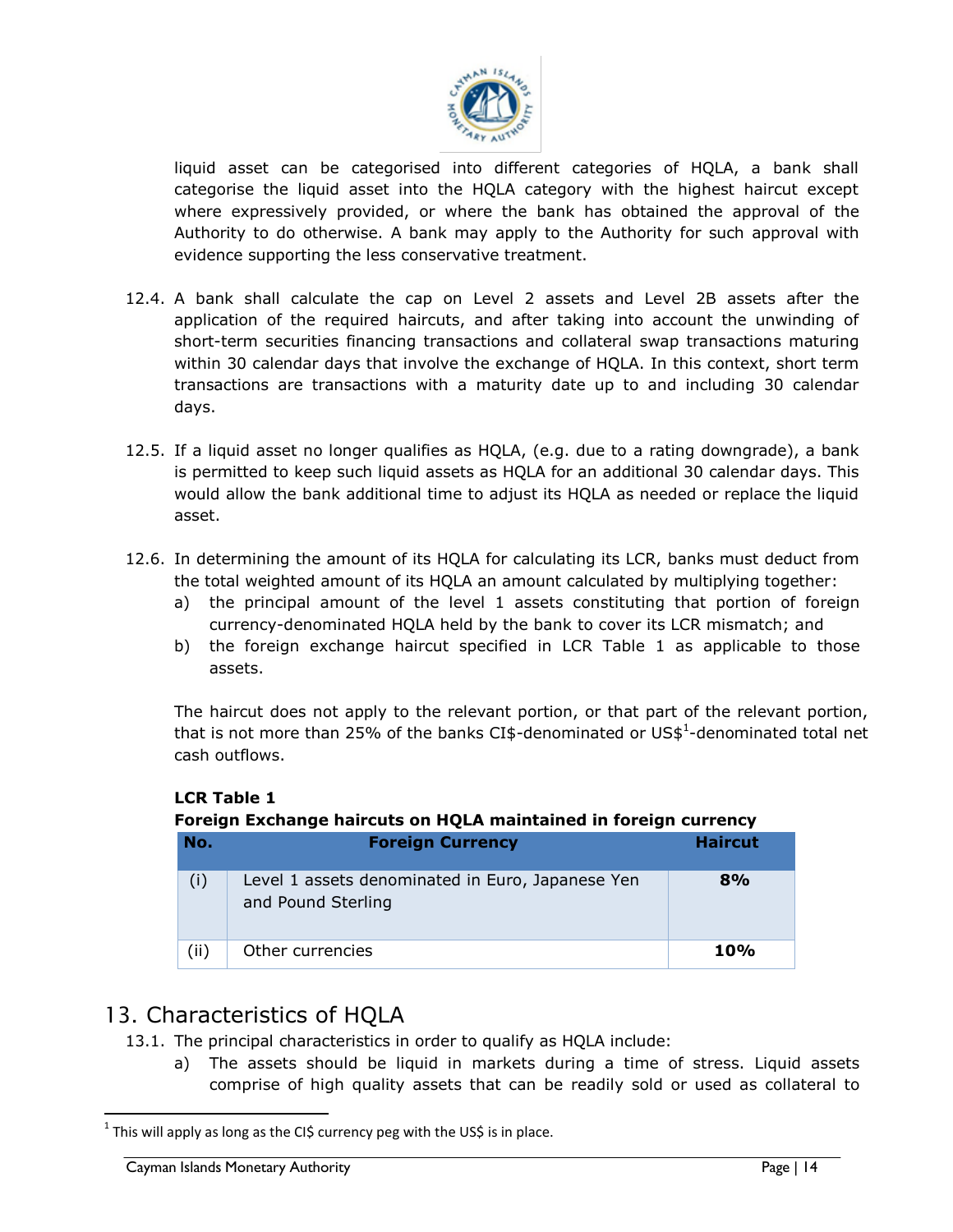

obtain funds in a range of stress scenarios.

- b) They should be unencumbered i.e. without legal, regulatory or operational impediments on the ability of the bank to liquidate, sell, transfer or assign the asset.
- c) Assets are considered to be high quality liquid assets if they can be easily and immediately converted into cash at little or no loss of value. The liquidity of an asset depends on the underlying stress scenario, the volume to be monetised and the timeframe considered. Nevertheless, there are certain assets that are more likely to generate funds without incurring large discounts due to fire-sales even in times of stress.
- 13.2. The fundamental characteristics of these assets include:
	- a) low credit and market risk;
	- b) ease and certainty of valuation;
	- c) low correlation with risky assets and
	- d) listing on a developed and recognized exchange market.
- 13.3. The market related characteristics of these assets include
	- a) active and sizeable market;
	- b) presence of committed market makers;
	- c) low market concentration; and
	- d) flight to quality (tendencies to move into these types of assets in a systemic crisis).
- 13.4. The bank must have in place and maintain adequate operational capacity and systems to readily monetise any asset in its HQLA without being constrained by its internal business or risk management strategy.

# 14. Classes of HQLA

<span id="page-14-0"></span>14.1. This section describes the types of assets that meet the characteristics and operational requirements of inclusion in the stock of HQLA and therefore can be included in the total stock of HQLA. HQLA are classified as Level 1, 2A and 2B assets.

Level 1 assets

- 14.2. For the purposes of LCR, Level 1 assets shall include:
	- a) currency notes and coins;
	- b) withdrawable central bank reserves;
	- c) marketable securities representing claims on or guaranteed by sovereigns, central banks, public sector entities (PSE), the Bank for International Settlements, the International Monetary Fund, the European Central Bank, European Community or multilateral development banks (MDB), which satisfy the following conditions:
		- i. it is assigned a 0% risk weight under the Authority's credit risk requirements in its Rules, Conditions and Guidelines on Minimum Capital Requirements (Pillar I);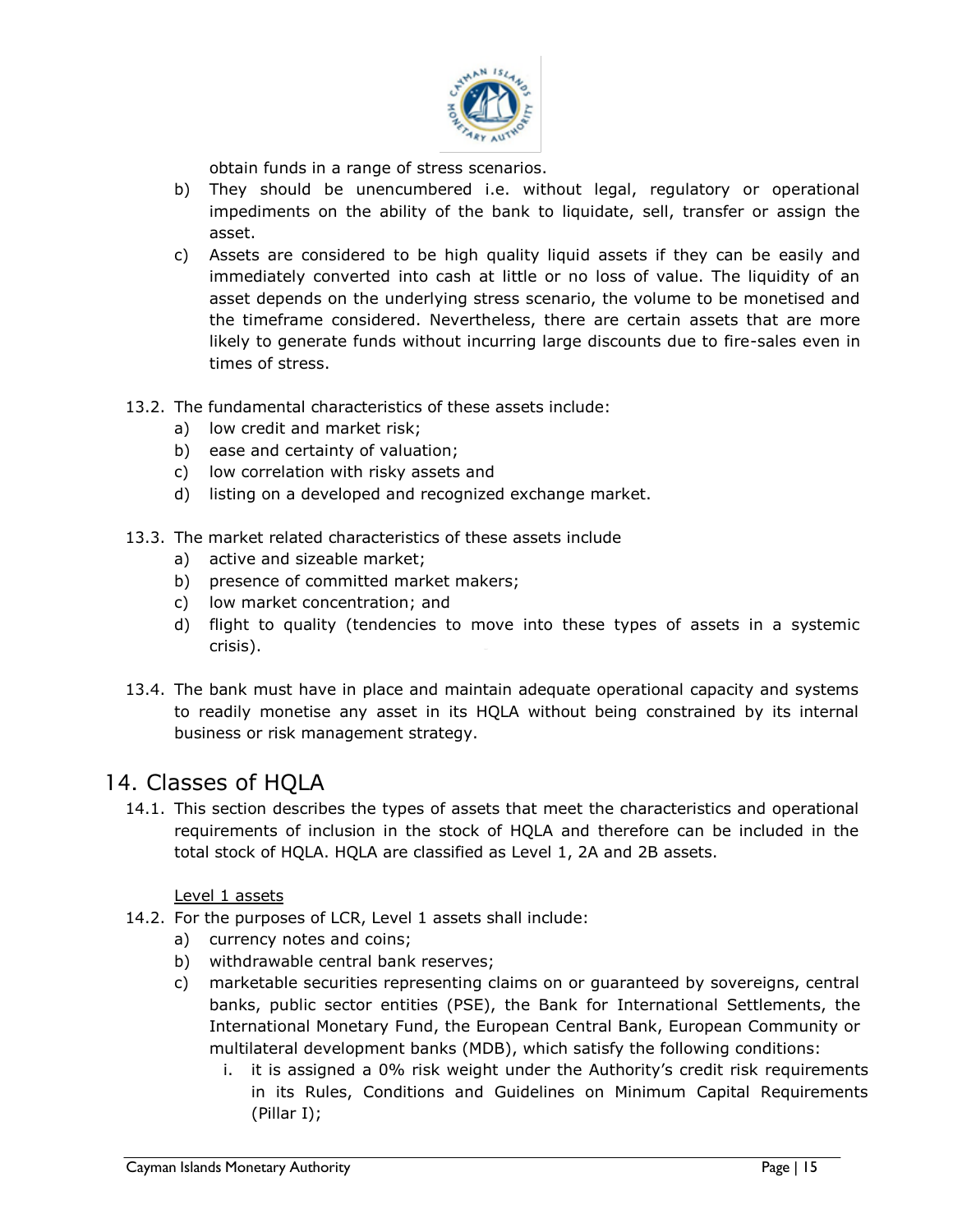

- ii. it is traded in large, deep and active repo or cash markets characterised by a low level of concentration;
- iii. it has a proven record as a reliable source of liquidity in the markets (repo or sale) even during stressed market conditions; and

iv. it is not an obligation of a financial institution or any of its related corporations.

- d) where a sovereign has a non-0% risk weight as determined in accordance with the Authority's credit risk requirements in its Rules, Conditions and Guidelines on Minimum Capital Requirements (Pillar I), any sovereign or central bank debt security issued in domestic currencies by the sovereign or its central bank, conditional on:
	- i. if the sovereign or central bank is from a bank's home country; or
	- ii. if the sovereign or central bank is from a host jurisdiction where a bank has a branch or subsidiary and the bank, or its subsidiary takes liquidity risk in that jurisdiction.
- e) where the sovereign has a non-0% risk weight as determined in accordance with the Authority's credit risk requirements in its Rules, Conditions and Guidelines on Minimum Capital Requirements (Pillar I), any sovereign or central bank debt security issued in foreign currencies by the sovereign or its central bank, conditional on:
	- i. if the sovereign or central bank is from a bank's home country; or
	- ii. if the sovereign or central bank is from a host jurisdiction where a bank has a branch or subsidiary and the bank or its subsidiary takes liquidity risk in that jurisdiction;

up to the amount of a bank's stressed net cash outflows in that specific foreign currency arising from the bank or its subsidiary's operations in the jurisdiction where the bank has a branch or subsidiary;

f) any liquid assets recognized as alternative liquid assets in jurisdictions that implement the Alternative Liquidity Approach (ALA) and which the banking supervisor of that jurisdiction recognises for purposes of including in the liquid assets as Level 1 assets, subject to the requirements specified in paragraph 16.

Level 2A assets

- 14.3. For the purposes of the LCR, Level 2A assets, which are subject to an inclusion cap as specified in paragraph 12.1 and haircuts as specified in paragraph 12.3, shall include:
	- a) any marketable security representing a claim on or guaranteed by, a sovereign, a central bank, a PSE or a MDB which satisfies the following conditions:
		- i. it is assigned a 20% risk weight under the Authority's credit risk requirements in its Rules, Conditions and Guidelines on Minimum Capital Requirements (Pillar I);
		- ii. it is traded in large, deep and active repo or cash markets characterised by a low level of concentration;
		- iii. it has a proven record as a reliable source of liquidity in the markets (repo or sale) even during stressed market conditions, i.e. a maximum price decline or increase in haircut not exceeding 10 percentage points over a 30-day period of significant liquidity stress; and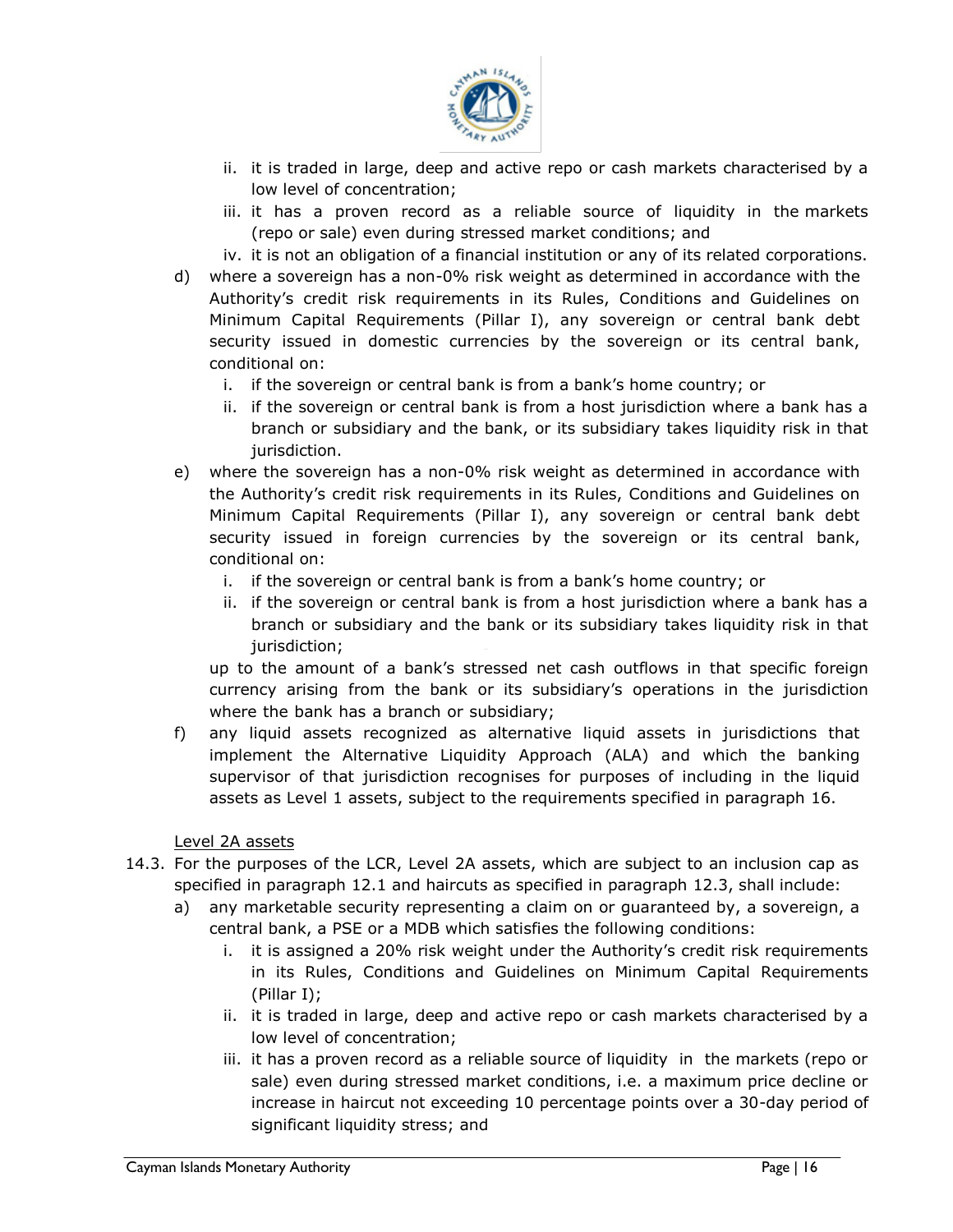

- iv. it is not an obligation of a financial institution or any of its related corporations.
- b) any corporate debt security (including commercial paper) and covered bonds, which satisfies the following conditions:
	- i. in the case of a corporate debt security: it is not issued by a financial institution or any of its affiliated entities;
	- ii. in the case of a covered bond: it is not issued by the bank itself or any of its affiliated entities;
	- iii. it has a long-term credit rating from a recognised External Credit Assessment Institution (ECAI) of at least AA- or in the absence of a long term rating, a short-term rating equivalent in quality to the long-term rating;
	- iv. it is traded in large, deep and active repo or cash markets characterised by a low level of concentration; and
	- v. it has a proven record as a reliable source of liquidity in the markets (repo or sale) even during stressed market conditions, i.e. a maximum price decline or increase in haircut not exceeding 10 percentage points over a 30-day period of significant liquidity stress.
- c) any liquid assets recognized as alternative liquid assets in jurisdictions that implement the ALA and which the banking supervisor of that jurisdiction recognises for purposes of including in the liquid assets as Level 2A HQLA, subject to the requirements specified in paragraph 16.

Level 2B assets

- 14.4. For the purposes of the LCR, Level 2B assets, which are subject to an inclusion cap as specified in paragraph 12.1 and haircuts as specified in paragraph 12.3, shall include:
	- a) any RMBS which satisfies the following requirements:
		- i. it is not issued by, and the underlying assets have not been originated by, the bank itself or any of its affiliated entities;
		- ii. it has a long-term credit rating from a recognised ECAI of AA or higher, or in the absence of a long term rating, a short-term rating equivalent in quality to the long-term rating;
		- iii. it is traded in large, deep and active repo or cash markets characterised by a low level of concentration;
		- iv. it has a proven record as a reliable source of liquidity in the markets (repo or sale even during stressed market conditions, i.e. a maximum price decline or increase in haircut not exceeding 20 percentage points over a 30-day period of significant liquidity stress;
		- v. the underlying asset pool is restricted to residential mortgages only;
		- vi. the underlying residential mortgages are " full recourse" loans (i.e. in the case of foreclosure the mortgage owner remains liable for any shortfall in sales proceeds from the property) and have a maximum weighted average10 loanto-value ratio (LTV) of 80% at issuance; and
		- vii. the securitisations are subject to risk retention laws and regulations which require issuers to retain an interest in the assets they securitise.
	- b) any corporate debt security (including commercial paper), which satisfies all of the following conditions: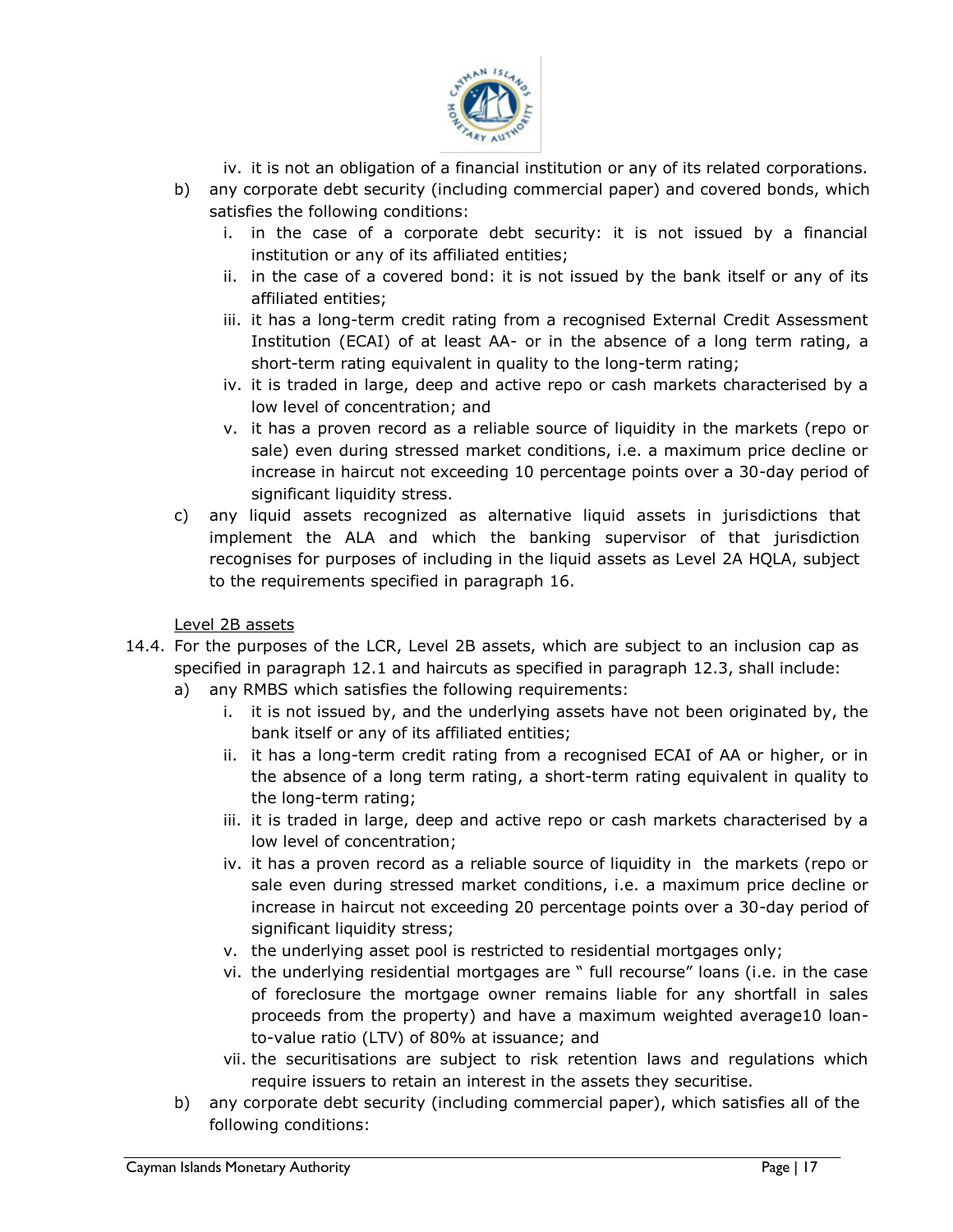

- i. it is not issued by a financial institution or any of its affiliated entities;
- ii. it has a long-term credit rating from a recognised ECAI between A+ and BBBor in the absence of a long term rating, a short- term rating equivalent in quality to the long-term rating;
- iii. it is traded in large, deep and active repo or cash markets characterised by a low level of concentration; and
- iv. it has a proven record as a reliable source of liquidity in the markets (repo or sale) even during stressed market conditions, i.e. a maximum price decline or increase in haircut not exceeding 20 percentage points over a 30-day period of significant liquidity stress.
- c) any common shares, excluding preference shares and treasury shares, which satisfy all of the following requirements:
	- i. the shares are not issued by a financial institution or any of its related corporations;
	- ii. the shares are exchange traded and centrally cleared;
	- iii. the common shares are a constituent of:
		- a) Where the common share is held in a jurisdiction outside of Cayman Islands to meet liquidity risks in that jurisdiction, an index that the banking supervisor of that jurisdiction recognises for purposes of including the common shares as Level 2B assets under the applicable regulatory policy; or
		- the Authority that the common share is as liquid and readily marketable. b) any other index for which a bank can demonstrate to the satisfaction of
	- iv. traded in large, deep and active repo or cash markets characterised by a low level of concentration; and
	- v. have a proven record as a reliable source of liquidity in the markets (repo or sale) even during stressed market conditions, i.e. a maximum price decline or increase in haircut not exceeding 40 percentage points over a 30-day period of significant liquidity stress.
- d) Any marketable security representing a claim on or guaranteed by, a sovereign, a central bank, a PSE or a MDB which satisfies the following conditions:
	- i. it has a long-term credit rating from a recognised ECAI between BBB+ and BBB- or in the absence of a long term rating, a short-term rating equivalent in quality to the long-term rating;
	- ii. it is traded in large, deep and active repo or cash markets characterised by a low level of concentration;
	- iii. it has a proven record as a reliable source of liquidity in the markets (repo or sale) even during stressed market conditions, i.e. a maximum price decline or increase in haircut not exceeding 20 percentage points over a 30-day period of significant liquidity stress; and
	- iv. it is not an obligation of a financial institution or any of its related corporations.
- e) any liquid assets recognized as alternative liquid assets in jurisdictions that implement the ALA and which the banking supervisor of that jurisdiction recognises for purposes of including in the liquid assets as Level 2B HQLA, subject to the requirements specified in paragraph 16.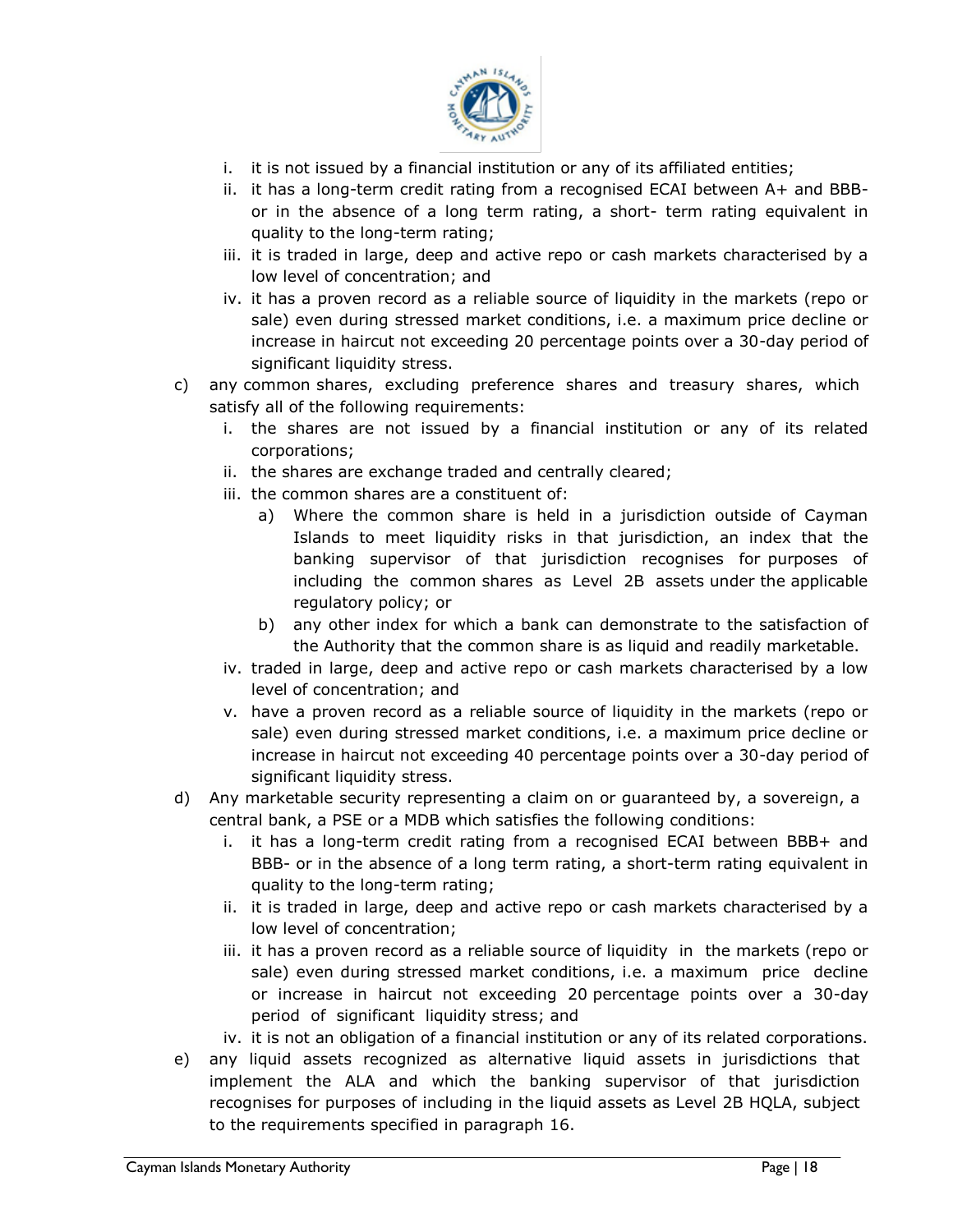

# 15. Management of HQLA

15.1. A bank shall have adequate policies to identify and manage its stock of HQLA.

- <span id="page-18-0"></span>15.2. A bank shall treat a liquid asset as HQLA only if the liquid asset complies with the following operational requirements:
	- a) the liquid asset is unencumbered and shall not be pledged whether explicitly or implicitly, to secure, collateralise or credit-enhance any transaction, nor be designated to cover operational costs (such as rents and salaries);
	- b) any liquid asset received in reverse repo and securities financing transactions that are held at the bank, and which has not been rehypothecated and is legally and contractually available for the bank's use (i.e. where the bank can sell or deal with such assets);
	- c) any liquid asset which has been deposited with, or pledged to, the central bank or a PSE but which has not been used to generate liquidity may be included as HQLA;
	- the 30-day stress period and that the proceeds of doing so are available to the d) the liquid asset is to be under the control of the function charged with managing the liquidity of the bank (e.g. the treasurer). In this regard, an asset would only be considered to be under the control of the function if the asset is maintained in a separate pool managed by the function with the sole intent for use as a source of contingent funds or if the bank is able to demonstrate that the function has authority and legal and operational capability to monetise an asset at any point in function throughout the 30-day stress period without directly conflicting with a stated business or risk management strategy;
	- e) a bank is permitted to hedge the market risk associated with ownership of the stock of HQLA and still include the assets in the stock. If it chooses to hedge the market risk, the bank should take into account (in the market value applied to each asset) the cash outflow that would arise if the hedge were to be closed out early (in the event of the asset being sold);
	- f) the asset is freely transferable and available to the bank, whether between its Cayman Islands office and any of its specified associated entities and overseas branches, and is not subject to any liquidity transfer restriction;
	- g) any liquid asset held to meet statutory liquidity requirements at the bank, branch or subsidiary level (where applicable) may only be included as HQLA at the consolidated level only if the expected cash flows as measured by the bank's branch or subsidiary are also reflected in the consolidated LCR. Any surplus of HQLA held at the bank can only be included in the consolidated stock if those HQLA would also be freely available to the consolidated (parent) group in times of stress;
	- h) any liquid asset received as part of a securities borrowing transaction or any liquidity generated from assets received under right of re-hypothecation where the liquid assets can be returned or recalled during the next 30 days shall not be included as HQLA;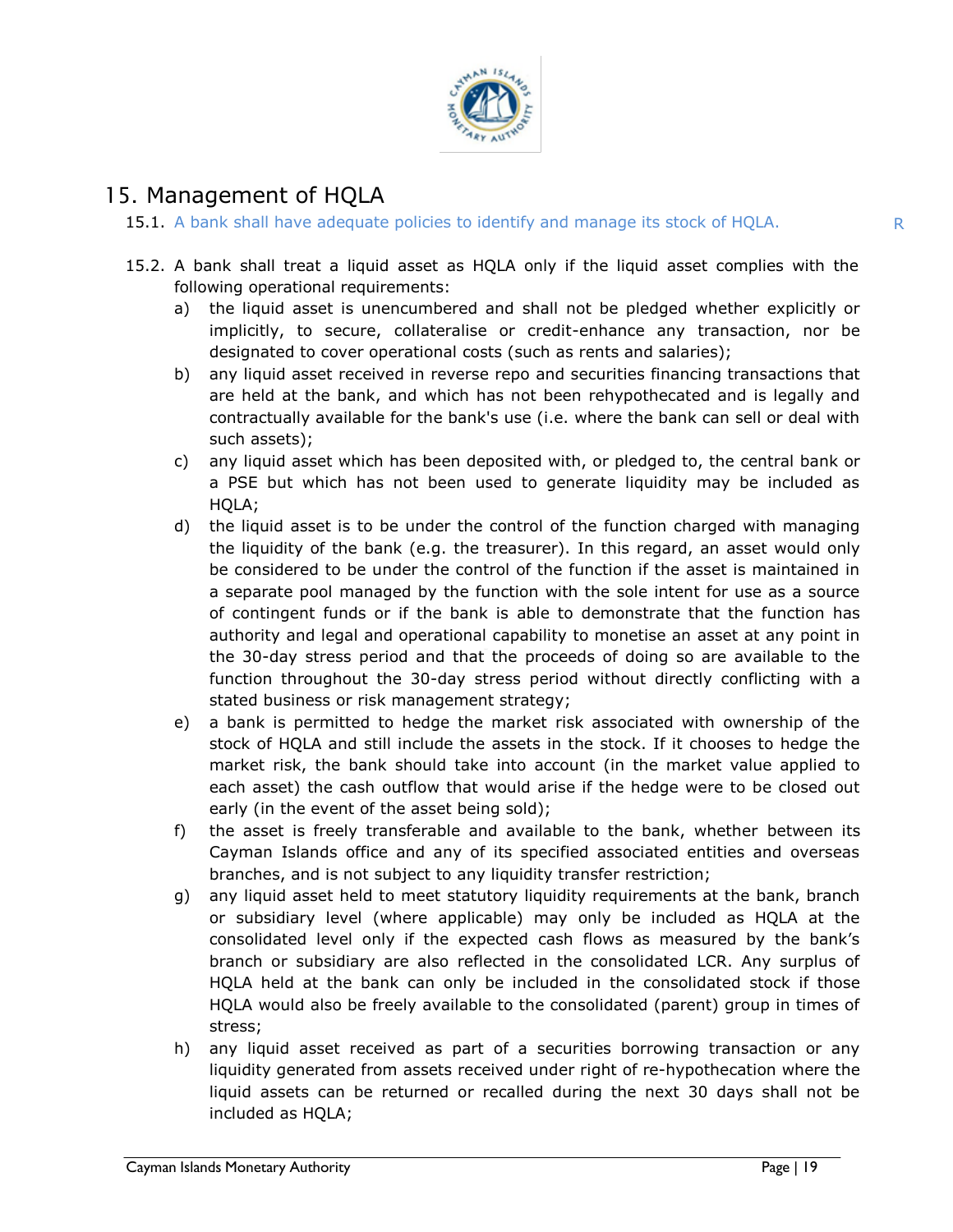

- i) If the asset is included in the Bank's HQLA and is likely to be monetised through direct sale, there are no impediments to the sale of the asset and there are no requirements to hold such assets, including, but not limited to, statutory minimum inventory requirements if the institution is a market maker for assets of that type;
- j) any asset received as collateral for derivatives transactions that are not segregated and are legally available and not yet re-hypothecated may be included as HQLA provided that the bank records an appropriate outflow for the associated risks as set out in paragraph 18.31.
- 15.3. If an asset included in a bank's HQLA became ineligible due to operational or other reasons, the bank is permitted to keep such assets in its stock of liquid assets for an additional 30 calendar days.
- 15.4. A bank must have in place and maintain adequate systems and procedures for the ongoing assessment and management of its HQLA in order to ensure that:
	- a) each asset included in the HQLA satisfies all the requirements in this document that are applicable to the inclusion of that asset in the HQLA;
	- b) an asset included in the HQLA that ceases to satisfy any requirement in this document applicable to the inclusion of that asset in the HQLA is identified as soon as is practicable; and prompt action is taken to exclude from the HQLA when the asset becomes ineligible.
- 15.5. A bank should have the operational capacity to monetise assets in stress scenarios.
	- a) A bank should have in place and maintain adequate operational policies and monitoring systems to enable it to have full knowledge of the composition of its HQLA, at least on a daily basis, including the legal entity, location, and custodial or other account in which the assets in its HQLA are held and the currencies in which the assets are denominated.
	- b) The designated treasury or liquidity function should have access to all necessary information for monetising an asset in its HQLA within the standard settlement period for the type of asset concerned in the country concerned.
	- c) A bank should periodically monetise a representative proportion of the assets in the stock through repo or outright sale, in order to test its access to the market, the effectiveness of its processes for monetisation, the availability of the assets, and to minimise the risk of negative signalling during a period of actual stress.
- 15.6. Except for sovereign debt of the bank's home jurisdiction or cash, a bank must have in place and maintain adequate policies and limits to control the level of concentration of its HQLA within asset classes with respect to the type of asset, type of issue, type of issuer and type of currency.
- 15.7. A bank must have in place and maintain adequate systems and procedures to manage the foreign exchange risk associated with its HQLA, including:
	- a) managing its ability to access relevant foreign exchange markets for the exchange of funds from one currency to another taking into account the risk that the access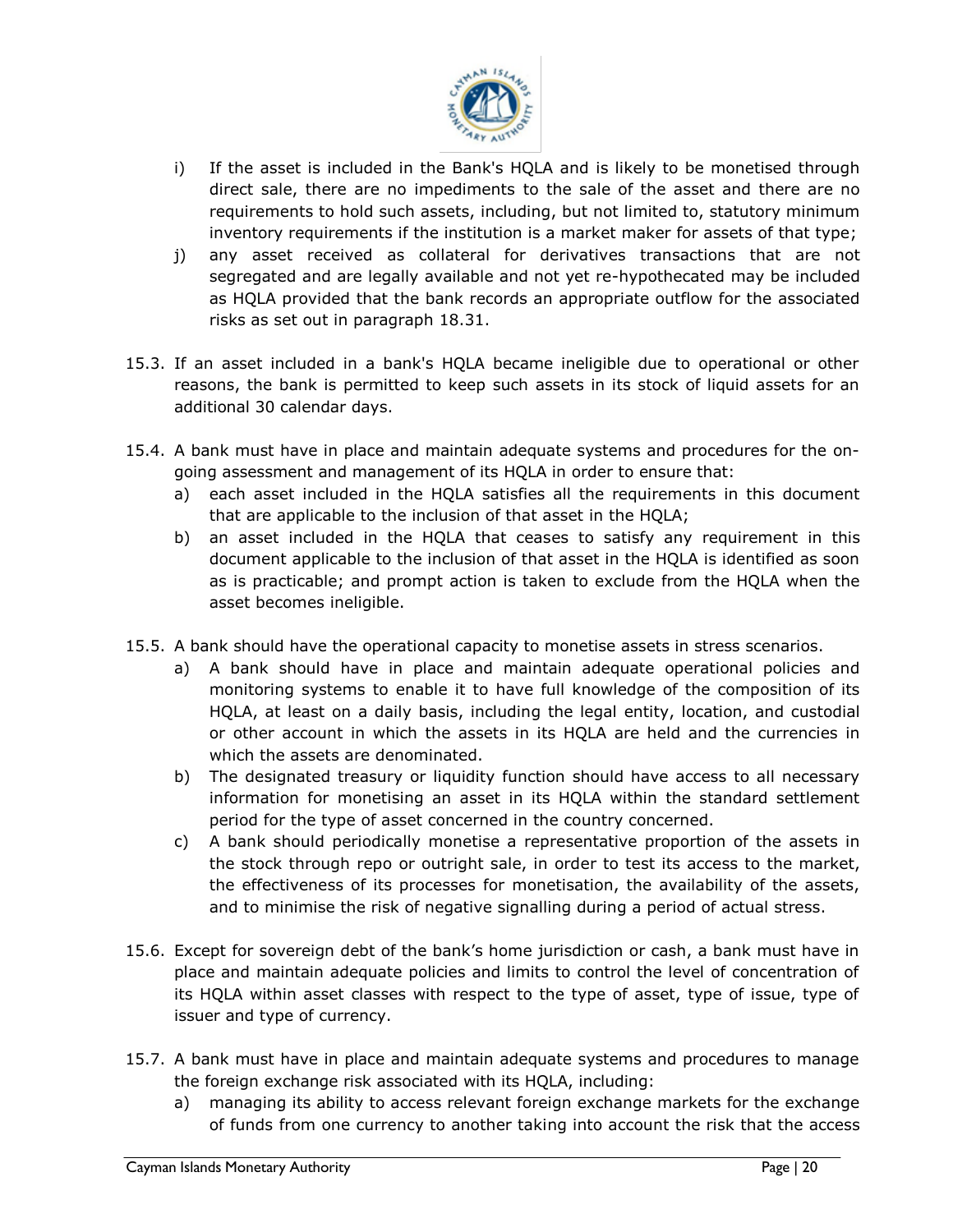

to such markets may be hindered in times of financial stress;

- b) managing its HQLA so that the HQLA is able to generate liquidity to meet the bank's total net cash outflows in different currencies; and
- c) managing the composition of its HQLA by currency so that the HQLA is broadly consistent with the distribution of its total net cash outflows by currency.

# 16. Inclusion of HQLA held at Branches

- 16.1. Where a bank has a branch or subsidiary in a jurisdiction that does not apply the Basel Committee's global framework for liquidity risk, the bank shall apply the parameters outlined in these Rules and Guidelines for its calculation of the LCR.
- <span id="page-20-0"></span>16.2. Where a bank has a branch or subsidiary in a jurisdiction that applies the Basel Committee's global framework for liquidity risk, sections 14 and 15 shall be interpreted according to the host jurisdiction's equivalent LCR rules.
- 16.3. Where a bank has banking presence (branch or subsidiary) in jurisdictions that adopt the ALA, the bank may include the HQLA recognized in these jurisdictions for its calculation of the LCR, up to the amount of the bank's stressed net cash outflows stemming from the bank or its subsidiary's operations in these jurisdictions.
- 16.4. The Authority reserves the right to impose stricter parameters where necessary.

# 17. Net Cash Outflows over the Next 30 Days

- <span id="page-20-1"></span>17.1. The term total net cash outflows is defined as the total expected cash outflows minus total expected cash inflows in the specified stress scenario for the subsequent 30 calendar days. Total expected cash outflows are calculated by multiplying the outstanding balances of various categories or types of liabilities and off-balance sheet commitments by the rates at which they are expected to run off or be drawn down. Total expected cash inflows are calculated by multiplying the outstanding balances of various categories of contractual receivables by the rates at which they are expected to flow in under the scenario.
- 17.2. A bank must, in calculating its total net cash outflows under the LCR:
	- a) calculate its total expected cash outflows, in accordance with section 18;
	- b) calculate its total expected cash inflows in accordance with section 19; and
	- c) deduct its total expected cash inflows from its total expected cash outflows to arrive at the total net cash outflows.
- 17.3. A bank's total expected cash inflows calculated under paragraph 17.2 b) must not be more than 75% of the bank's total expected cash outflows calculated under paragraph 17.1 a).
- 17.4. Banks will not be permitted to double count items, such that if an asset is included as part of its HQLA (i.e. the numerator), the associated cash inflows cannot also be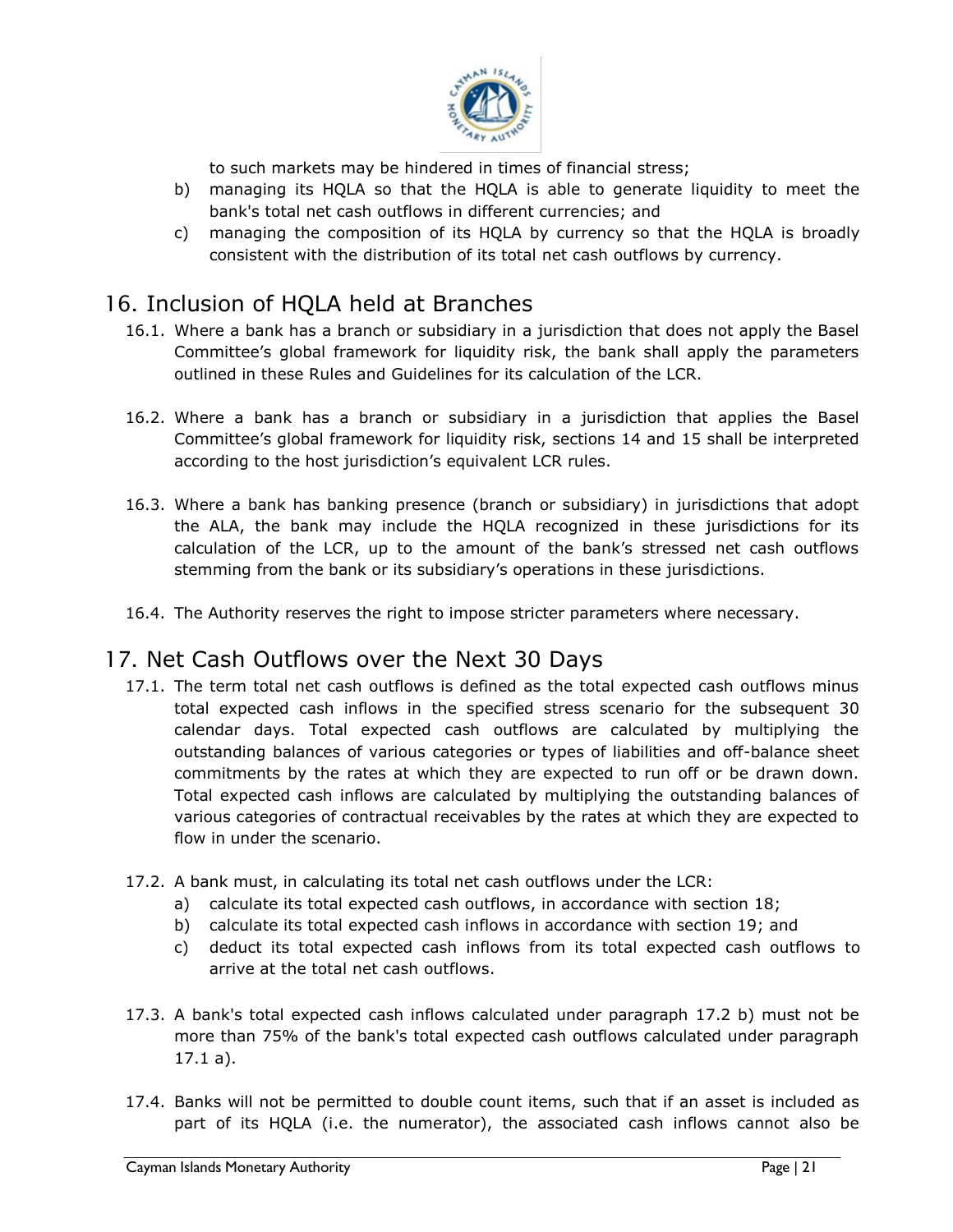

counted as cash inflows (i.e. part of the denominator). Where there is potential that an item could be counted in multiple outflow categories, (e.g. committed liquidity facilities granted to cover debt maturing within the 30 calendar day period), a bank only has to assume up to the maximum contractual outflow for that product.

# 18. Cash Outflows

18.1. A bank must calculate its total expected cash outflows within the LCR period arising from the following types of on-balance sheet liabilities or off-balance sheet obligations:

#### **Retail deposits cash out flows**

<span id="page-21-1"></span><span id="page-21-0"></span>18.2. Retail deposits are deposits placed with a bank by a natural person. Deposits from legal entities, sole proprietorships or partnerships are captured in the wholesale funding categories. Retail deposits that may be included as part of the LCR computation include demand deposits and term deposits, unless otherwise excluded under the criteria set out in paragraphs 18.6 and 18.7. Retail deposits are divided into "stable" and "less stable" as described below.

Stable deposits

- 18.3. Stable deposits, which are subject to an outflow rate of 5%, are those which are fully insured by a government deposit insurance scheme or by a public guarantee that provides equivalent protection, where:
	- a) The depositors have established relationships with the bank such that the deposits are highly unlikely to be withdrawn ("established relationships"); or
	- b) The deposits are in transactional accounts (e.g. account where salaries are automatically credited).
- 18.4. Where a bank has a branch or subsidiary in other jurisdictions carrying on banking business, and has stable deposits that are fully insured by other effective government deposit insurance schemes, the bank shall follow the relevant treatment adopted in the host jurisdiction where the branch or subsidiary operates.

Less stable deposits

18.5. Less stable deposits, which are subject to an outflow rate of 10%, are all deposits that are not considered as stable deposits as per paragraphs 18.3 and 18.4.

#### Retail term deposits

18.6. A bank shall exclude the cash outflow from a retail term deposit with a residual maturity or withdrawal notice period of greater than 30 days from the total expected cash outflows. If a bank allows a depositor to withdraw such deposits within the 30-day LCR horizon without applying any penalty that is materially greater than the loss of interest, notwithstanding a clause that says the depositor has no legal right to withdraw, the entire category of such deposits would then have to be treated as either stable or less stable deposits depending on their fulfilment of the criteria in paragraphs 18.2 to 18.5.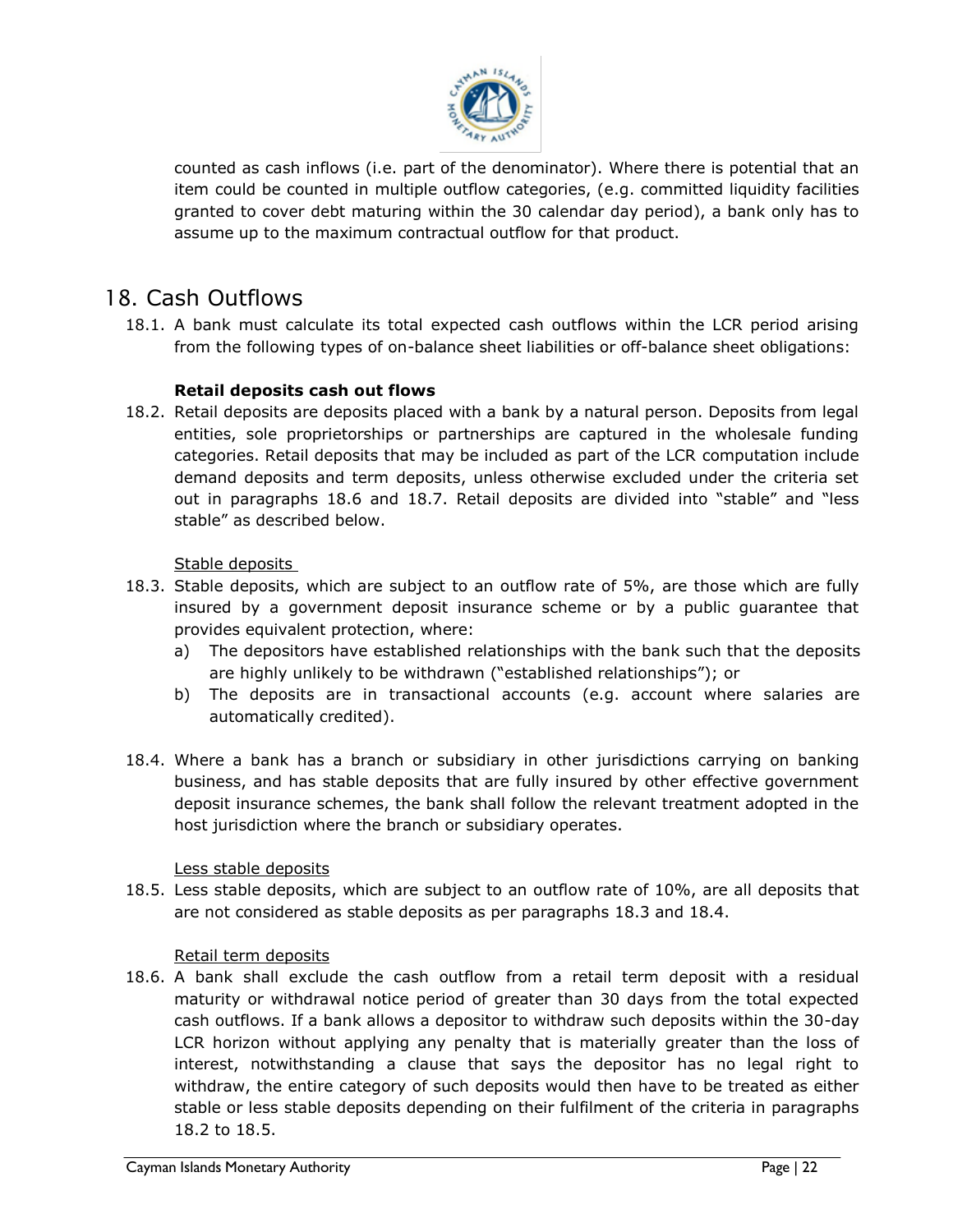

18.7. Where a bank has a branch or subsidiary in other jurisdictions carrying on banking business, the bank shall apply the cash flow rates outlined in this document when it calculates its LCR except for deposits from retail and small business customers<sup>2</sup> where the bank shall follow the relevant treatment adopted in the host jurisdiction where the branch or subsidiary operates, subject to the requirements in section 16.

#### **Unsecured wholesale funding cash outflows**

- <span id="page-22-0"></span>18.8. Unsecured wholesale funding is defined as those liabilities and general obligations that are raised from non-natural persons (i.e. legal entities, including sole proprietorships and partnerships) and are not collateralised by legal rights to specifically designated assets owned by the borrowing institution in the case of bankruptcy, insolvency, liquidation or resolution. Liabilities and obligations related to derivative contracts are explicitly excluded from this definition
- impact on unsecured wholesale funding cash outflows. 18.9. The unsecured wholesale funding included in the LCR is defined as all funding that is callable within 30 calendar days or that has its earliest possible contractual maturity date situated within this horizon (such as maturing term deposits and unsecured debt securities) as well as funding with an undetermined maturity, and includes all funding with options that are exercisable at the counterparty's discretion within 30 calendar days. For options exercisable at the bank's discretion, the bank may consider reputational factors that may limit the bank's ability not to exercise the option and its
- 18.10. Unsecured wholesale funding that is callable by such counterparties subject to a contractually defined and binding notice period surpassing the horizon of 30 calendar days is not included.

Unsecured wholesale funding provided by small business customers

- 18.11. Unsecured wholesale funding provided by small business customers is treated the same way as retail deposits i.e. on the same basis as determining stable and less stable deposits and associated cash outflow rates apply.
- 18.12. Term deposits from small business customers are treated the same way as retail term deposits as provided in paragraphs 18.6 and 18.7.

Operational deposits generated by clearing, custody and cash management activities

18.13. Only operational deposits from customers with qualifying clearing, custody and cash management accounts with the bank ("qualifying operational deposits") are allocated a cash outflow rate of 25%. The portion of operational deposits generated by clearing, custody and cash management activities that is fully covered by any deposit insurance scheme shall receive the same treatment as "stable" retail deposits.

 $\overline{a}$ 

 $2$  For the purposes of this document, small business customer is defined based on the bank's internal classification.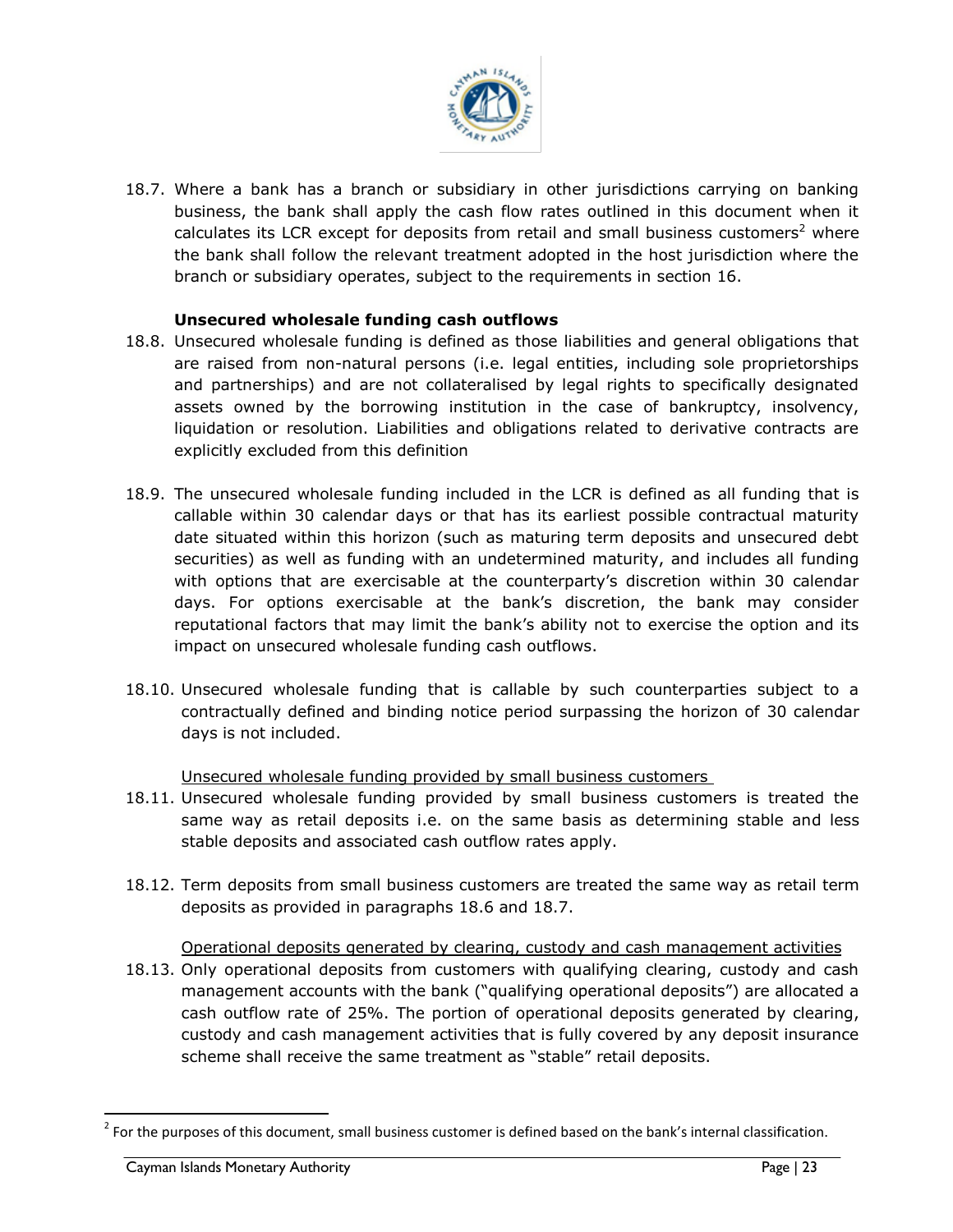

- 18.14. Qualifying clearing, custody or cash management activities shall meet the following criteria:
	- a) the customer is reliant on the bank to perform these services as an independent third-party intermediary in order to fulfil its normal banking activities over the next 30 days. For example, this condition would not be met if the bank is aware that the customer has adequate back-up arrangements;
	- b) the bank is providing these services under a legally binding agreement to customers; and
	- c) the customer may only terminate such agreements either by giving prior notice of at least 30 days or paying significant switching costs (such as those related to transaction, information technology, early termination or legal costs) if the operational deposits are withdrawn before 30 days.
- 18.15. Qualifying operational deposits generated from the qualifying clearing, custody and cash management activities shall meet the following criteria:
	- a) the deposits are by-products of the underlying services provided by the bank and not sought out in the wholesale market in the sole interest of offering interest income; and
	- non-interest bearing. A bank should be particularly aware that during prolonged b) the deposits are held in specifically designated accounts and priced without giving an economic incentive to the customer (not limited to paying market interest rates) to leave any excess funds on these accounts. In the case that interest rates in a jurisdiction are close to zero, such accounts are likely to be periods of low interest rates, excess balances (as defined below) could be significant.
- 18.16. Any excess balances that may be withdrawn while still leaving sufficient funds to fulfil the qualifying clearing, custody and cash management activities do not qualify as operational deposits.
- 18.17. A bank shall determine the methodology for identifying excess deposits that are excluded from this category. A bank shall conduct the assessment based on the methodology at a sufficiently granular level to adequately assess the risk of withdrawal in an idiosyncratic stress. The methodology shall take into account relevant factors such as the likelihood that wholesale customers have above average balances in advance of specific payment needs, and consider appropriate indicators (e.g. ratios of account balances to payment or settlement volumes or to assets under custody) to identify those customers that are not actively managing account balances efficiently.
- 18.18. Operational deposits would receive a 0% inflow assumption for the depositing bank given that these deposits are required for operational reasons, and are therefore not available to the depositing bank to repay other outflows.
- 18.19. Notwithstanding the inclusion of a deposit into the operational deposit category, if the deposit under consideration arises out of correspondent banking or from the provision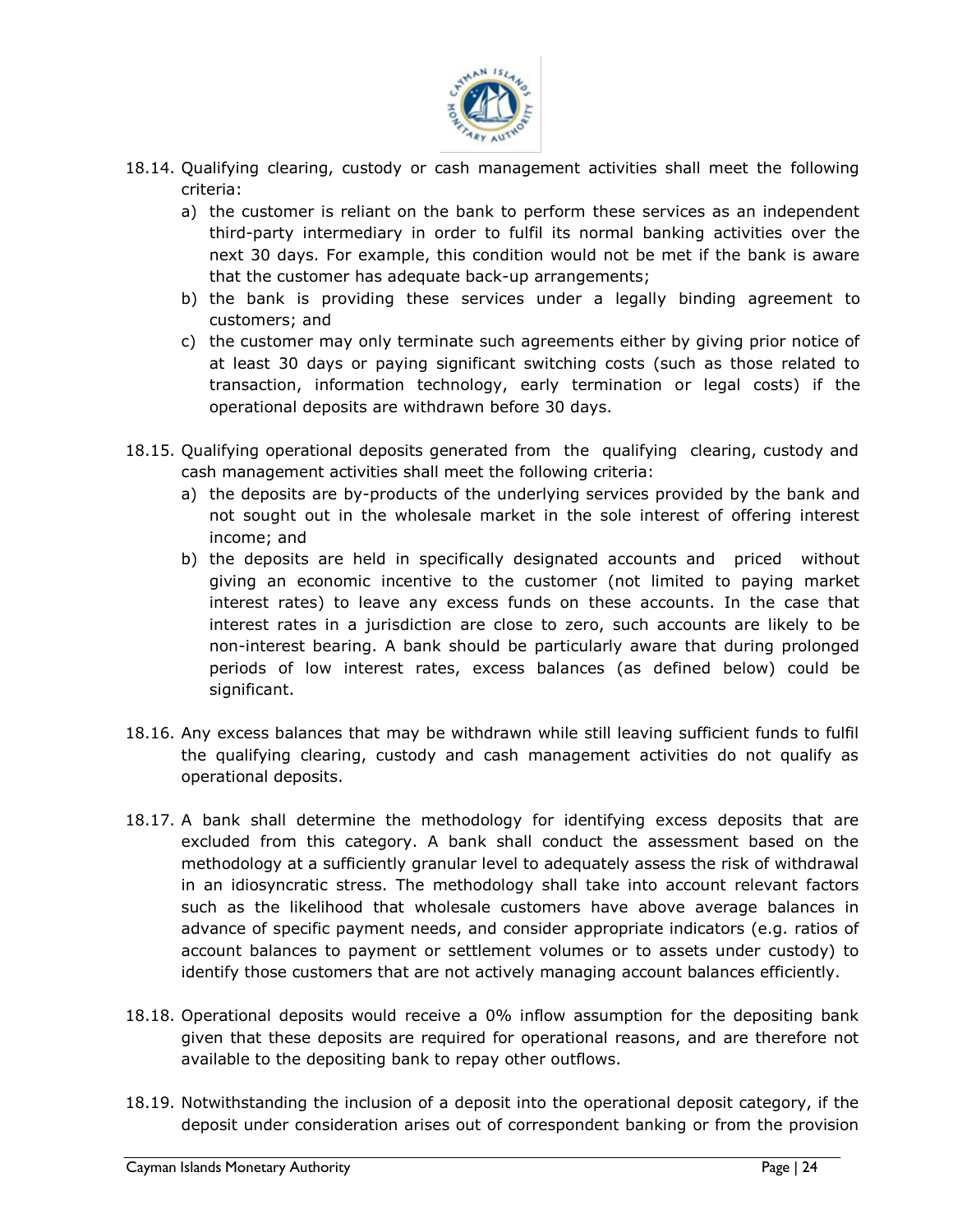

of prime brokerage services, a bank shall treat the deposit as if there were no operational activity for the purpose of determining cash outflow rates.

#### Deposits in institutional networks of cooperative banks

- 18.20. An institutional network of cooperative (or otherwise named) banks is a group of legally autonomous banks with a statutory framework of cooperation with common strategic focus and brand where specific functions are performed by central institutions or specialised service providers. A cash outflow rate of 25% may be applied to the amount of deposits of member institutions with the central institution or specialised central service providers that are placed arising from statutory minimum deposit requirements or in the context of common task sharing and legal, statutory or contractual arrangements so long as both the bank that has received the monies and the bank that has deposited the monies participate in the same institutional network's mutual protection scheme against illiquidity and insolvency of its members. As with other operational deposits, these deposits would receive a cash inflow rate of 0% for the depositing bank, as these funds are considered to remain with the centralised institution.
- other than those outlined in paragraph 18.20 above, or for clearing, custody, or cash 18.21. A bank shall seek the Authority's approval before applying the treatment in paragraph 18.20. The bank shall not include its correspondent banking activities in this category and such banking activities shall receive a cash outflow rate of 100%, as would funds placed at the central institutions or specialised service providers for any other reason management activities.

Deposits contractually pledged to a bank as collateral to secure other transactions

- 18.22. Notwithstanding the paragraphs above, if a deposit is contractually pledged to a bank as collateral to secure a credit facility or loan granted by the bank ("pledged deposit") that will not mature or settle within the next 30 days, the pledged deposit may be excluded from the LCR only if all the following conditions are met:
	- a) the loan or credit facility is not maturing in the next 30 days;
	- b) there is a legally enforceable contract disallowing withdrawal of the pledged deposit before the loan is fully settled or repaid; and
	- c) the amount of deposit that is excluded from the LCR does not exceed the outstanding balance of the loan or drawn portion of the credit facility.

This shall not apply to a deposit which is pledged against an undrawn facility, in which case the higher of the outflow rate applicable to the undrawn facility or the pledged deposit applies.

Unsecured wholesale funding provided by non-financial corporate and sovereigns, central banks, multilateral development banks and PSEs

18.23. This category comprises all deposits and other extensions of unsecured funding from non-financial corporate customers (that are not categorised as small business customers) and (both domestic and foreign) sovereign, central bank, multilateral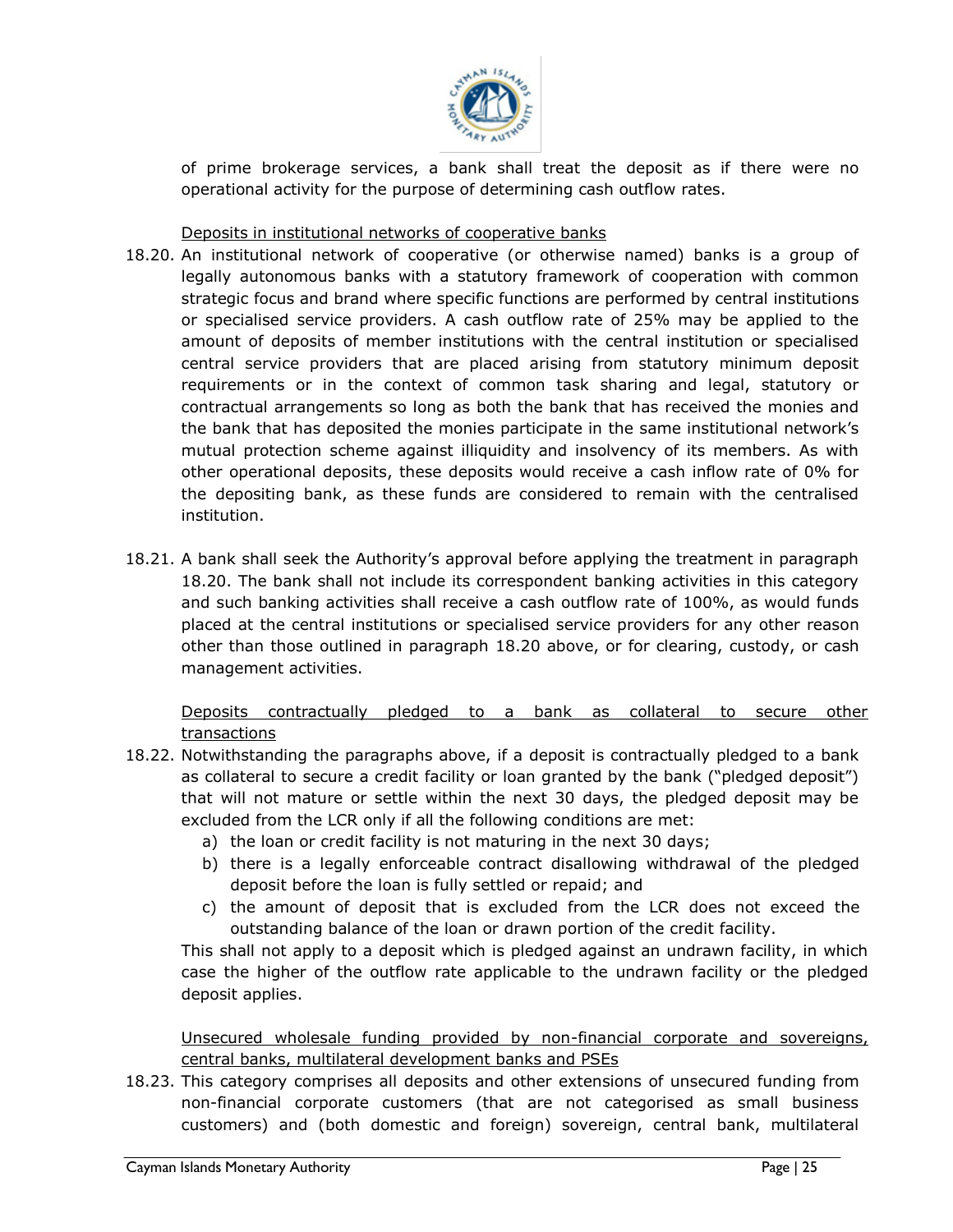

development bank, and PSE customers that are not specifically held for operational purposes (as defined above). A bank shall apply a cash outflow rate of 20% on unsecured wholesale funding provided by corporate customers which are not financial institutions, sovereigns, central banks, multilateral development banks, and PSEs, that also do not qualify as operational deposits if the entire amount of the deposit is fully covered by an effective deposit insurance scheme or by a public guarantee that provides equivalent protection. Otherwise, the bank shall apply a cash outflow rate of 40% on such unsecured wholesale funding.

Unsecured wholesale funding provided by other customers which are not natural persons

- 18.24. A bank shall apply a cash outflow rate of 100% on all deposits and other funding from other institutions (including banks, securities firms, insurance companies), fiduciaries, beneficiaries, conduits and special purpose vehicles, affiliated entities of the bank and other entities that are not specifically held for operational purposes (as defined above) and not included in paragraphs 18.8 to 18.23. Outflows from unsecured wholesale funding over the 30-day LCR horizon and provided by intragroup banking entities may be computed on a net basis with inflows from unsecured wholesale funding over the 30-day LCR horizon provided by intragroup banking entities.
- market and held in retail accounts (including small business customer accounts), in 18.25. All notes, bonds and other debt securities issued by the bank are to be included in this category regardless of the holder, unless the bond is sold exclusively in the retail which case a bank may include the notes, bonds or debt securities in the appropriate retail or small business customer deposit category provided that limitations are placed on the instrument by the bank such that those instruments cannot be bought and held by parties other than retail or small business customers.
- 18.26. A bank shall separate customer cash balances arising from the provision of prime brokerage services, including but not limited to the cash arising from prime brokerage services as identified in paragraph 18.19, from any required segregated balances related to client protection regimes imposed by national regulations and such cash balances shall not be netted against other customer exposures included in LCR. These offsetting balances held in segregated accounts are treated as inflows and shall be excluded from HQLA.

#### **Secured funding cash outflows**

- <span id="page-25-0"></span>18.27. A bank shall include as secured funding cash outflows any liabilities and general obligations that are collateralised by legal rights to specifically designated assets owned by the borrowing institution in the case of bankruptcy, insolvency, liquidation or resolution. The bank shall include forward repurchase transactions and collateral swaps that start prior to, but mature within the 30-day LCR horizon in this category.
- 18.28. A bank shall treat collateral swaps as a combination of a repurchase and reverse repurchase agreement, as shall any other transaction which involves an exchange of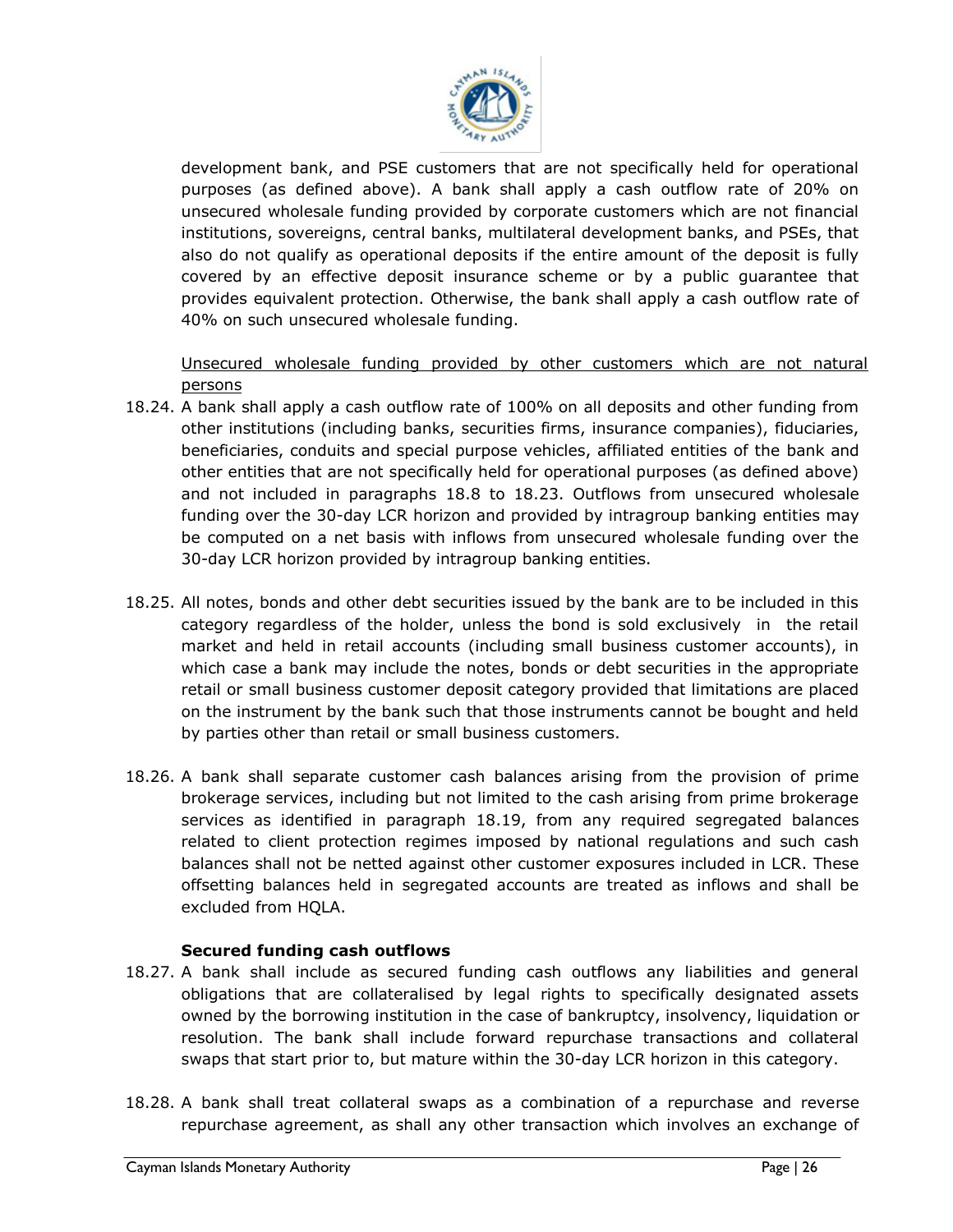

non-cash assets. The net outflow for collateral swaps is computed based on the net cash outflow that will result from an equivalent repurchase and reverse repurchase transaction, floored at 0%. The bank shall treat collateral lent to the bank's customers to affect short positions as a form of secured funding.

- 18.29. If a pool of assets is used as collateral for a secured funding transaction, and a bank is unable to determine specifically which assets are used to collateralise the transaction, it shall assume that the assets are encumbered in the following order: Level 1 assets, Level 2A assets, Level 2B assets, non-HQLA eligible assets.
- 18.30. LCR Table 2 provides a summary of the cash outflow rates that applies to each category for outstanding secured funding transactions that mature within the 30-day LCR horizon. A bank shall apply the outflow rates to the amount of funds raised through the secured funding transaction.

#### **LCR Table 2**

#### **Summary of cash outflow rates**

| No.   | <b>Categories for outstanding maturing secured</b><br>funding transactions                                                                                                                                                                                                                                    | <b>Amount to</b><br>add to cash<br>outflows |
|-------|---------------------------------------------------------------------------------------------------------------------------------------------------------------------------------------------------------------------------------------------------------------------------------------------------------------|---------------------------------------------|
| (i)   | • Backed by Level 1 assets or with central banks.                                                                                                                                                                                                                                                             | $0\%$                                       |
| (ii)  | • Backed by Level 2A assets                                                                                                                                                                                                                                                                                   | 15%                                         |
| (iii) | • Secured funding transactions with domestic<br>sovereign, PSEs or multilateral development banks<br>that are not backed by Level 1 or 2A assets. PSEs<br>that receive this treatment are limited to those<br>that have a risk weight of 20% or lower.<br>• Backed by RMBS eligible for inclusion in Level 2B | 25%                                         |
| (iv)  | • Backed by Level 2B assets                                                                                                                                                                                                                                                                                   | <b>50%</b>                                  |
| (v)   | • All others                                                                                                                                                                                                                                                                                                  | 100%                                        |

#### **Additional requirements**

#### Cash outflows from derivative contracts

<span id="page-26-0"></span>18.31. A bank shall calculate, in accordance with its existing valuation methodologies, expected cash inflows and outflows from its derivative contracts. The sum of all net cash outflows shall be assigned a cash outflow rate of 100%. A bank may calculate its cash flows with its counterparty on a net basis (i.e. derivative inflows within the 30 day LCR horizon can offset derivative outflows within the 30-day LCR horizon), where it has entered into a valid master netting agreement with that counterparty. In determining the all currency LCR, a bank may calculate its cash flows on a net basis for foreign exchange derivative contracts not covered by a master netting agreement, where it involves a full exchange of principal amounts within the same day. The bank shall exclude from such calculations those liquidity requirements that would result from increased collateral needs due to market value movements or falls in value of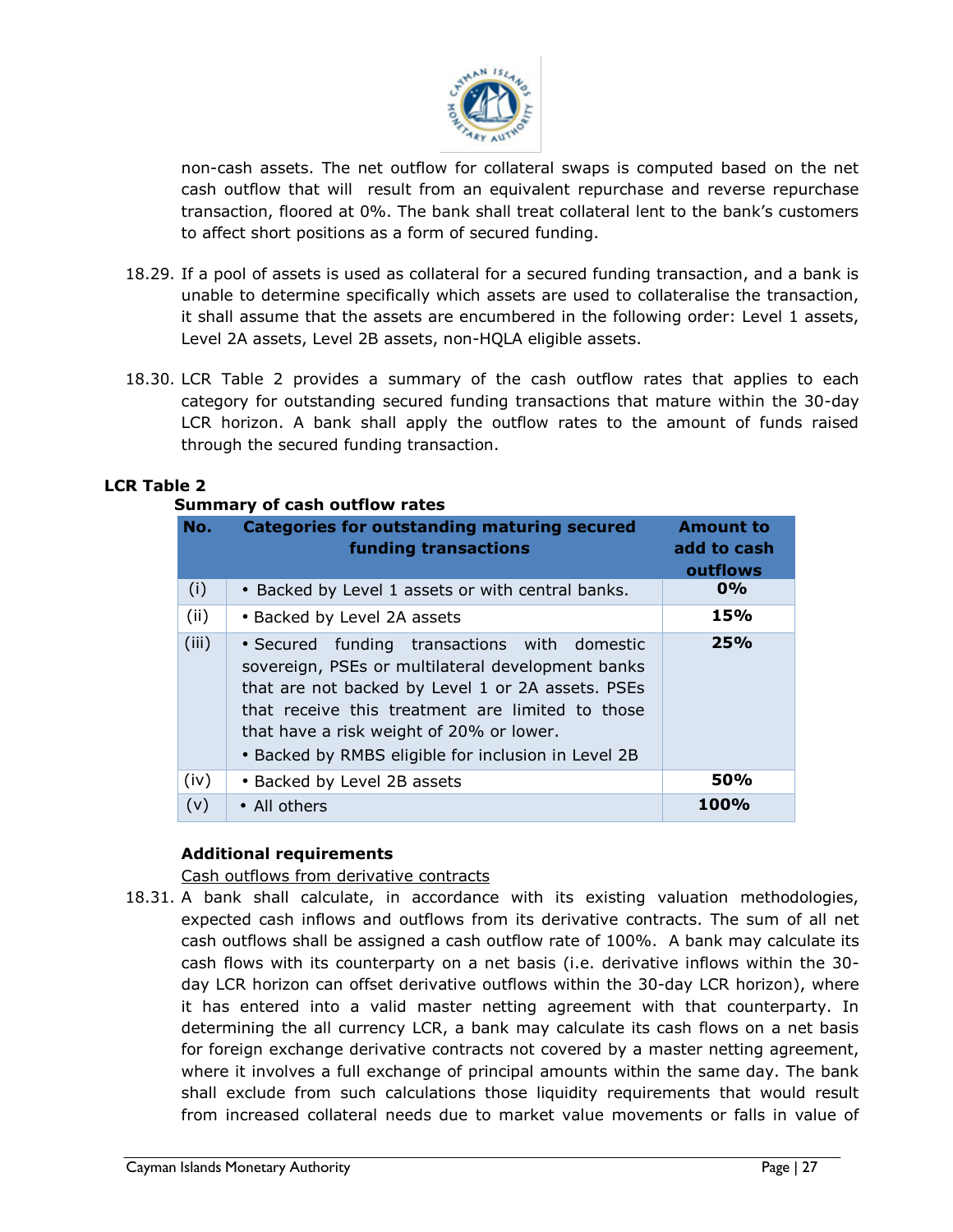

collateral posted. Options shall be assumed to be exercised at the point when they are 'in the money' to the option buyer.

18.32. Where derivative payments are collateralised by HQLA, cash outflows are calculated net of any corresponding cash or collateral inflows that would result, all other things being equal, from contractual obligations for cash or collateral to be provided to the bank, if the bank is legally entitled and operationally capable to re-use the collateral in new cash raising transactions once the collateral is received. The bank shall treat outflows from options with delivery settlement as secured borrowing transactions, where the delivered assets are treated as collateral in secured transactions or collateral swaps, with the appropriate outflow factors assigned in paragraphs 18.27 to 18.30. If contractual arrangements allow for both physical delivery and cash settlement, cash settlement may be assumed. For physical delivery, where not otherwise stated in the derivative contract, delivery of the least value security ("cheapest to deliver") may be assumed.

Increased liquidity needs related to downgrade triggers embedded in financing transactions, derivatives and other contracts

shall assume that 100% of this additional collateral or cash outflow as stated in the 18.33. Often, contracts governing derivatives and other transactions have clauses that require the posting of additional collateral, drawdown of contingent facilities, or early repayment of existing liabilities upon the bank's downgrade by a recognised credit rating organisation. For each contract in which downgrade triggers exist, the bank governing contract shall be posted for any downgrade during the next 30 calendar days up to and including a 3-notch downgrade of the bank's long-term credit rating. Triggers linked to a bank's short-term rating shall be triggered at the corresponding long-term rating in accordance with published ratings criteria. The bank shall consider impacts on all types of margin collateral and contractual triggers which change rehypothecation rights for non-segregated collateral for the impact of the downgrade.

Increased liquidity needs related to the potential for valuation changes on posted collateral securing derivative and other transactions

18.34. Observation of market practices indicates that most counterparties to derivatives transactions typically are required to secure the mark-to-market valuation of their positions and that this is predominantly done using cash or sovereign, central bank, MDBs, or PSE debt securities with a 0% risk weight under the Authority's Rules, Conditions and Guidelines on Minimum Capital Requirements (Pillar I). When these Level 1 asset securities are posted as collateral, additional HQLA will not be required to be maintained for potential valuation changes. If however, counterparties are securing mark-to-market exposures with other forms of collateral, to cover the potential loss of market value on those securities, 20% of the value of all such posted collateral, net of collateral received on a counterparty basis (provided that the collateral received is not subject to restrictions on reuse or re-hypothecation) will be added to the stock of required HQLA by the bank posting such collateral. This 20% will be calculated based on the notional amount required to be posted as collateral after any other haircuts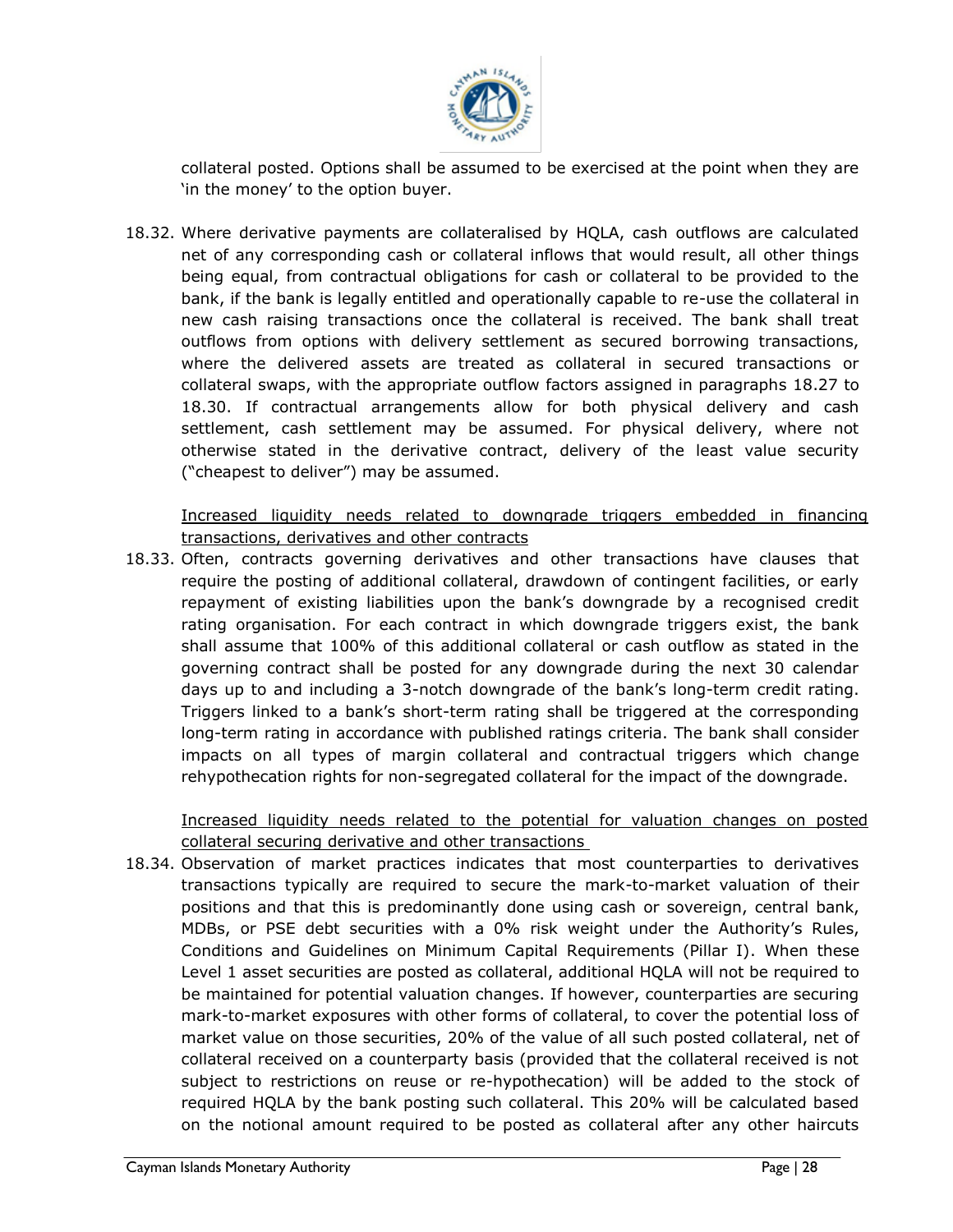

have been applied that may be applicable to the collateral category. Any collateral that is in a segregated margin account can only be used to offset outflows that are associated with payments that are eligible to be offset from that same account. The notional amount to be collateralised shall be based on the contractual terms of the transaction. The bank shall not net collateral inflows and outflows across counterparties. The bank shall compute the amount of collateral to be posted in accordance with the relevant contract governing the respective transactions. Increased liquidity needs related to excess non-segregated collateral held by the bank that could contractually be called at any time by the counterparty

18.35. A bank shall include 100% of the non-segregated collateral amount that could contractually be recalled by the counterparty because the collateral is in excess of the counterparty's current collateral requirements. The bank shall compute the amount that can be recalled in accordance with the relevant contract governing the transactions.

Increased liquidity needs related to contractually required collateral on transactions for which the counterparty has not yet demanded the collateral be posted

18.36. A bank shall include 100% of the collateral amount that is contractually due but where the counterparty has not yet demanded the posting of such collateral. The amount of collateral shall be computed in accordance with the relevant contract governing the transactions.

Increased liquidity needs related to contracts that allow collateral substitution to non-HQLA assets or lower-quality HQLA

18.37. A bank shall include a cash outflow equivalent to the market value of the initial HQLA collateral received multiplied by the difference in haircuts (as defined in paragraph 12.4 of the LCR section of this document) of the received collateral and the potential substitute collateral. This shall apply to initial HQLA collateral received that is counted in the bank's HQLA, and that can be substituted for non-HQLA assets or lower-quality HQLA assets without the bank's consent, where such HQLA collateral has been received to secure transactions that have not been segregated. The bank shall compute the contingent outflow resulting from collateral substitution in secured lending or borrowing transactions in accordance with the relevant contract governing the transactions.

Increased liquidity needs related to market valuation changes on derivative or other transactions

18.38. As market practice requires collateralisation of mark-to-market exposures on derivative and other transactions, a bank faces potentially substantial liquidity risk exposures to these valuation changes. A bank may treat inflows and outflows of transactions executed under the same master netting agreement on a net basis. A bank shall include any outflow generated by increased needs related to market valuation changes in its calculation of the LCR by identifying the largest absolute net 30-day collateral flow realised during the preceding 24 months. The absolute net collateral flow is based on both realised outflows and inflows. The largest absolute net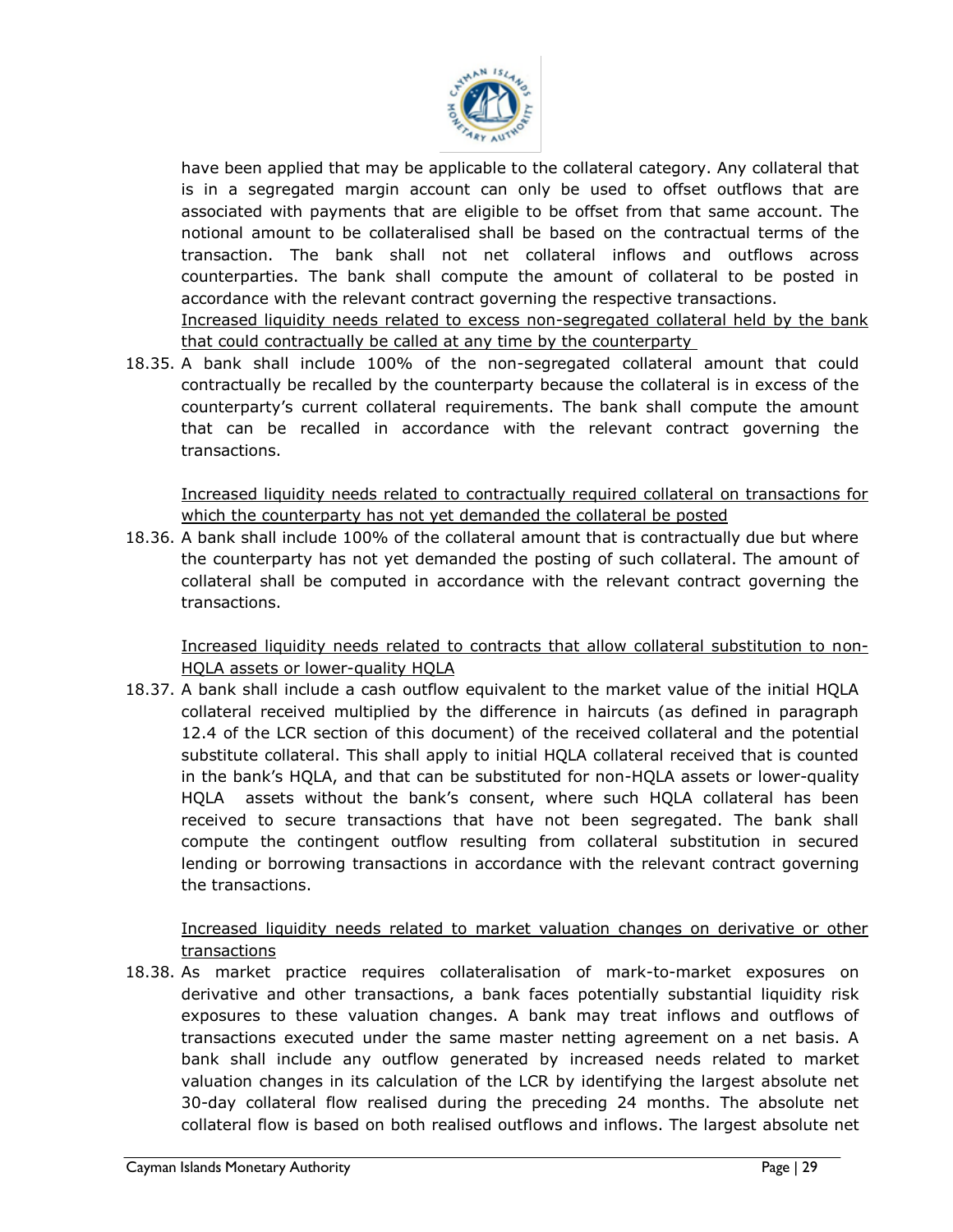

30-day collateral flow shall be assessed on a portfolio level. The bank shall compute the contingent outflow resulting from market valuation changes in accordance with the relevant contract governing the transactions.

Loss of funding on asset-backed securities, covered bonds and other structured financing instruments

18.39. A bank shall assign a cash outflow rate of 100% for such instruments maturing within the 30-day period, when these instruments are issued by the bank itself. For products maturing within the next 30 days a bank may offset inflows from Level 1 or Level 2 assets used as collateral for the products against the redemption payment of the products. Any net inflow shall be considered as other contractual cash inflows in paragraph 19.17.

Loss of funding on asset-backed commercial paper, conduits, securities investment vehicles and other such financing facilities

arrangement ("liquidity puts") within the 30-day period. Where the structured 18.40. A bank having structured financing facilities that include the issuance of short-term debt instruments, such as asset backed commercial paper, shall fully consider the potential liquidity risk arising from these structures. These risks include the inability of the bank to refinance maturing debt, and the existence of derivatives or derivative-like components contractually written into the documentation associated with the structure that would allow the "return" of assets in a financing arrangement, or that require the original asset transferor to provide liquidity, effectively ending the financing financing activities of a bank are conducted through a special purpose entity (such as a special purpose vehicle ("SPV"), conduit or structured investment vehicle – ("SIV")), the bank shall, in determining the HQLA requirements as provided in LCR Table 3, look through to the maturity of the debt instruments issued by the entity and any embedded options in financing arrangements that may potentially trigger the "return" of assets or the need for liquidity, irrespective of whether or not the SPV is consolidated.

#### **LCR Table 3**

#### **Outflow rates applicable for SPVs/SIVs**

| <b>Potential Risk Element</b>    | <b>Cash outflow rate required</b>  |
|----------------------------------|------------------------------------|
| Debt maturing within the 30 -day | A cash outflow rate of 100% on     |
| period                           | maturing amount                    |
| Embedded options in financing    | A cash outflow rate of 100% on the |
| arrangements that allow for the  | amount of assets that could        |
| return of assets or potential    | potentially be returned, or the    |
| liquidity support                | liquidity required                 |

Drawdowns on committed credit and liquidity facilities

18.41. Committed facilities are defined as explicit contractual agreements or obligations to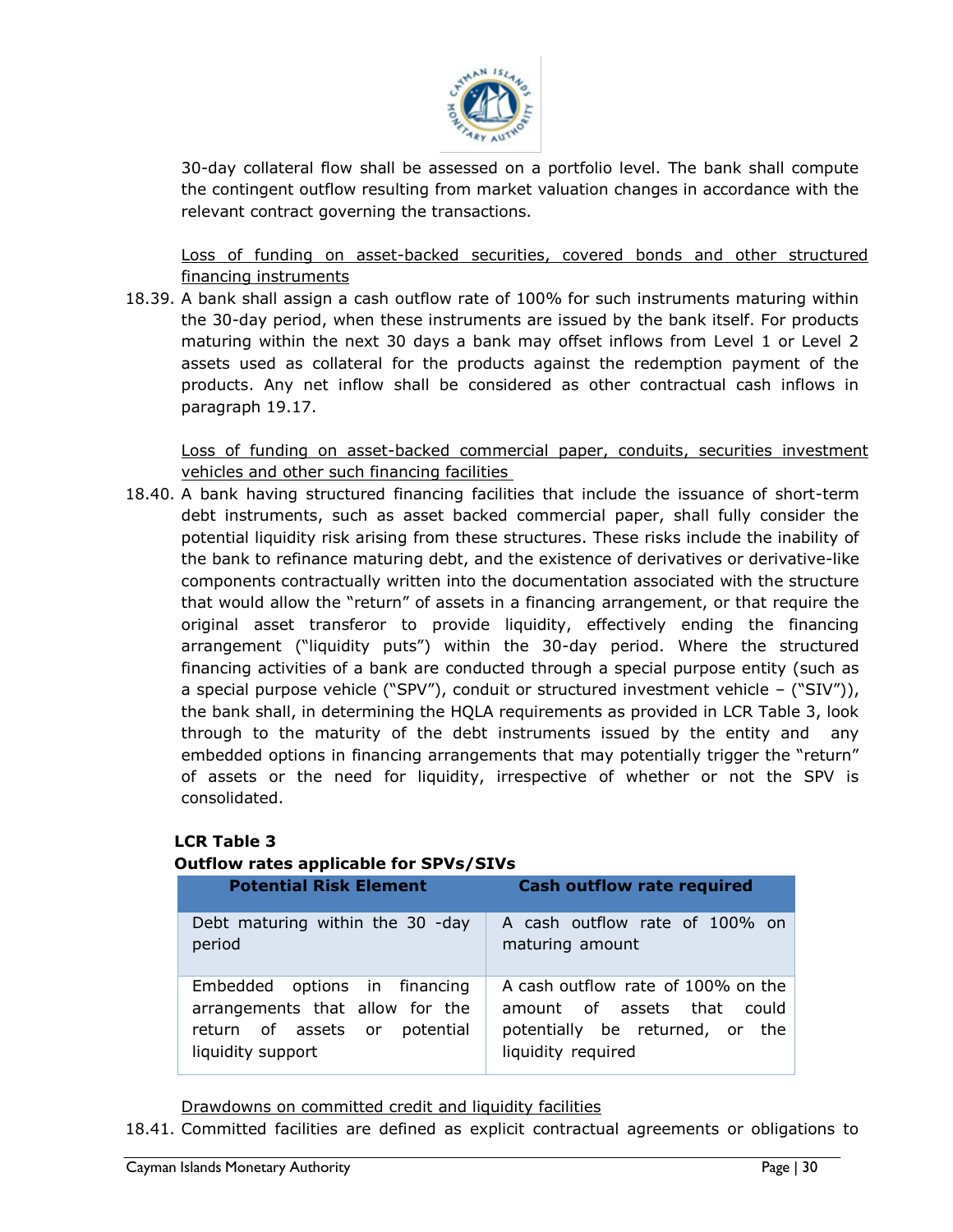

extend funds at a future date to retail or wholesale counterparties, which are contractually irrevocable or conditionally revocable agreements. A bank shall classify facilities that are unconditionally cancellable by the bank (in particular, those without a precondition of a material change in the credit condition of the borrower) as other contingent funding obligations as outlined in paragraph 18.47. Irrevocable or conditionally revocable facilities or funding commitments can have long or short-term maturities, with short-term facilities frequently renewing or automatically rolling-over. In a stressed environment, it will likely be difficult for customers drawing on facilities of any maturity, even short-term maturities, to be able to quickly pay back the borrowings. Therefore, for purposes of this document, all such facilities that are assumed to be drawn as outlined in paragraphs 18.42 to 18.47 shall remain outstanding at the amounts assigned throughout the 30-day period in computing the net outflows for the LCR, regardless of maturity.

- to the extent that this collateral is not already counted in the stock of HQLA. 18.42. The currently undrawn portion of these committed facilities is calculated net of any HQLA which have already been posted as collateral by the counterparty to secure the facilities, or that are contractually obliged to be posted when the counterparty draws down the facility. (e.g. a liquidity facility structured as a repo facility). This is provided that the bank is legally entitled and operationally capable to re-use the collateral in new cash raising transactions once the facility is drawn, and there is no undue correlation between the probability of drawing the facility and the market value of the collateral. The collateral can be netted against the outstanding amount of the facility
- 18.43. A committed liquidity facility is defined as any committed, undrawn back-up facility that would be utilised to refinance the debt obligations of a customer in situations where such a customer is unable to rollover that debt in financial markets (e.g. pursuant to a commercial paper programme, secured financing transactions, obligations to redeem units). For the purpose of this document, the amount of the commitment to be treated as a committed liquidity facility is the amount of the currently outstanding debt issued by the customer (or proportionate share, if a syndicated facility) maturing within a 30-day period that is backstopped by the facility. The portion of a liquidity facility that is backing debt that does not mature within the 30-day window is excluded from the scope of the definition of a facility.
- 18.44. Any additional capacity of the committed liquidity facility in paragraph 18.43 (i.e. the remaining commitment) would be treated as a committed credit facility with its associated drawdown rate as specified in paragraph 18.47. General working capital facilities for corporate entities (e.g. revolving credit facilities in place for general corporate or working capital purposes) will not be classified as liquidity facilities, but as credit facilities.
- 18.45. Notwithstanding paragraphs 18.41 to 18.44, any committed facilities provided to hedge funds, money market funds and special purpose funding vehicles or conduits, or other vehicles used to finance the bank's own assets, are to be captured in their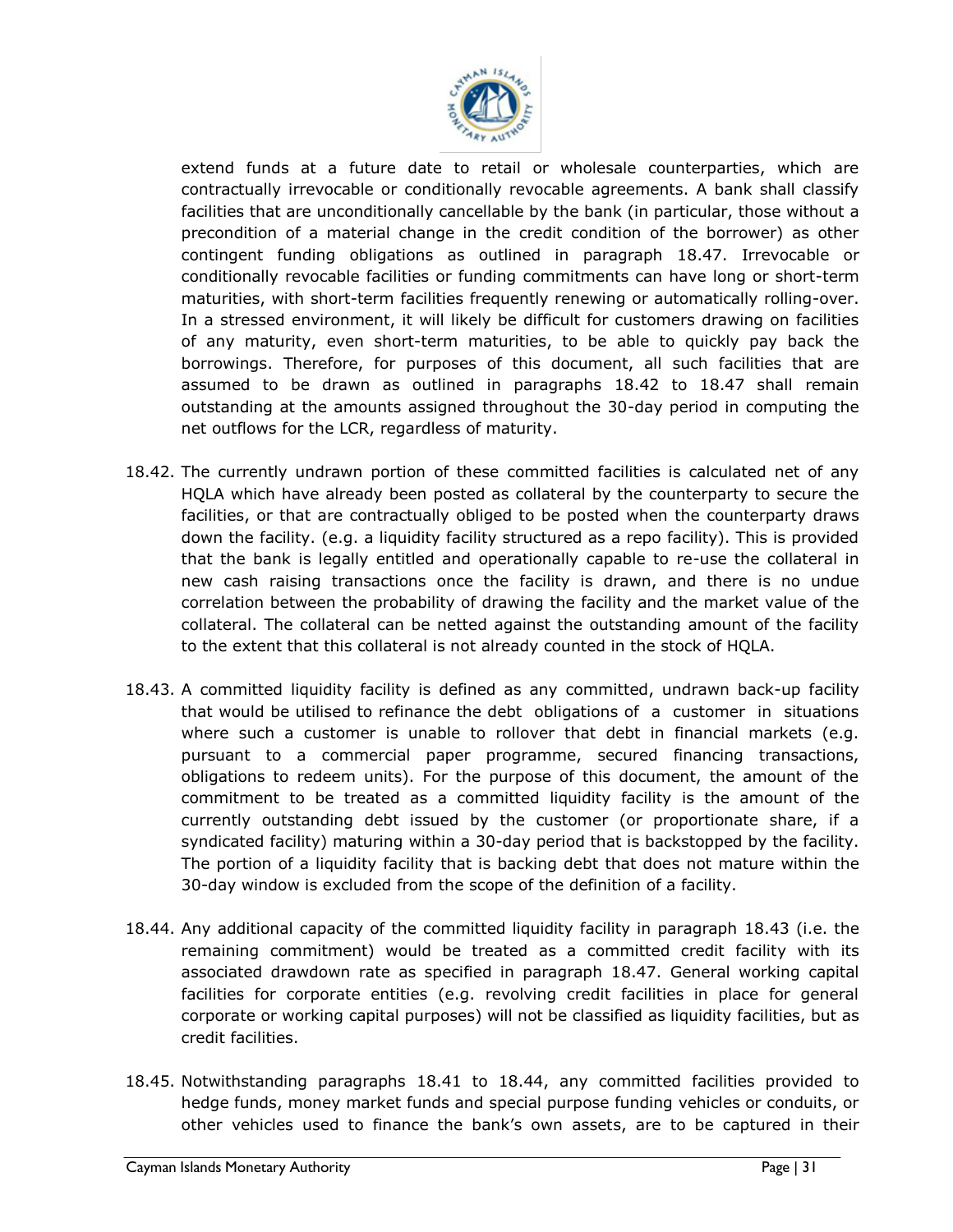

entirety as a committed liquidity facility to other legal entities.

- 18.46. For that portion of financing programs issued by a bank that are captured under paragraphs 18.39 and 18.40 (i.e. are maturing or have liquidity puts that may be exercised within 30 calendar days), banks that are providers of the associated liquidity facilities do not need to double count the maturing financing instrument and the liquidity facility for consolidated programs.
- 18.47. Any contractual and estimated loan drawdowns from committed facilities within the 30-day period shall be fully reflected as cash outflows with the following outflow rates:
	- a) Committed credit and liquidity facilities to retail and small business customers: A bank shall assume a cash outflow rate of 5% of the undrawn portion of these facilities;
	- b) Committed credit facilities to non-financial corporates, sovereigns and central banks, PSEs and MDBs: A bank shall assume a cash outflow rate of 10% of the undrawn portion of these credit facilities;
	- c) Committed liquidity facilities to non-financial corporates, sovereigns and central banks, PSEs, and MDBs: A bank shall assume a cash outflow rate of 30% of the undrawn portion of these liquidity facilities;
	- d) Committed credit and liquidity facilities extended to banks: A bank shall assume a cash outflow rate of 40% of the undrawn portion of these facilities;
	- insurance companies, fiduciaries, and beneficiaries: A bank shall assume a cash e) Committed credit facilities to other financial institutions including securities firms, outflow rate of 40% of the undrawn portion of these credit facilities;
	- f) Committed liquidity facilities to other financial institutions including securities firms, insurance companies, fiduciaries, and beneficiaries: A bank shall assume a cash outflow rate of 100% of the undrawn portion of these liquidity facilities; or
	- g) Committed credit and liquidity facilities to other legal entities (including SPEs, conduits and special purpose vehicles, and other entities not included in the prior categories): A bank shall assume a cash outflow rate of 100% of the undrawn portion of these facilities.

#### Contractual obligations to extend funds within a 30-day period

- 18.48. Any contractual lending obligations to financial institutions not captured elsewhere in this document are to be captured here at a cash outflow rate of 100%.
- 18.49. If the total of all contractual obligations to extend funds to retail and non-financial corporate clients within the next 30 calendar days (not captured in the prior paragraphs) exceeds 50% of the total contractual inflows due in the next 30 calendar days from these clients, the difference should be reported as a cash outflow rate of 100%.

#### Other contingent funding obligations

18.50. These contingent funding obligations may be either contractual or non-contractual and are not lending commitments. Non-contractual contingent funding obligations include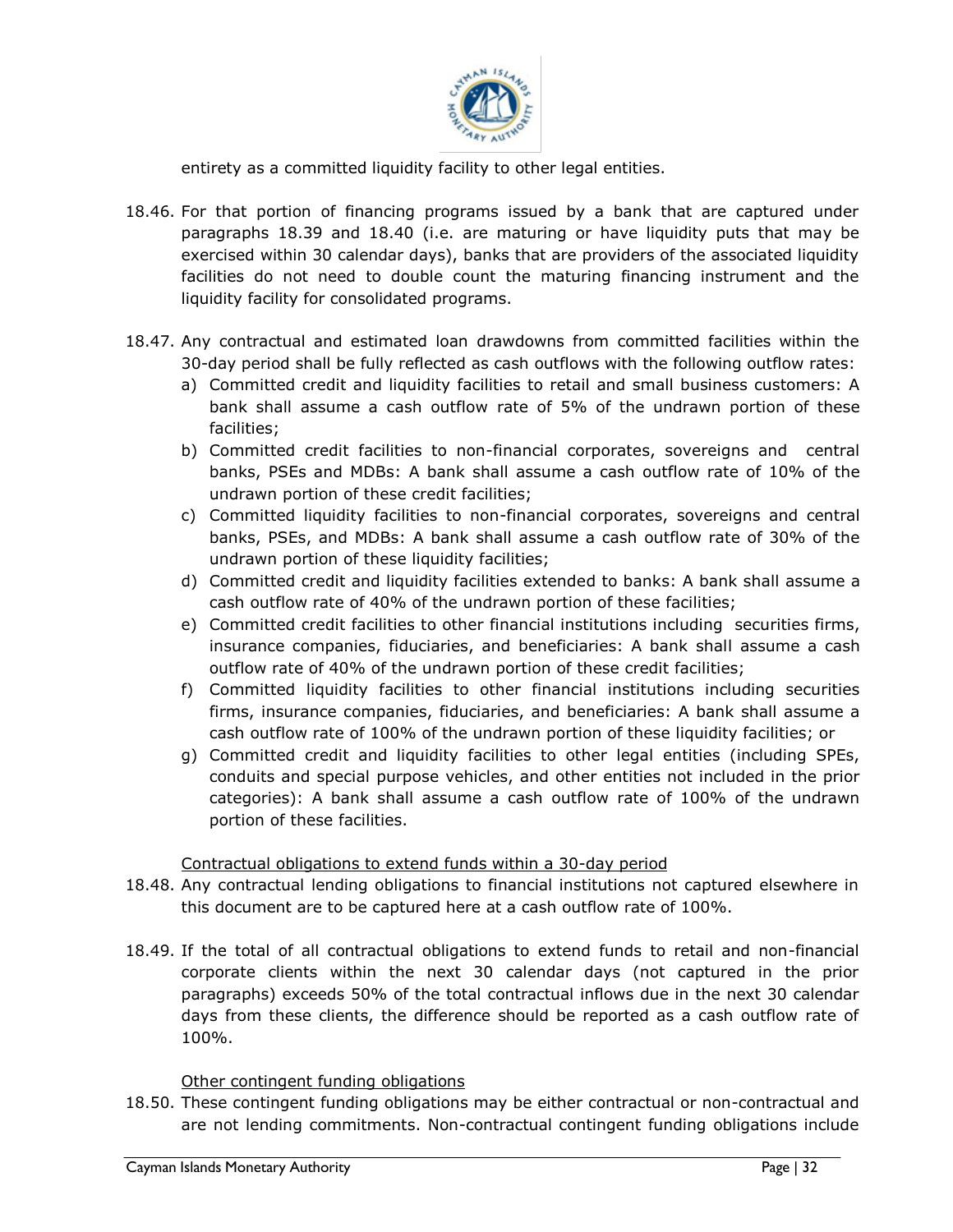

associations with, or sponsorship of, products sold or services provided that may require the support or extension of funds in the future under stressed conditions. Noncontractual obligations may be embedded in financial products and instruments sold, sponsored, or originated by the bank that can give rise to unplanned balance sheet growth arising from support given for reputational risk considerations. These include products and instruments for which the customer or holder has specific expectations regarding the liquidity and marketability of the product or instrument and for which failure to satisfy customer expectations in a commercially reasonable manner would likely cause material reputational damage to the bank or otherwise impair ongoing viability. The full amount of the obligations that is expected to materialise will receive a cash outflow rate of 100%.

- 18.51. Some of these contingent funding obligations are explicitly contingent upon a credit or other event that is not always related to the liquidity events simulated in the stress scenario, but may nevertheless have the potential to cause significant liquidity drains in times of stress.
- 18.52. Non-contractual contingent funding obligations related to potential liquidity draws from joint ventures or minority investments in entities, which are not consolidated, are to be captured in paragraph 18.50 where there is the expectation that the bank will be the main liquidity provider when the entity is in need of liquidity.

#### Trade finance cash outflows

- 18.53. Trade finance instruments consist of trade-related obligations, directly underpinned by the movement of goods or the provision of services, such as:
	- a) documentary trade letters of credit, documentary and clean collection, import bills and export bills; and
	- b) guarantees directly related to trade finance obligations, such as shipping guarantees.
- 18.54. For contingent funding obligations stemming from trade finance instruments, a bank shall apply a cash outflow rate of 3%.
- 18.55. Lending commitments, such as direct import or export financing for non-financial corporate firms, are excluded from the above treatment and a bank shall apply the cash outflow rates specified in paragraph 18.47 for such commitments.
- 18.56. Non contractual obligations where customer short positions are covered by other customers' collateral: A bank shall apply a cash outflow rate of 50% on such contingent obligations where the bank has internally matched client assets against other clients' short positions, where the collateral does not qualify as Level 1 or Level 2 HQLA, and the bank may be obligated to find additional sources of funding for these positions in the event of client withdrawals.

#### Other contractual cash outflows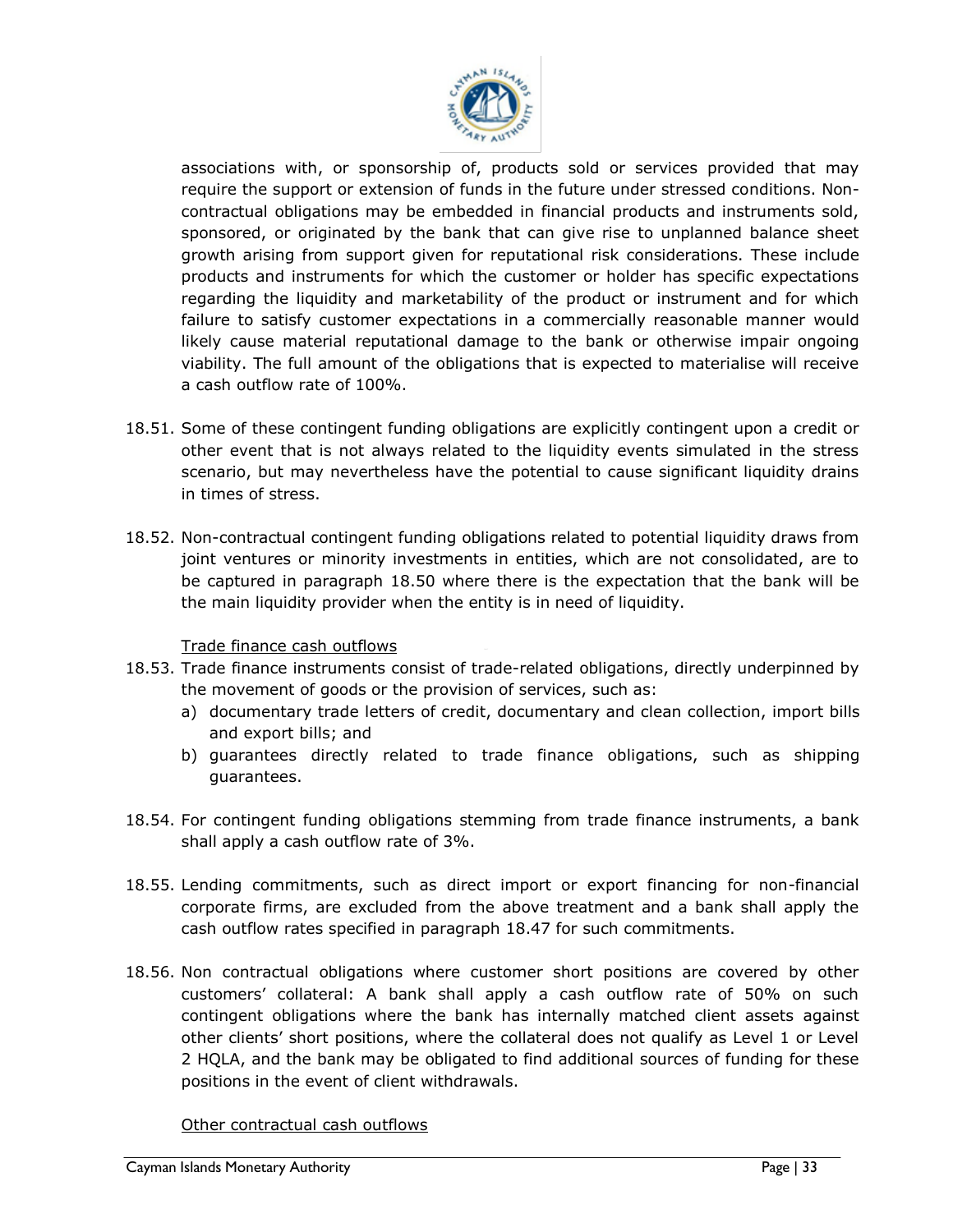

18.57. Any other contractual cash outflows within the next 30 calendar days should be captured, such as outflows to cover unsecured collateral borrowings, uncovered short positions, dividends or contractual interest payments, with explanation given as to what comprises this bucket. A bank shall apply a cash outflow rate of 100% to these contractual cash outflows. A bank does not need to include outflows related to operating costs.

# 19. Cash Inflows

<span id="page-33-0"></span>19.1. When considering its available cash inflows, a bank shall only include contractual inflows (including interest payments) from outstanding exposures that are fully performing and for which the bank has no reason to expect a default within the next 30 calendar days. The bank shall not include contingent inflows in total net cash inflows.

#### Secured lending, including reverse repos and securities borrowing

- <span id="page-33-1"></span>19.2. For maturing reverse repurchase or securities borrowing agreements:
	- a) if the agreement is secured by Level 1 assets, a cash inflow rate of 0% shall be assumed;
	- b) if the agreement is secured by Level 2 assets, a cash inflow rate equivalent to the relevant haircut for the specific Level 2 asset shall be assumed; or
	- c) if the agreement is secured by non-HQLA, a cash inflow rate of 100% shall be assumed.
- 19.3. Collateralised loans extended to customers for the purpose of taking leveraged trading positions ("margin loans") are to receive 50% of contractual inflows (i.e. a cash inflow rate of 50%) from maturing margin loans made against collateral which would not be considered as HQLA. LCR Table 4 lists the relevant inflow rates.
- 19.4. If the collateral obtained through reverse repurchase, securities borrowing, or collateral swaps is used to cover short positions that could be extended beyond 30 days, a bank shall assume that such reverse repurchase or securities borrowing arrangements will be rolled-over and will not give rise to any cash inflows (i.e. a cash inflow rate of 0%), reflecting its need to continue to cover the short position or to re-purchase the relevant securities. LCR Table 4 lists the relevant inflow rates.

#### **LCR Table 4**

| Maturing secured lending backed by the<br>following asset category | <b>Inflow rate</b><br>(if collateral is<br>not used to<br>cover short<br>positions) | <b>Inflow rate</b><br>(if collateral<br>is used to<br>cover short<br>positions) |
|--------------------------------------------------------------------|-------------------------------------------------------------------------------------|---------------------------------------------------------------------------------|
| Level 1 assets                                                     | $0\%$                                                                               | $0\%$                                                                           |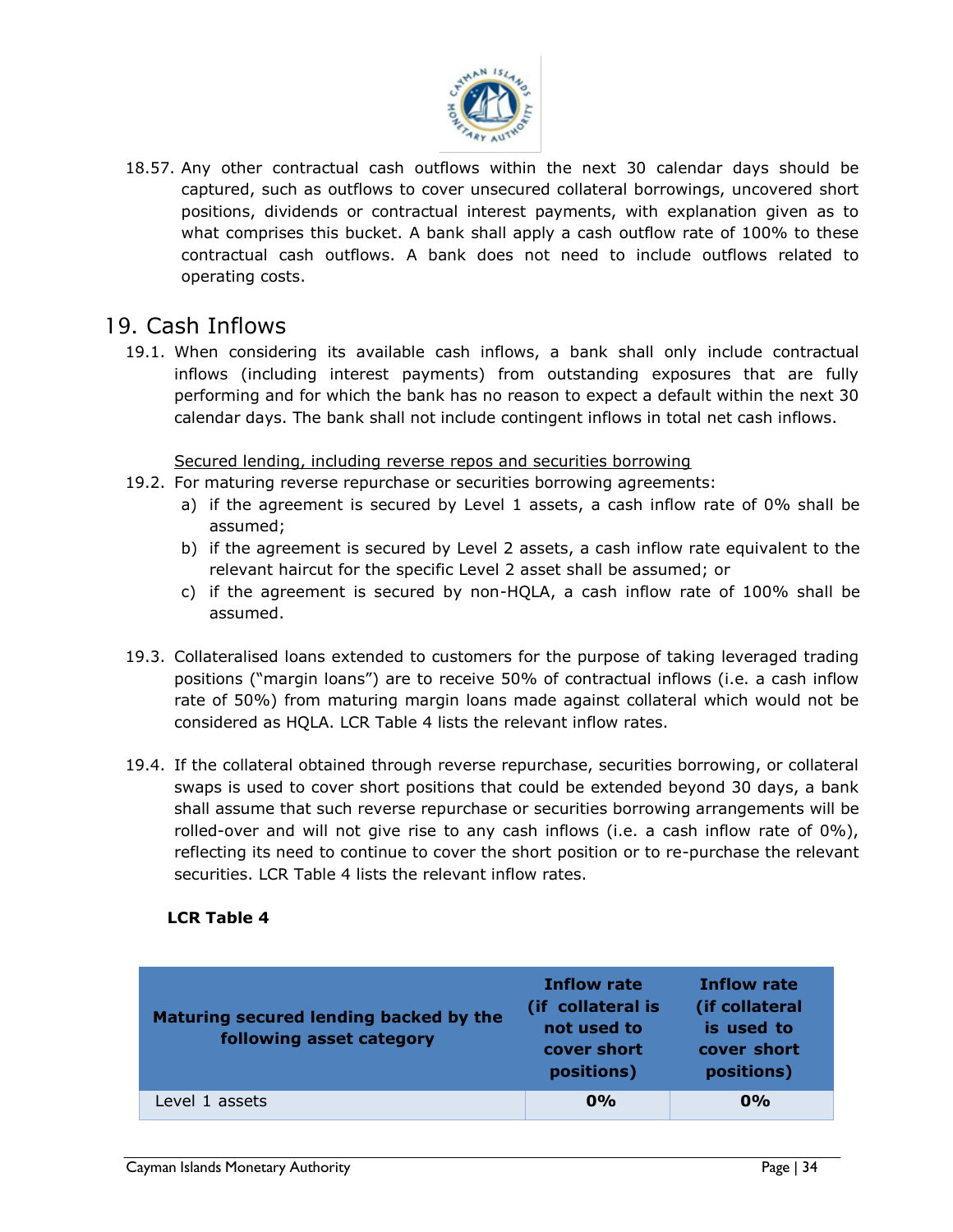

| Level 2A assets                                                          | <b>15%</b>        | $0\%$    |
|--------------------------------------------------------------------------|-------------------|----------|
| Level 2B assets<br>Eligible RMBS<br>$\bullet$<br>• Other Level 2B assets | 25%<br><b>50%</b> | 0%<br>0% |
| Margin lending backed by all other<br>collateral                         | <b>50%</b>        | $0\%$    |
| Other collateral                                                         | <b>100%</b>       | $0\%$    |

#### **Matured secured lending inflow rates**

- 19.5. If a bank's short position is being covered by an unsecured security borrowing, the bank should assume the unsecured security borrowing of collateral from financial market participants would run-off in full, leading to a 100% outflow of either cash or HQLA to secure the borrowing, or cash to close out the short position by buying back the security. This should be recorded as a 100% other contractual outflow according to paragraph 18.57. If, however, the bank's short position is being covered by a collateralised securities financing transaction, the bank should assume the short position will be maintained throughout the 30-day period and receive a cash inflow rate of 0%.
- shall assume that the assets are encumbered in the following order: Level 1 assets, 19.6. If a pool of assets is used as collateral for a secured lending transaction, and a bank is unable to determine specifically which assets are used to collateralise the transaction, it Level 2A assets, Level 2B assets, non-HQLA eligible assets.
- 19.7. Notwithstanding the roll-over assumptions in paragraphs 19.2 to 19.4, a bank shall manage its collateral such that it is able to fulfil obligations to return collateral whenever the counterparty decides not to roll-over any reverse repo or securities lending transaction.

#### Committed facilities

19.8. Credit facilities, liquidity facilities or other contingent funding facilities that the bank holds at other institutions for its own purposes receive a cash inflow rate of 0%.

#### Other inflows by counterparty

- <span id="page-34-1"></span><span id="page-34-0"></span>19.9. For loan payments, a bank shall only include cash inflows from fully performing loans. In addition, a bank shall only include cash inflows at the latest possible date, based on the contractual rights available to counterparties. For revolving credit facilities, the bank shall assume that the existing loan will be rolled over and any remaining balances are treated as a committed facility according to paragraph 18.47.
- 19.10. Cash inflows from loans that have no specific maturity should not be included, except for minimum payments of principal, fee or interest associated with open maturity loans that are contractually due within 30 days. An exception to this would be minimum payments of principal, fee or interest associated with an open maturity loan,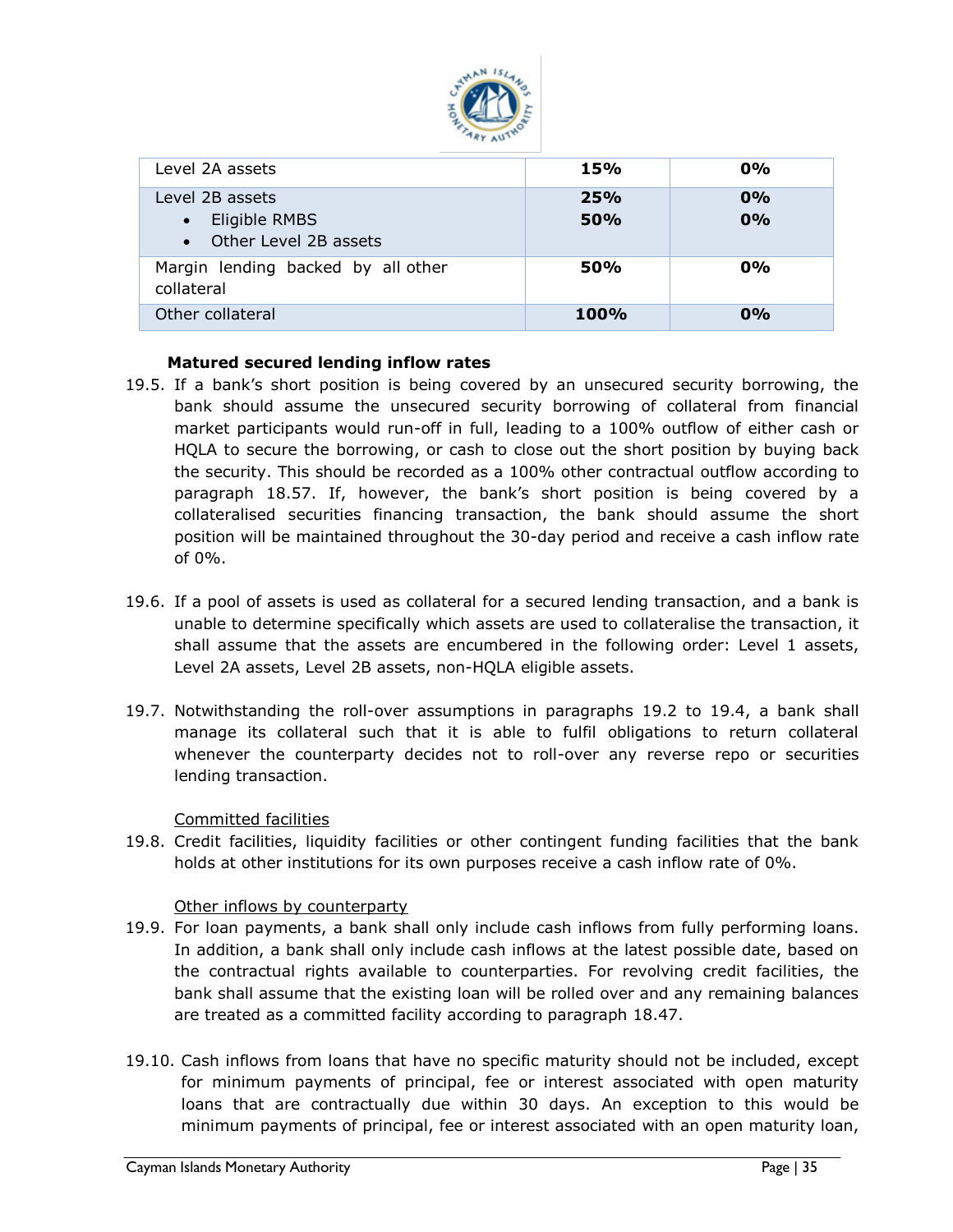

provided that such payments are contractually due within 30 days. These minimum payment amounts are captured as inflows at the rates prescribed in paragraphs 19.11 and 19.12.

Retail and small business customer inflows

<span id="page-35-0"></span>19.11. A bank shall assume that all payments (including interest payments and instalments) from retail and small business customers that are fully performing and contractually due within the next 30 calendar days will be received in full. At the same time, the bank shall assume that it will continue extending loans to retail and small business customers at a rate of 50% of contractual inflows. This results in a net cash inflow rate of 50% of the contractual amount.

Other wholesale inflows

- <span id="page-35-1"></span>19.12. A bank shall assume that all payments (including interest payments and instalments) received from wholesale customers that are fully performing and contractually due within the next 30 calendar days will be received in full. In addition, the bank is to assume to continue extending loans to wholesale customers with a cash inflow rate of 100% for financial institutions and central banks, and a cash inflow rate of 50% for all others, including non-financial corporates, sovereigns, multilateral development banks, and PSEs. This will result in a cash inflow rate of:
	- a) 100% for financial institutions and central bank counterparties; and
	- b) 50% for non-financial wholesale counterparties.
- 19.13. Inflows from securities maturing within 30 days not included in HQLA shall receive a cash inflow rate of 100%.
- 19.14. Operational deposits of a bank held at other financial institutions for operational purposes are to receive a cash inflow rate of 0%. Similarly, deposits held at the centralised institution in a cooperative banking network, which are assumed to stay at the centralised institution, are to receive a cash inflow rate of 0%. A bank shall assess operational deposits according to the methodology in paragraph 18.13. A deposit that has been classified by a receiving bank or financial institution, as the case may be, as operational shall also be considered by a depositing bank or financial institution, as the case may be as an operational deposit.
- 19.15. Inflows from intragroup banking entities may be computed on a net basis with outflows from intragroup banking entities.

Other cash inflows

<span id="page-35-2"></span>19.16. Cash inflows from derivative contracts: the sum of all net cash inflows shall be assigned a cash inflow rate of 100%. Where derivatives are collateralised by HQLA, a bank shall calculate the cash inflows for the derivatives net of any corresponding cash or contractual collateral outflows. The bank shall not double-count liquidity inflows or outflows. The amounts of cash inflows from derivative contracts shall be calculated in accordance to the methodology described in paragraphs 18.31 and 18.32. A bank shall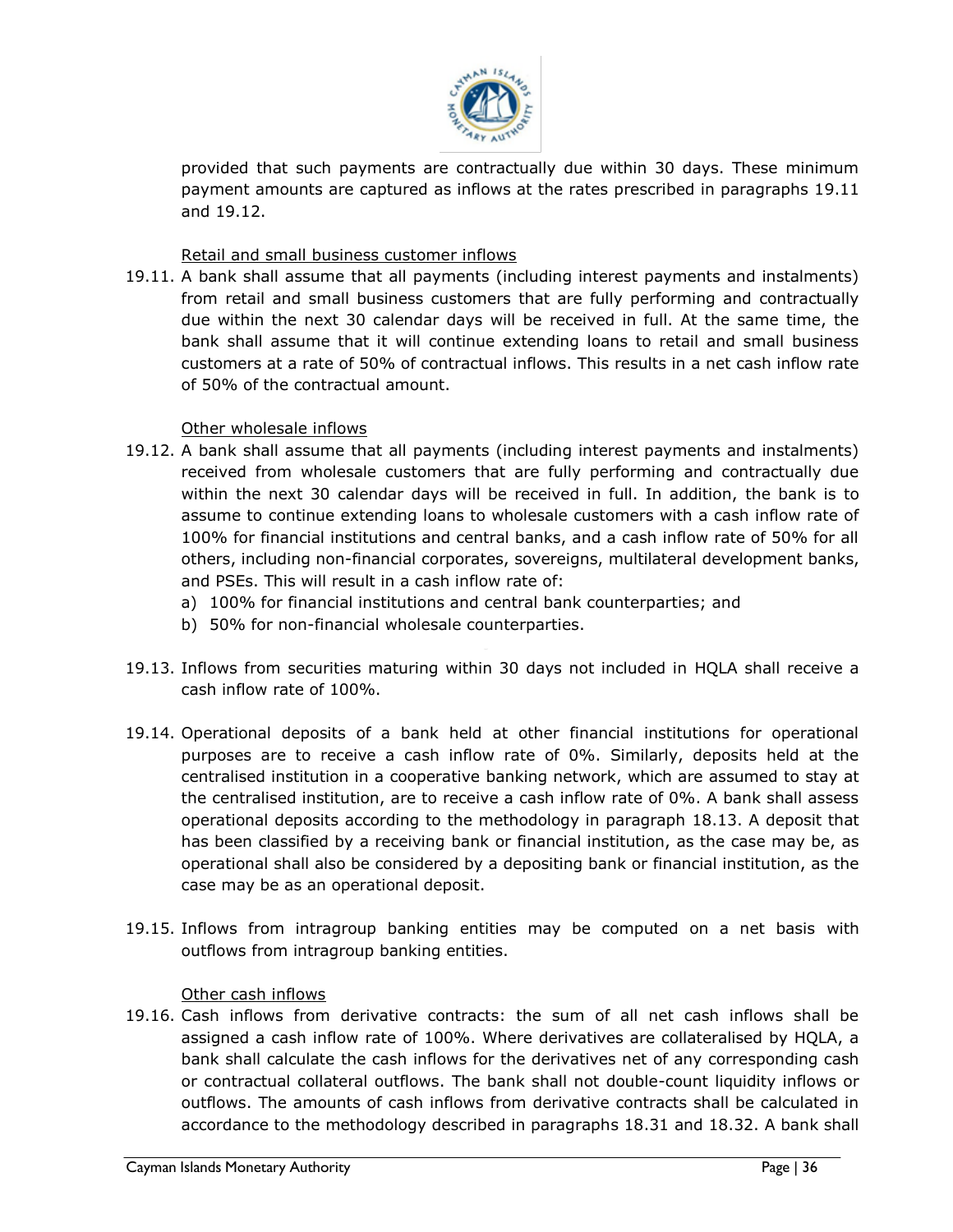

treat inflows from an option with a delivery settlement as a secured lending transaction, with the appropriate outflows assigned as per paragraphs 19.2 to 19.7. If the contractual arrangements allow for both physical delivery and cash settlement, cash settlement may be assumed. For physical delivery, where not otherwise stated in the derivative contract, delivery of the least value security ("cheapest to deliver") may be assumed

- 19.17. All other contractual cash inflows shall receive a cash inflow rate of 0%. A bank shall include any other contractual cash inflows not captured in any other earlier category here, with an explanation as to what has been included in this category.
- 19.18. A bank shall not include the following items as contractual cash inflows:
	- a) any cash inflow related to non-financial revenues;
	- b) any forward repurchase, forward reverse repurchase agreements or forward collateral swap that starts and matures within the 30-day LCR horizon;
	- c) any forward repurchase, forward reverse repurchase agreements or forward collateral swap that starts prior to and matures after the 30-day LCR horizon;
	- d) any forward sales of HQLA.

# **PART III - NET STABLE FUNDING RATIO**

### <span id="page-36-0"></span>20. Background and Overview

- 20.1. The NSFR promotes resilience over a longer-term time horizon by requiring banks to fund their activities with stable sources of funding on an ongoing basis.
- <span id="page-36-1"></span>20.2. The objective of NSFR is to ensure that banks maintain a stable funding profile in relation to the composition of their assets and off-balance sheet activities. A sustainable funding structure is intended to reduce the probability of erosion of a bank's liquidity position due to disruptions in a bank's regular sources of funding that would increase the risk of its failure and potentially lead to broader systemic stress. The NSFR limits overreliance on short-term wholesale funding, encourages better assessment of funding risk across all on- and off-balance sheet items, and promotes funding stability.
- 20.3. All Category "A" Retail banks are required to meet the minimum requirements of the NSFR as stipulated in this Part of the Rules and Guidelines.

# 21. Calculation of Minimum NSFR Requirements

<span id="page-36-2"></span>21.1. The NSFR is defined as the amount of available stable funding (ASF) relative to the amount of required stable funding (RSF). ASF is defined as the portion of capital and liabilities expected to be reliable over the time horizon considered by the NSFR, which extends to one year. The amount of stable funding required (RSF) of a specific bank is a function of the liquidity characteristics and residual maturities of the various assets held by it as well as those of its off-balance sheet (OBS) exposures.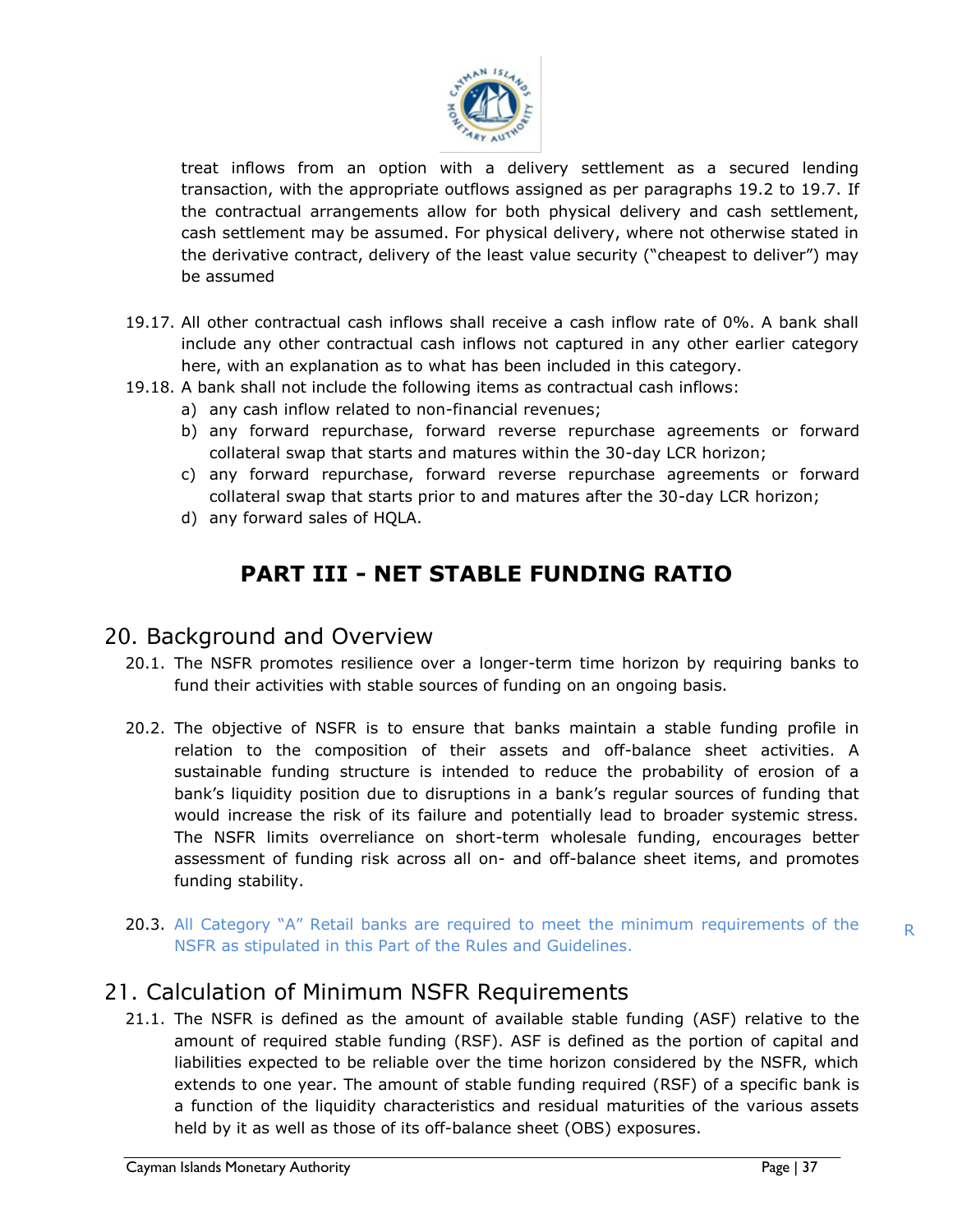

#### Net Stable Funding Ratio = Available amount of stable funding (ASF) Required amount of stable funding (RSF)

#### 21.2. The value of the NSFR must be greater than 100%.

# 22. Calibration of ASF and RSF

- 22.1. ASF and RSF reflect a bank's liabilities and assets (including off balance sheet assets). The amounts of available and required stable funding specified in the paragraphs below were calibrated to reflect the presumed degree of stability of a bank's liabilities and liquidity of its assets.
- <span id="page-37-0"></span>22.2. The calibration of NSFR reflects the stability of liabilities across two dimensions:
	- a) Funding tenor The NSFR is calibrated such that longer-term liabilities are assumed to be more stable than short-term liabilities.
	- b) Funding type and counterparty The NSFR is calibrated under the assumption that short-term (maturing in less than one year) deposits provided by retail customers and funding provided by small business customers are behaviourally more stable than wholesale funding of the same maturity from other counterparties.
- the following criteria are taken into consideration, recognising the potential trade-offs 22.3. In determining the appropriate amounts of required stable funding for various assets, between these criteria:
	- a) Resilient credit creation The NSFR requires stable funding for some proportion of lending to the real economy in order to ensure the continuity of this type of intermediation.
	- b) Bank behaviour The NSFR is calibrated under the assumption that banks may seek to roll over a significant proportion of maturing loans to preserve customer relationships.
	- c) Asset tenor The NSFR assumes that some short-dated assets (maturing in less than one year) require a smaller proportion of stable funding because banks would be able to allow some proportion of those assets to mature instead of rolling them over.
	- d) Asset quality and liquidity value The NSFR assumes that unencumbered, highquality assets that can be securitised or traded, and thus can be readily used as collateral to secure additional funding or sold in the market, do not need to be wholly financed with stable funding.
- 22.4. Additional stable funding sources are also required to support at least a small portion of the potential calls on liquidity arising from OBS commitments and contingent funding obligations.

# <span id="page-37-1"></span>23. Definition and computation of ASF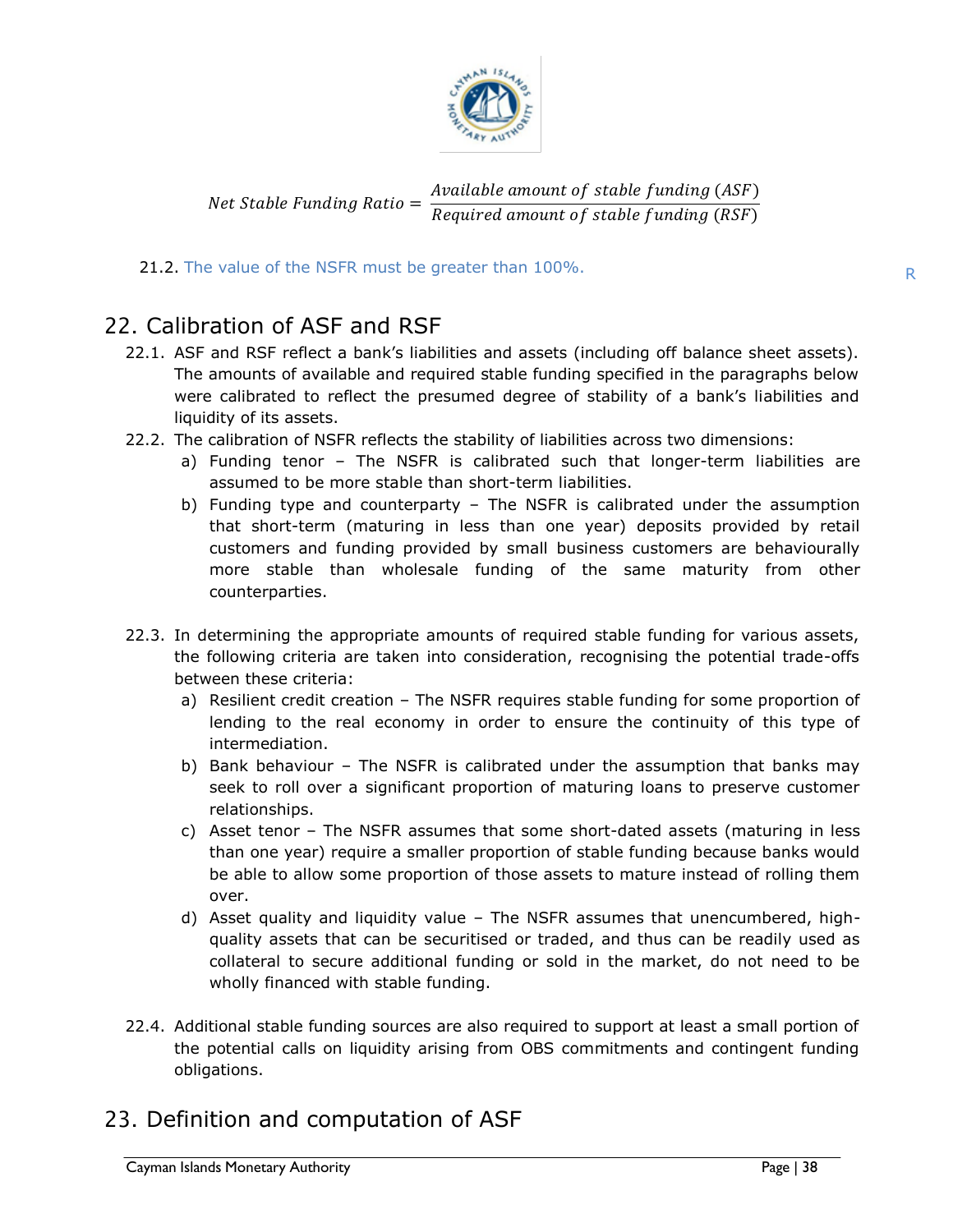

- 23.1. The amount of ASF is measured based on the broad characteristics of the relative stability of a bank's funding sources, including the contractual maturity of its liabilities and the differences in the propensity of different types of funding providers to withdraw their funding. The amount of ASF is calculated by first assigning the carrying value of a bank's capital and liabilities to one of five categories as presented in the table below. The amount assigned to each category is then multiplied by an ASF factor, and the total ASF is the sum of the weighted amounts. Carrying value represents the amount at which a liability or equity instrument is recorded before the application of any regulatory deductions, filters or other adjustments.
- 23.2. Section 24 below defines all the liability and capital items that are components of the ASF category, including the ASF factor associated with each item. NSFR Table 1 summarises all the liability and capital items that are components of ASF.

|       | мэгк таріе т                                                                                                                                                                                                                                                                                                                                                                                                                                                       |                                        |
|-------|--------------------------------------------------------------------------------------------------------------------------------------------------------------------------------------------------------------------------------------------------------------------------------------------------------------------------------------------------------------------------------------------------------------------------------------------------------------------|----------------------------------------|
| No.   | <b>Components of ASF category (liability categories)</b>                                                                                                                                                                                                                                                                                                                                                                                                           | <b>Associated</b><br><b>ASF Factor</b> |
| (i)   | . Total regulatory capital (excluding Tier 2 instruments with<br>residual maturity of less than one year and Tier 3 instruments)<br>. Other capital instruments and liabilities with effective<br>residual maturity of one year or more<br>. Total amount of secured and unsecured borrowings and liabilities<br>(including term deposits) with effective residual maturities of<br>one year or more                                                               | 100%                                   |
| (ii)  | • Stable non-maturity (demand) deposits and term deposits with<br>residual maturity of less than one year provided by retail<br>and small business customers                                                                                                                                                                                                                                                                                                       | 95%                                    |
| (iii) | • Less stable non-maturity deposits and term deposits with<br>residual maturity of less than one year provided by retail<br>and small business customers                                                                                                                                                                                                                                                                                                           | 90%                                    |
| (iv)  | • Funding with residual maturity of less than one year provided<br>by non-financial corporate customers<br>• Operational deposits<br>. Funding with residual maturity of less than one year from<br>sovereigns, PSEs, and multilateral and national development<br>banks<br>. Other funding with residual maturity between six months and<br>less than one year not included in the above categories,<br>including funding provided by central banks and financial | 50%                                    |

#### **NSFR Table 1**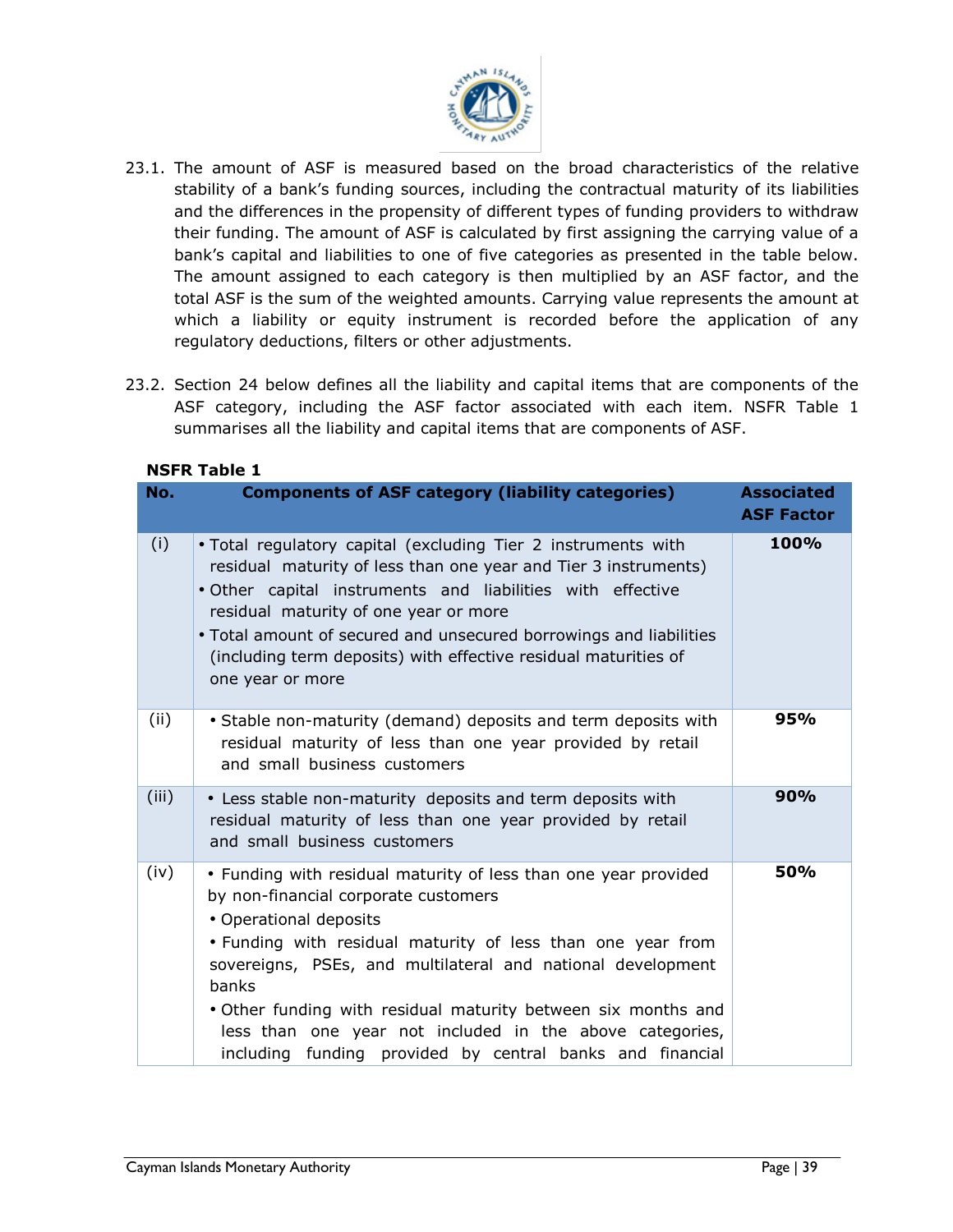

| No. | <b>Components of ASF category (liability categories)</b>                                                                                                                                                                                                                                                                                                                                                                                                                        | <b>Associated</b><br><b>ASF Factor</b> |
|-----|---------------------------------------------------------------------------------------------------------------------------------------------------------------------------------------------------------------------------------------------------------------------------------------------------------------------------------------------------------------------------------------------------------------------------------------------------------------------------------|----------------------------------------|
| (v) | • All other liabilities and equity not included in the above<br>categories, including liabilities without a stated maturity (with a<br>specific treatment for deferred tax liabilities and minority<br>interests)<br>• NSFR derivative liabilities net of NSFR derivative assets if<br>NSFR derivative liabilities are greater than NSFR derivative<br>assets<br>• "Trade date" payables arising from purchases of financial<br>instruments, foreign currencies and commodities | $0\%$                                  |

# 24. Specific Considerations for Inclusion in ASF

Liabilities and capital instruments receiving a 100% ASF factor

- <span id="page-39-0"></span>24.1. The total amount of regulatory capital, before the application of capital deductions, as defined in Chapter II of the Authority's Rules, Conditions and Guidelines on Minimum Capital Requirements (Pillar I), excluding the proportion of Tier 2 instruments with residual maturity of less than one year and Tier 3 instruments;
- <span id="page-39-1"></span>effective residual maturity of one year or more, but excluding any instruments with 24.2. The total amount of any capital instrument not included in paragraph 24.1 that has an explicit or embedded options that, if exercised, would reduce the expected maturity to less than one year; and
- 24.3. The total amount of secured and unsecured borrowings and liabilities (including term deposits) with effective residual maturities of one year or more. Cash flows due before the one year horizon but arising from liabilities with a final maturity greater than one year do not qualify for the 100% ASF factor.

Liabilities receiving a 95% ASF factor

24.4. "Stable" (as defined in Part II, paragraphs 18.3 and 18.4) non-maturity (demand) deposits and/or term deposits with residual maturities of less than one year provided by retail and small business customers.

Liabilities receiving a 90% ASF factor

<span id="page-39-2"></span>24.5. "Non-stable" (as defined in Part II, paragraph 18.5) non-maturity (demand) deposits and/or term deposits with residual maturities of less than one year provided by retail and small business customers.

Liabilities receiving a 50% ASF factor

<span id="page-39-4"></span><span id="page-39-3"></span>24.6. Funding (secured and unsecured) with a residual maturity of less than one year provided by non-financial corporate customers.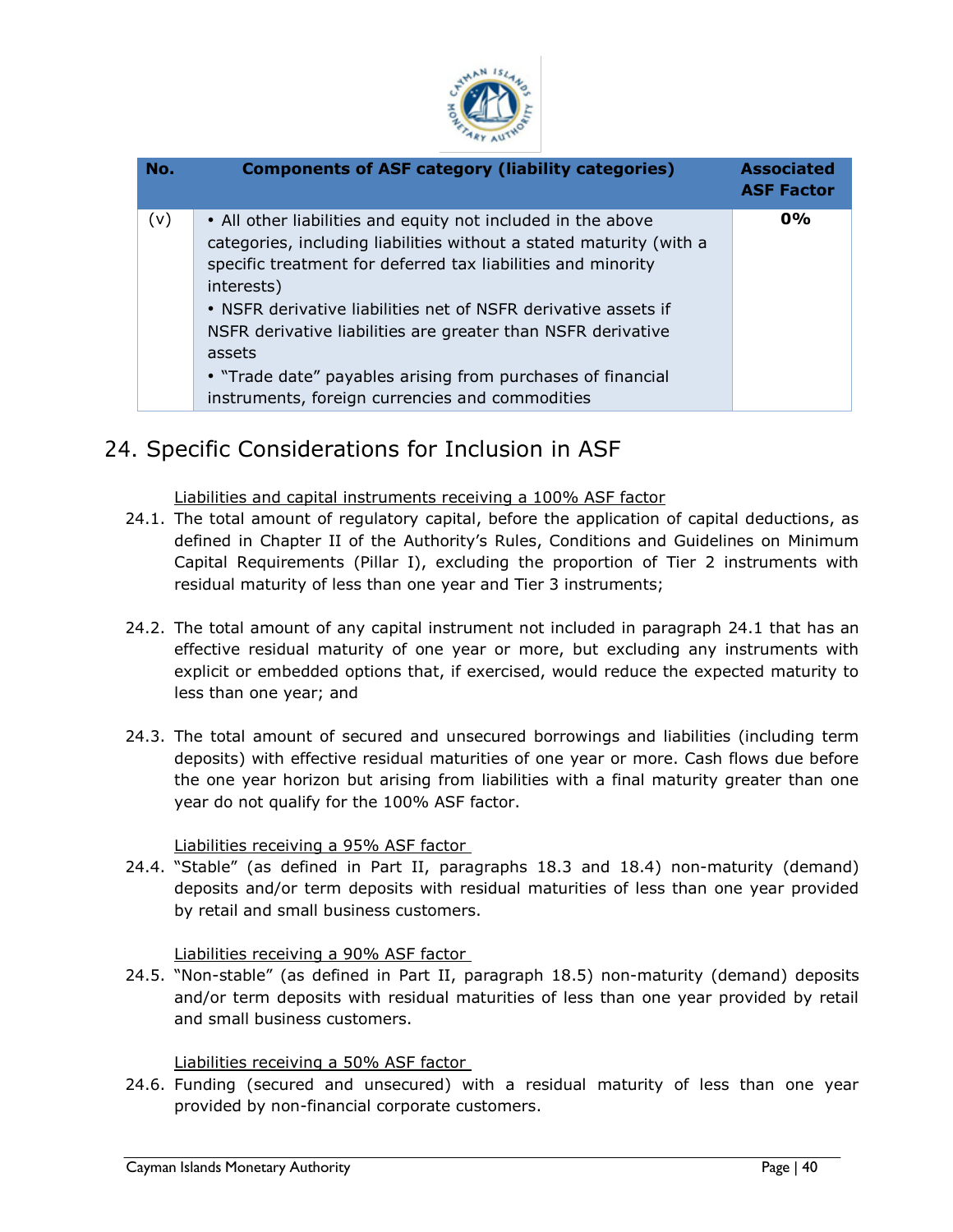

- 24.7. Operational deposits (as defined in Part II, paragraphs 18.13 to 18.19);
- 24.8. Funding with residual maturity of less than one year from sovereigns, PSEs, and multilateral and national development banks; and
- 24.9. Other funding (secured and unsecured) not included in the categories above with residual maturity between six months to less than one year, including funding from central banks and financial institutions.

Liabilities receiving a 0% ASF factor comprise:

- 24.10. All other liabilities and equity categories not included in the above categories, including other funding with residual maturity of less than six months from central banks and financial institutions;
- <span id="page-40-0"></span>24.11. Other liabilities without a stated maturity. This category may include short positions and open maturity positions. Two exceptions can be recognised for liabilities without a stated maturity:
	- a) deferred tax liabilities, which should be treated according to the nearest possible date on which such liabilities could be realised; and
	- b) minority interest, which should be treated according to the term of the instrument, usually in perpetuity.

maturity is one year or greater, or 50%, if the effective maturity is between six These liabilities would then be assigned either a 100% ASF factor if the effective months and less than one year;

- 24.12. NSFR derivative liabilities as calculated according to paragraphs 24.14 and 24.15 net of NSFR derivative assets as calculated according to paragraphs 24.16 and 24.17, if NSFR derivative liabilities are greater than NSFR derivative assets; such that *ASF = 0% x MAX ((NSFR derivative liabilities – NSFR derivative assets), 0).*
- 24.13. "trade date" payables arising from purchases of financial instruments, foreign currencies and commodities that (i) are expected to settle within the standard settlement cycle or period that is customary for the relevant exchange or type of transaction, or (ii) have failed to, but are still expected to, settle.

Derivative Liabilities

- <span id="page-40-1"></span>24.14. Derivative liabilities are calculated first based on the replacement cost for derivative contracts (obtained by marking to market) where the contract has a negative value. When an eligible bilateral netting contract is in place that meets the conditions as specified in paragraphs 24.20 and 24.21 below, the replacement cost for the set of derivative exposures covered by the contract will be the net replacement cost.
- 24.15. In calculating NSFR derivative liabilities, collateral posted in the form of variation margin in connection with derivative contracts, regardless of the asset type, must be deducted from the negative replacement cost amount such that: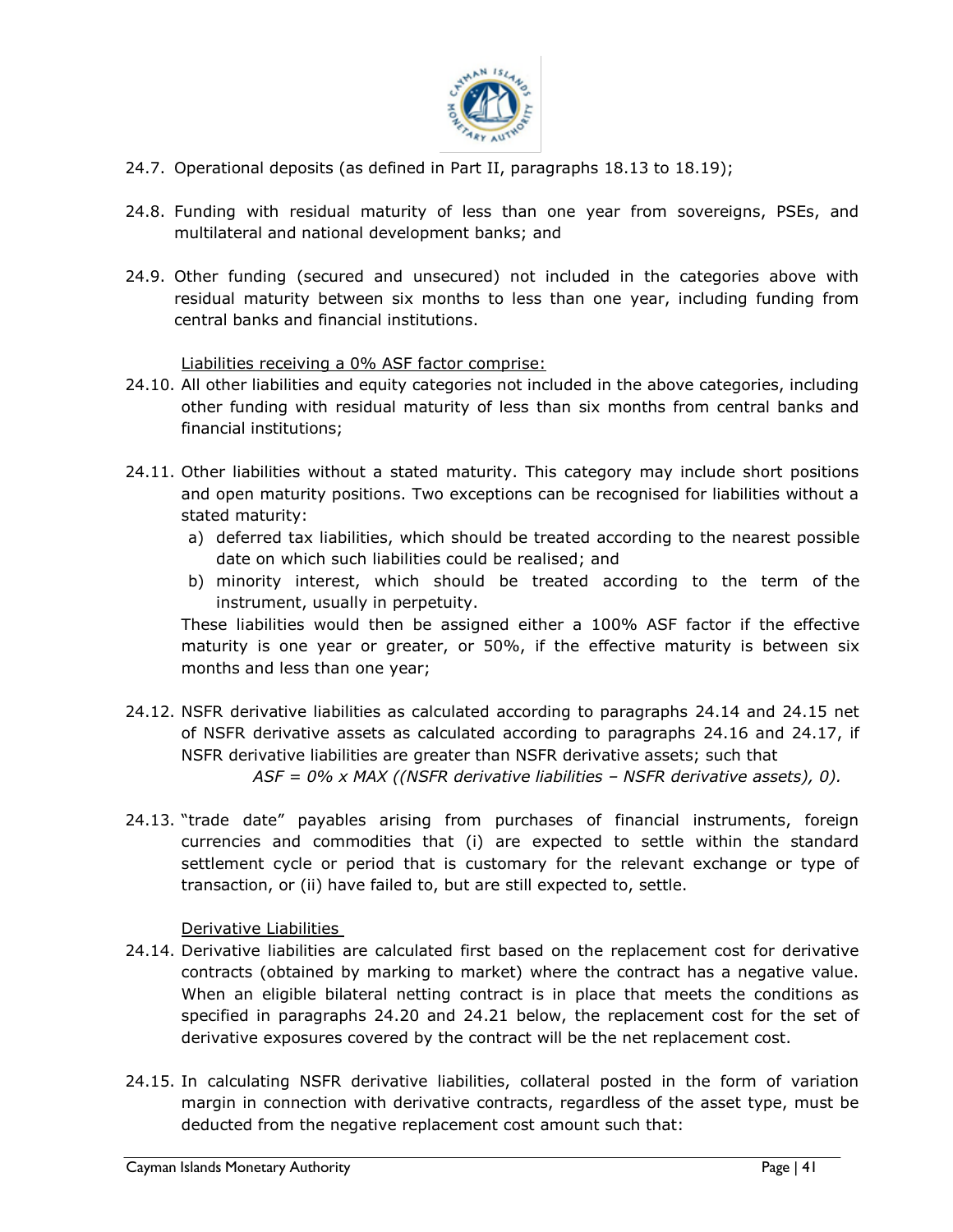

*NSFR derivative liabilities = (derivative liabilities) – (total collateral posted as variation margin on derivative liabilities).*

Derivative Assets

- <span id="page-41-0"></span>24.16. Derivative assets are calculated first based on the replacement cost for derivative contracts (obtained by marking to market) where the contract has a positive value. When an eligible bilateral netting contract is in place that meets the conditions as specified in paragraphs 24.20 and 24.21, the replacement cost for the set of derivative exposures covered by the contract will be the net replacement cost.
- 24.17. In calculating NSFR derivative assets, collateral received in connection with derivative contracts may not offset the positive replacement cost amount, regardless of whether or not netting is permitted, unless it is received in the form of cash variation margin and meets the conditions as specified in paragraph 26.31. Any remaining balance sheet liability associated with (a) variation margin received that does not meet the criteria above or (b) initial margin received may not offset derivative assets and should be assigned a 0% ASF factor. Such that:

*NSFR derivative assets = (derivative assets) – (cash collateral received as variation margin on derivative assets).*

- exercisable at the bank's discretion, the Authority may take into account reputational 24.18. When determining the maturity of an equity or liability instrument, investors are assumed to redeem a call option at the earliest possible date. For funding with options factors that may limit a bank's ability not to exercise the option. In particular, where the market expects certain liabilities to be redeemed before their legal final maturity date, banks should assume such behaviour for the purpose of the NSFR and include these liabilities in the corresponding ASF category. For long-dated liabilities, only the portion of cash flows falling at or beyond the six-month and one-year time horizons should be treated as having an effective residual maturity of six months or more and one year or more, respectively.
- 24.19. To the extent that the bank's accounting framework reflects on balance sheet, in connection with a derivative contract, an asset associated with collateral posted as variation margin that is deducted from the replacement cost amount for purposes of the NSFR, that asset should not be included in the calculation of a bank's RSF to avoid any double-counting.
- 24.20. For the purpose of these rules, the following conditions are to be met to consider net replacement cost for eligible bilateral netting contracts:
	- a) Banks may net transactions subject to novation under which any obligation between a bank and its counterparty to deliver a given currency on a given value date is automatically amalgamated with all other obligations for the same currency and value date, legally substituting one single amount for the previous gross obligations.
	- b) Banks may also net transactions subject to any legally valid form of bilateral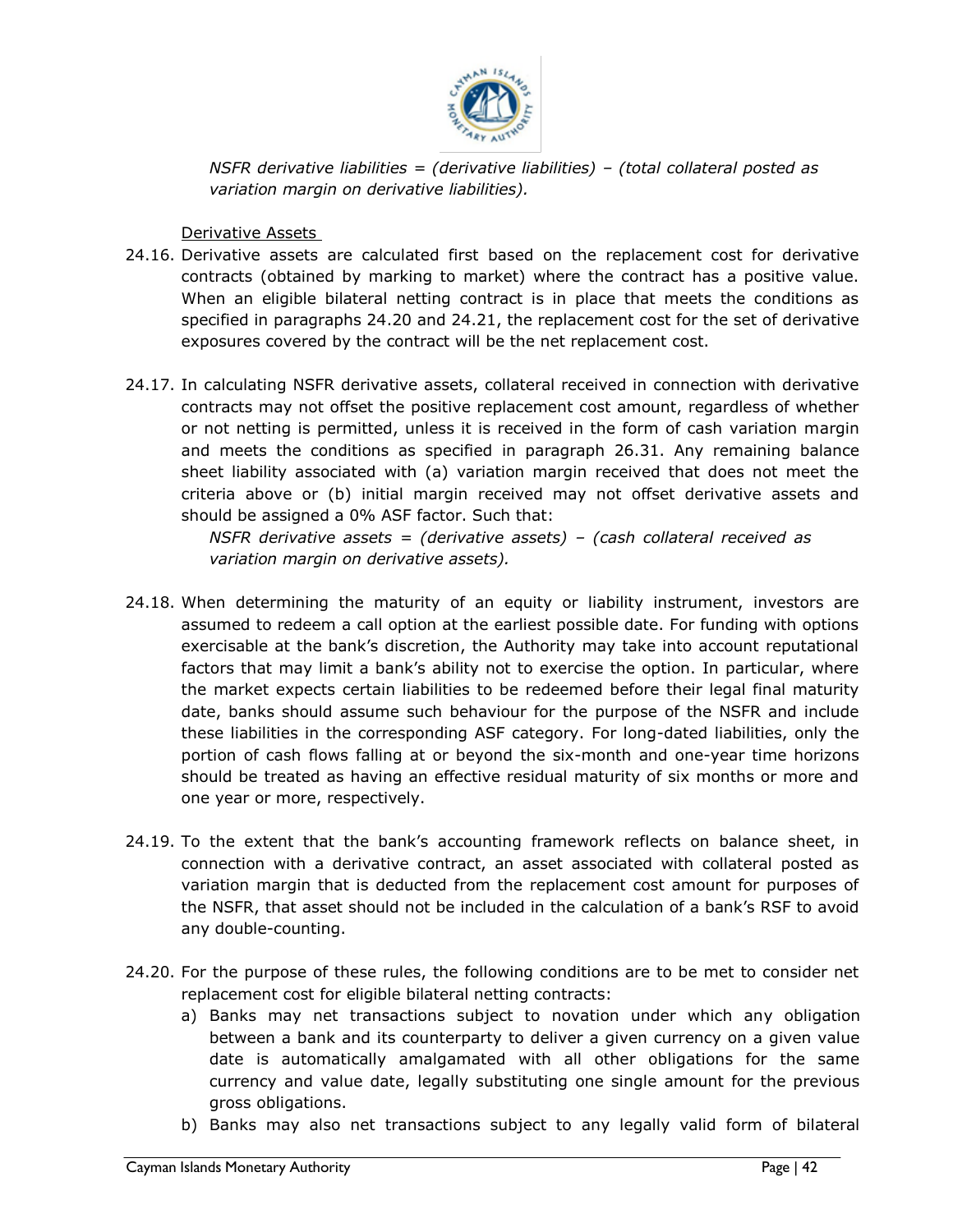

netting not covered in paragraph (i), including other forms of novation.

- c) In both cases (i) and (ii), a bank will need to satisfy the Authority that it has:
	- i. a netting contract or agreement with the counterparty that creates a single legal obligation, covering all included transactions, such that the bank would have either a claim to receive or obligation to pay only the net sum of the positive and negative mark-to-market values of included individual transactions in the event a counterparty fails to perform due to any of the following: default, bankruptcy, liquidation or similar circumstances;
	- ii. written and reasoned legal opinions that, in the event of a legal challenge, the relevant courts and administrative authorities would find the bank's exposure to be such a net amount under:
		- a) the law of the jurisdiction in which the counterparty is chartered and, if the foreign branch of a counterparty is involved, then also under the law of jurisdiction in which the branch is located;
		- b) the law that governs the individual transactions; and
		- c) the law that governs any contract or agreement necessary to effect the netting.
	- iii. procedures in place to ensure that the legal characteristics of netting arrangements are kept under review in the light of possible changes in relevant law.
- clause is a provision that permits a non-defaulting counterparty to make only limited 24.21. Contracts containing walkaway clauses will not be eligible for netting. A walkaway payments, or no payment at all, to the estate of a defaulter, even if the defaulter is a net creditor.

# 25. Definition and computation of RSF and Off Balance Sheet Exposures

<span id="page-42-0"></span>25.1. The amount of RSF is measured based on the broad characteristics of the liquidity risk profile of a bank's assets and OBS exposures. The amount of RSF is calculated by first assigning the carrying value of a bank's assets to the categories listed in the NSFR Table 2 below. The amount assigned to each category is then multiplied by its associated RSF factor, and the total RSF is the sum of the weighted amounts added to the amount of OBS activity (or potential liquidity exposure) multiplied by its associated RSF factor (NSFR Table 3). Definitions mirror those outlined in the LCR requirements in Part II, unless otherwise specified

#### **NSFR Table 2**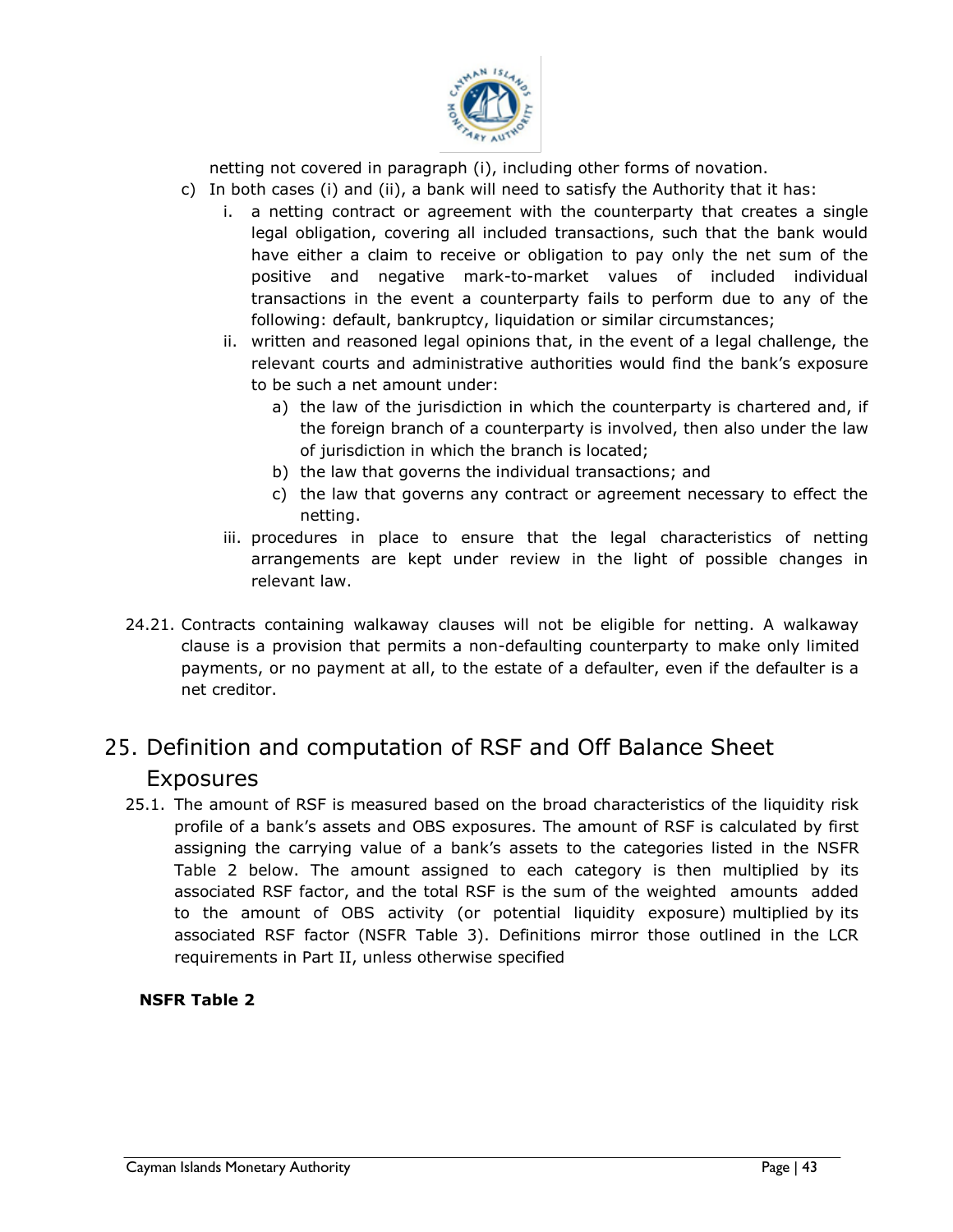

| No.   | <b>Components of RSF category</b>                                                                                                                                                                                                                                                                                                                                                                                                                                                                                                                                                                                                                | <b>Associated</b><br><b>RSF Factor</b> |
|-------|--------------------------------------------------------------------------------------------------------------------------------------------------------------------------------------------------------------------------------------------------------------------------------------------------------------------------------------------------------------------------------------------------------------------------------------------------------------------------------------------------------------------------------------------------------------------------------------------------------------------------------------------------|----------------------------------------|
| (i)   | • Coins and banknotes<br>• Central bank reserves<br>• All claims on central banks with residual maturities of less than<br>six months<br>. "Trade date" receivables arising from sales of financial<br>instruments, foreign currencies and commodities                                                                                                                                                                                                                                                                                                                                                                                           | 0%                                     |
| (ii)  | • Unencumbered Level 1 assets, as per paragraph 13.1 of the LCR<br>requirements, excluding coins, banknotes and CRR                                                                                                                                                                                                                                                                                                                                                                                                                                                                                                                              | 5%                                     |
| (iii) | • Unencumbered loans to financial institutions with residual<br>maturities of less than six months, where the loan is secured<br>against Level 1 assets as defined in paragraph 13.1 of the LCR<br>requirements, and where the bank has the ability to freely re-<br>hypothecate the received collateral for the life of the loan                                                                                                                                                                                                                                                                                                                | 10%                                    |
| (iv)  | . All other unencumbered loans to financial institutions with<br>residual maturities of less than six months not included in the<br>above categories<br>• Unencumbered Level 2A assets                                                                                                                                                                                                                                                                                                                                                                                                                                                           | 15%                                    |
| (v)   | • Unencumbered Level 2B assets<br>. HQLA encumbered for a period of six months or more and less<br>than one year<br>. Loans to financial institutions and central banks with residual<br>maturities between six months and less than one year<br>. Deposits held at other financial institutions for operational<br>purposes<br>. All other assets not included in the above categories with<br>residual maturity of less than one year, including loans to non-<br>financial corporate clients, to retail and small business customers,<br>and loans to sovereigns and PSEs                                                                     | 50%                                    |
| (vi)  | • Unencumbered residential mortgages with a residual maturity of<br>one year or more and with the minimum risk weight permitted as<br>per the Authority's credit risk requirements in its Rules,<br>Conditions and Guidelines on Minimum Capital Requirements<br>(Pillar I)<br>• Other unencumbered loans not included in the<br>above<br>categories, excluding loans to financial institutions, with a<br>residual maturity of one year or more and with a risk weight of<br>less than or equal to 35% as per the Authority's credit risk<br>requirements in its Rules, Conditions and Guidelines on Minimum<br>Capital Requirements (Pillar I) | 65%                                    |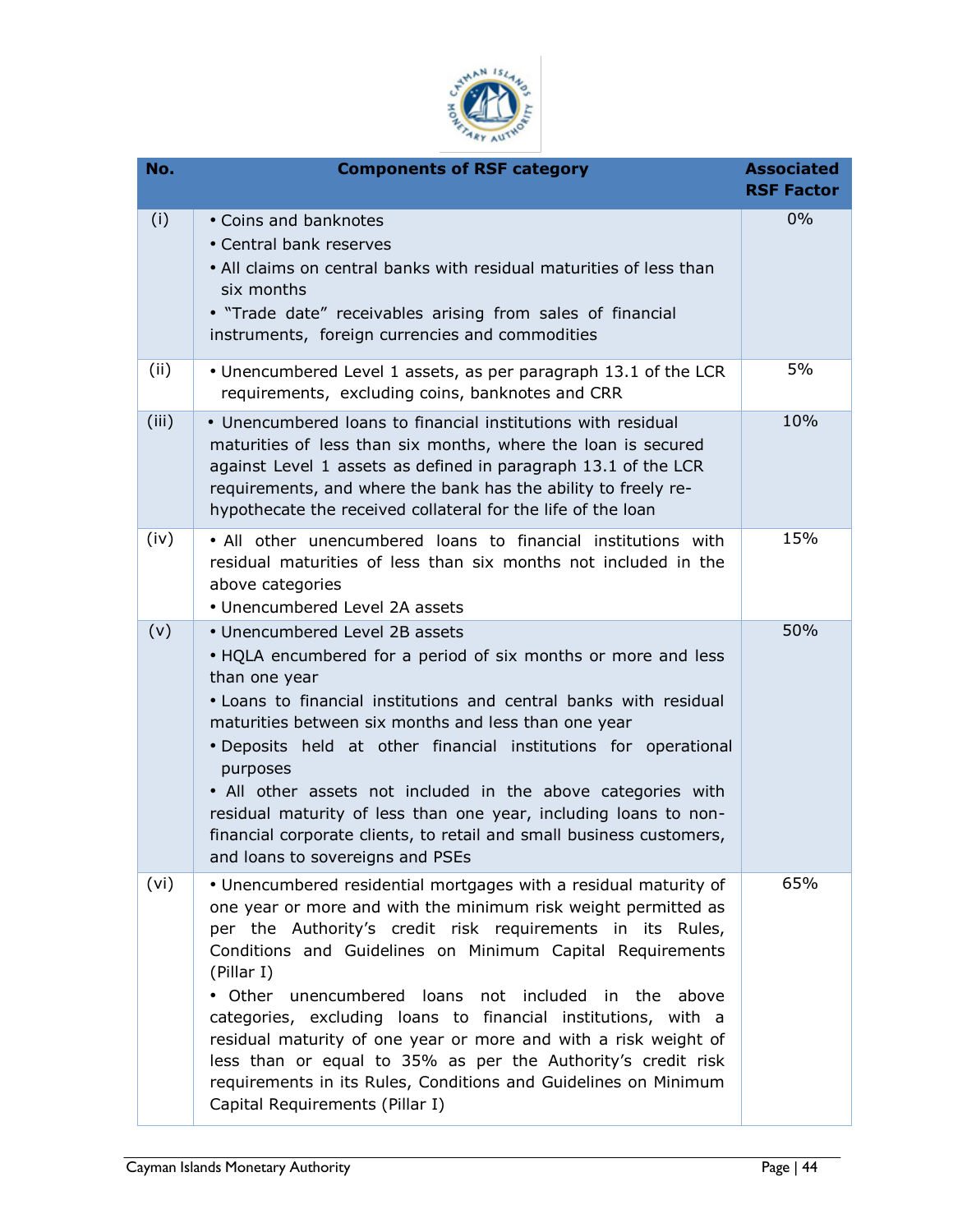

| No.    | <b>Components of RSF category</b>                                                                                                                                                                                                                                                                                                                                                                                                                                                                                                                                                                                                                                                                                                                                | <b>Associated</b><br><b>RSF Factor</b> |
|--------|------------------------------------------------------------------------------------------------------------------------------------------------------------------------------------------------------------------------------------------------------------------------------------------------------------------------------------------------------------------------------------------------------------------------------------------------------------------------------------------------------------------------------------------------------------------------------------------------------------------------------------------------------------------------------------------------------------------------------------------------------------------|----------------------------------------|
| (vii)  | . Cash, securities or other assets posted as initial margin for<br>derivative contracts<br>• Other unencumbered performing loans with risk weights greater<br>than 35% as per the Authority's credit risk requirements in its<br>Rules, Conditions and Guidelines<br>Minimum<br>on<br>Capital<br>Requirements (Pillar I) and residual maturities of one year or<br>more, excluding loans to financial institutions<br>• Unencumbered securities that are not in default and do not<br>qualify as HQLA with a remaining maturity of one year or more<br>and exchange-traded equities<br>· Physical traded commodities, including gold                                                                                                                             | 85%                                    |
| (viii) | • All assets that are encumbered for a period of one year or more<br>• NSFR derivative assets net of NSFR derivative liabilities if NSFR<br>derivative assets are greater than NSFR derivative liabilities<br>• 20% of derivative liabilities as calculated according to paragraphs<br>24.14 and 24.15<br>• All other assets not included in the above categories, including<br>non- performing loans, loans to financial institutions with a<br>residual maturity of one year or more, non-exchange-traded<br>equities, fixed assets, items deducted from regulatory capital,<br>retained interest, insurance assets, subsidiary interests and<br>defaulted securities<br>. All restructured loans which attract higher risk weight and<br>additional provision | 100%                                   |

#### **NSFR Table 3**

| No. | <b>Off-balance Sheet Items which require stable Funding</b>                                                                                               | <b>Associate</b><br>d RSF                    |
|-----|-----------------------------------------------------------------------------------------------------------------------------------------------------------|----------------------------------------------|
| (i) | • Irrevocable and conditionally revocable credit and liquidity<br>facilities to any client<br>• Unconditionally revocable credit and liquidity facilities | 5% of the<br>currently<br>undrawn<br>portion |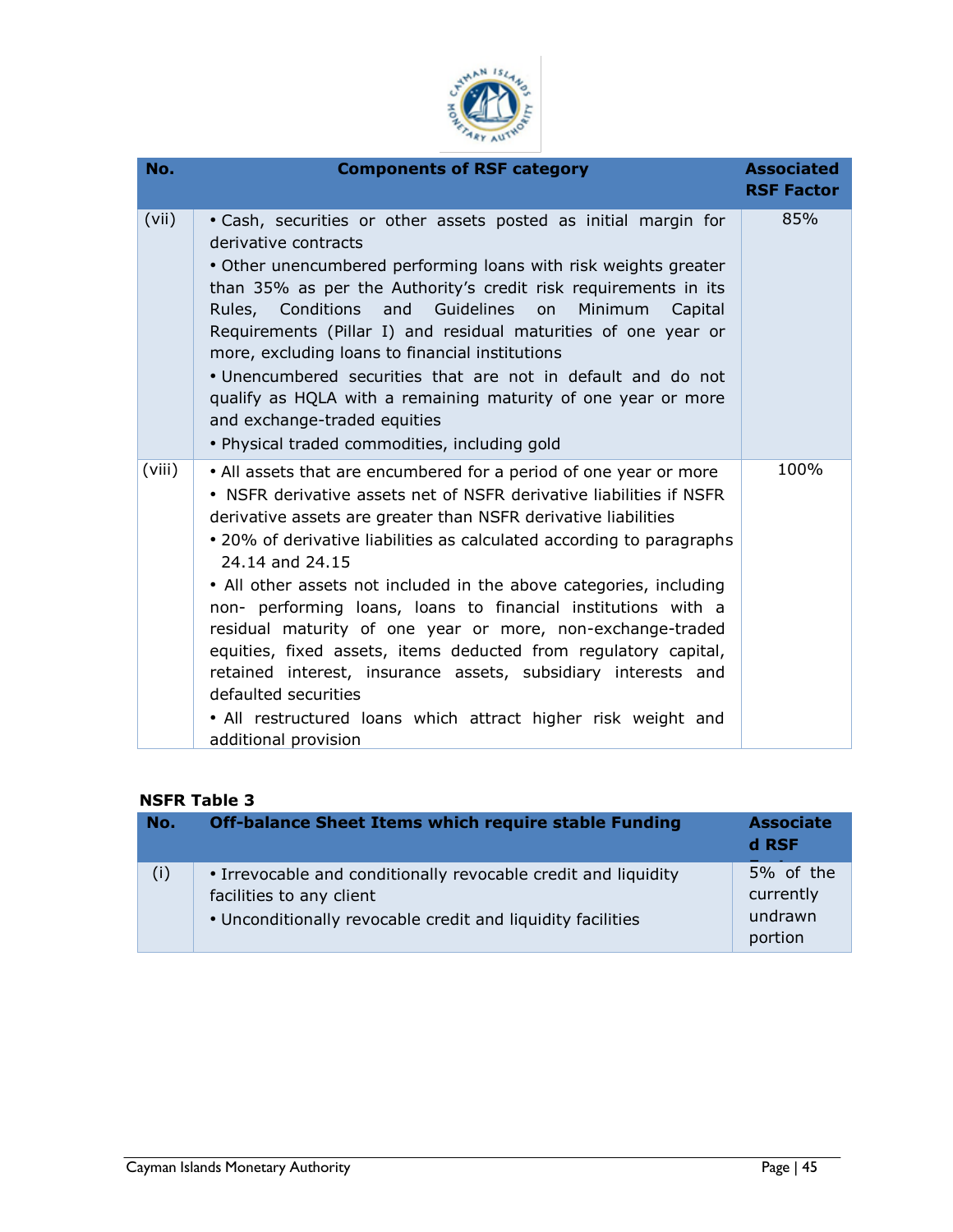

| (ii) | Other contingent funding obligations, including products and<br>instruments such as:<br>. Trade finance-related obligations (including guarantees and<br>letters of credit)<br>• Guarantees and letters of credit unrelated to trade finance<br>obligations                                                                                                                                                                                                   | 100%<br>οf<br>the<br>currently<br>undrawn<br>portion |
|------|---------------------------------------------------------------------------------------------------------------------------------------------------------------------------------------------------------------------------------------------------------------------------------------------------------------------------------------------------------------------------------------------------------------------------------------------------------------|------------------------------------------------------|
|      | . Non-contractual obligations such as:<br>- potential requests for debt repurchases of the bank's own<br>debt or that of related conduits, securities investment vehicles<br>and other such financing facilities<br>- structured products where customers anticipate ready<br>marketability, such as adjustable rate notes and variable rate<br>demand notes (VRDNs)<br>- managed funds that are marketed with the objective of<br>maintaining a stable value |                                                      |

# 26. Specific considerations for inclusion in RSF

Assets assigned a 0% RSF factor

- 26.1. Coins and banknotes immediately available to meet obligations.
- <span id="page-45-0"></span>26.2. Central Bank reserves (including required reserves and excess reserves).
- <span id="page-45-1"></span>26.3. All claims on central banks with residual maturities of less than six months.
- 26.4. "Trade date" receivables arising from sales of financial instruments, foreign currencies and commodities that (i) are expected to settle within the standard settlement cycle or period that is customary for the relevant exchange or type of transaction, or (ii) have failed to, but are still expected to, settle.

Assets assigned a 5% RSF factor

- <span id="page-45-2"></span>26.5. Assets assigned a 5% RSF factor comprise unencumbered Level 1 assets as defined in the LCR requirements in Part II, excluding assets receiving a 0% RSF as specified above, and including:
	- a) marketable securities representing claims on or guaranteed by sovereigns, central banks, PSEs, the Bank for International Settlements, the International Monetary Fund, the European Central Bank and the European Community, or MDBs that are assigned a 0% risk weight under the Authority's credit risk requirements in its Rules, Conditions and Guidelines on Minimum Capital Requirements (Pillar I); and
	- b) certain non-0% risk-weighted sovereign or central bank debt securities as specified in the LCR requirements in Part II.

#### Assets assigned a 10% RSF factor

<span id="page-45-3"></span>26.6. Unencumbered loans to financial institutions with residual maturities of less than six months, where the loan is secured against Level 1 assets as defined in the LCR requirements in Part II, and where the bank has the ability to freely re-hypothecate the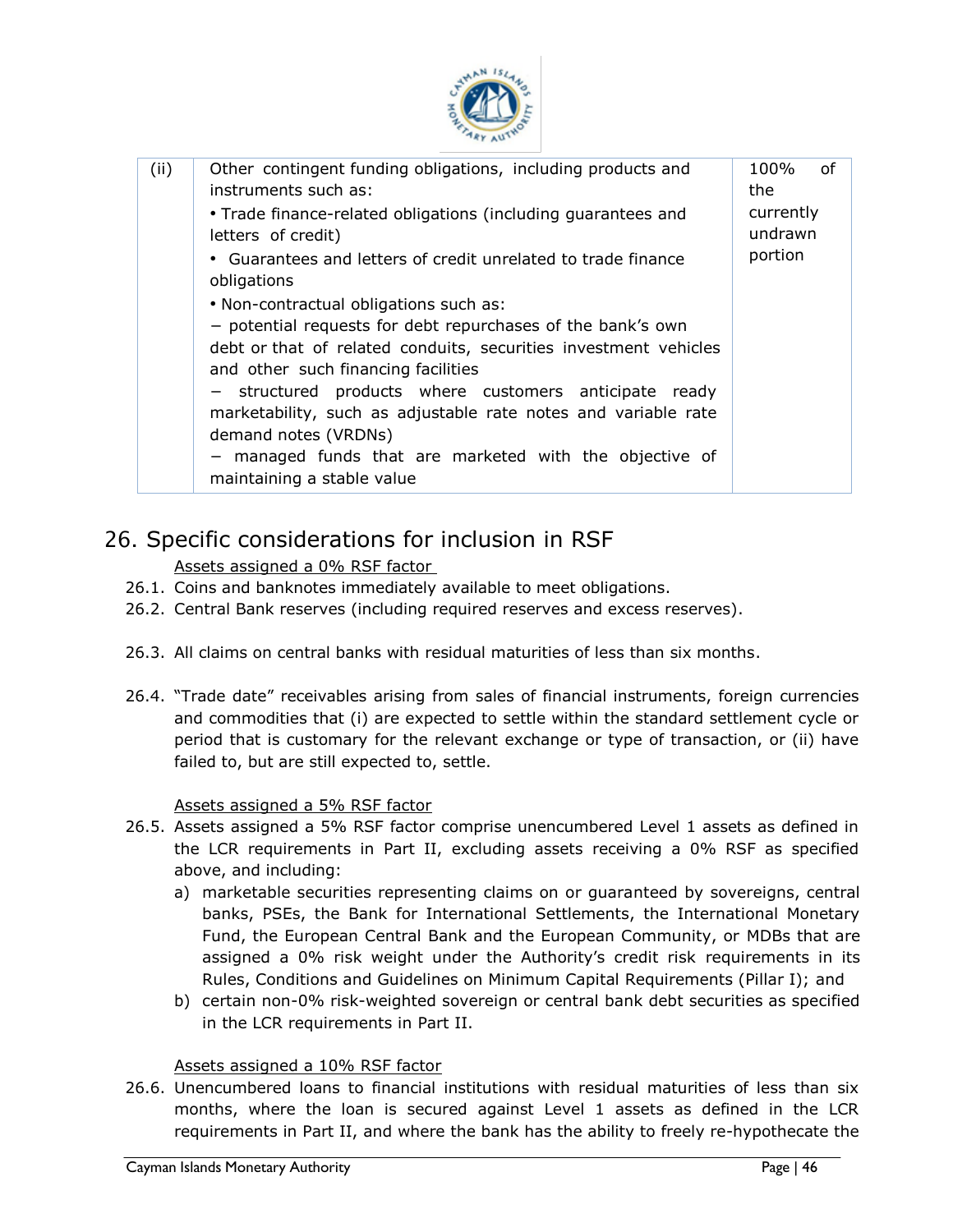

received collateral for the life of the loan.

#### Assets assigned a 15% RSF factor

- <span id="page-46-0"></span>26.7. Unencumbered Level 2A assets as defined in the LCR requirements in Part II, including:
	- a) marketable securities representing claims on or guaranteed by sovereigns, central banks, PSEs or MDBs that are assigned a 20% risk weight under the Authority's credit risk requirements in its Rules, Conditions and Guidelines on Minimum Capital Requirements (Pillar I); and
	- b) corporate debt securities (including commercial paper) and covered bonds with a credit rating equal or equivalent to at least AA–.
- 26.8. All other standard unencumbered loans to financial institutions with residual maturities of less than six months not included in paragraph 26.6 above.

#### Assets assigned a 50% RSF factor

- <span id="page-46-1"></span>26.9. Unencumbered Level 2B assets as defined and subject to the conditions set forth in the LCR requirements in this document, including:
	- a) RMBS with a credit rating of at least AA;
	- b) corporate debt securities (including commercial paper) with a credit rating of between A+ and BBB–; and
	- c) exchange-traded common equity shares not issued by financial institutions or their affiliates.
- 26.10. Any HQLA as defined in the LCR requirements in Part II that are encumbered for a period of between six months and less than one year.
- 26.11. All loans to financial institutions and central banks with residual maturity of between six months and less than one year.
- 26.12. Deposits held at other financial institutions for operational purposes, as outlined in the LCR requirements in Part II, that are subject to the 50% ASF factor in paragraphs 24.6 to 24.9.
- 26.13. All other non-HQLA not included in the above categories that have a residual maturity of less than one year, including loans to non-financial corporate clients, loans to retail customers (i.e. natural persons) and small business customers, and loans to sovereigns and PSEs.

#### Assets assigned a 65% RSF factor

- 26.14. Unencumbered residential mortgages with a residual maturity of one year or more that would qualify for the minimum risk weight under the Authority's credit risk requirements in its Rules, Conditions and Guidelines on Minimum Capital Requirements (Pillar I).
- <span id="page-46-2"></span>26.15. Other unencumbered loans not included in the above categories, excluding loans to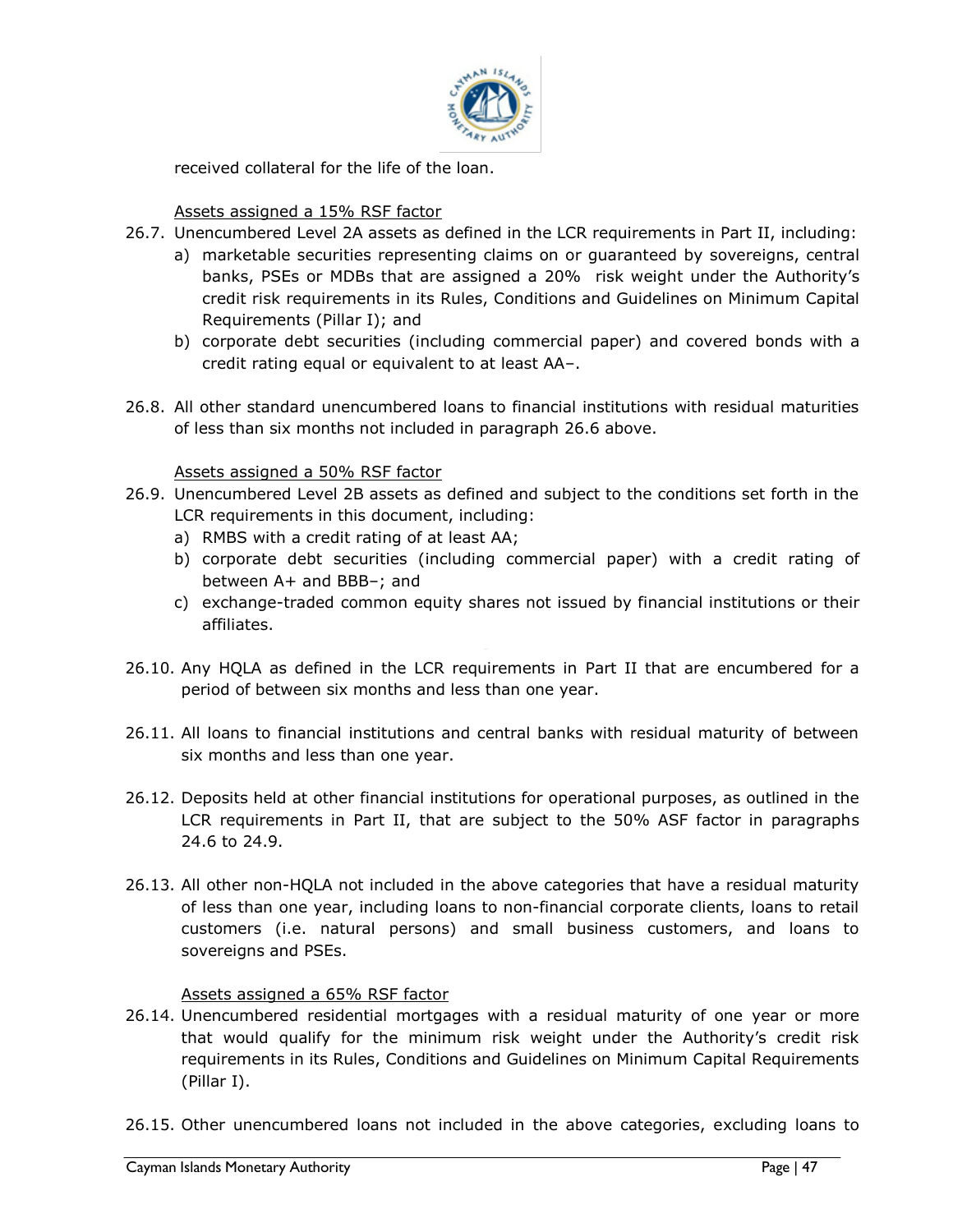

financial institutions, with a residual maturity of one year or more that would qualify for a 35% or lower risk weight under the Authority's credit risk requirements in its Rules, Conditions and Guidelines on Minimum Capital Requirements (Pillar I).

#### Assets assigned an 85% RSF factor

- 26.16. Cash, securities or other assets posted as initial margin for derivative contracts. Where securities or other assets posted as initial margin for derivative contracts would otherwise receive a higher RSF factor, they should retain that higher factor.
- <span id="page-47-0"></span>26.17. For the purposes of paragraph 26.16 above, initial margin posted on behalf of a customer, where the bank does not guarantee performance of the third party, would be exempt from this requirement.
- 26.18. For the purpose of paragraph 26.17 above, performing loans are considered to be those that are not past due for more than 90 days in accordance with paragraph 74 of the Authority's credit risk requirements in its Rules, Conditions and Guidelines on Minimum Capital Requirements (Pillar I). Conversely, non-performing loans are considered to be loans that are more than 90 days past due.
- one year or more, excluding loans to financial institutions. 26.19. Other unencumbered performing loans that do not qualify for the 35% or lower risk weight under the Authority's credit risk requirements in its Rules, Conditions and Guidelines on Minimum Capital Requirements (Pillar I) and have residual maturities of
- 26.20. Unencumbered securities with a remaining maturity of one year or more and exchange-traded equities, that are not in default and do not qualify as HQLA according to the LCR requirements in this document.
- 26.21. Physical traded commodities, including gold.

Assets assigned a 100% RSF factor

- 26.22. All assets that are encumbered for a period of one year or more.
- <span id="page-47-1"></span>26.23. NSFR derivative assets as calculated according to paragraphs 24.16 and 24.17 net of NSFR derivative liabilities as calculated according to paragraphs 24.14 and 24.15, if NSFR derivative assets are greater than NSFR derivative liabilities; such that:

*RSF = 100% x MAX ((NSFR derivative assets – NSFR derivative liabilities), 0)*

- 26.24. All other assets not included in the above categories, including non-performing loans, loans to financial institutions with a residual maturity of one year or more, nonexchange-traded equities, fixed assets, items deducted from regulatory capital, retained interest, insurance assets, subsidiary interests and defaulted securities.
- 26.25. 20% of derivative liabilities (i.e. negative replacement cost amounts) as calculated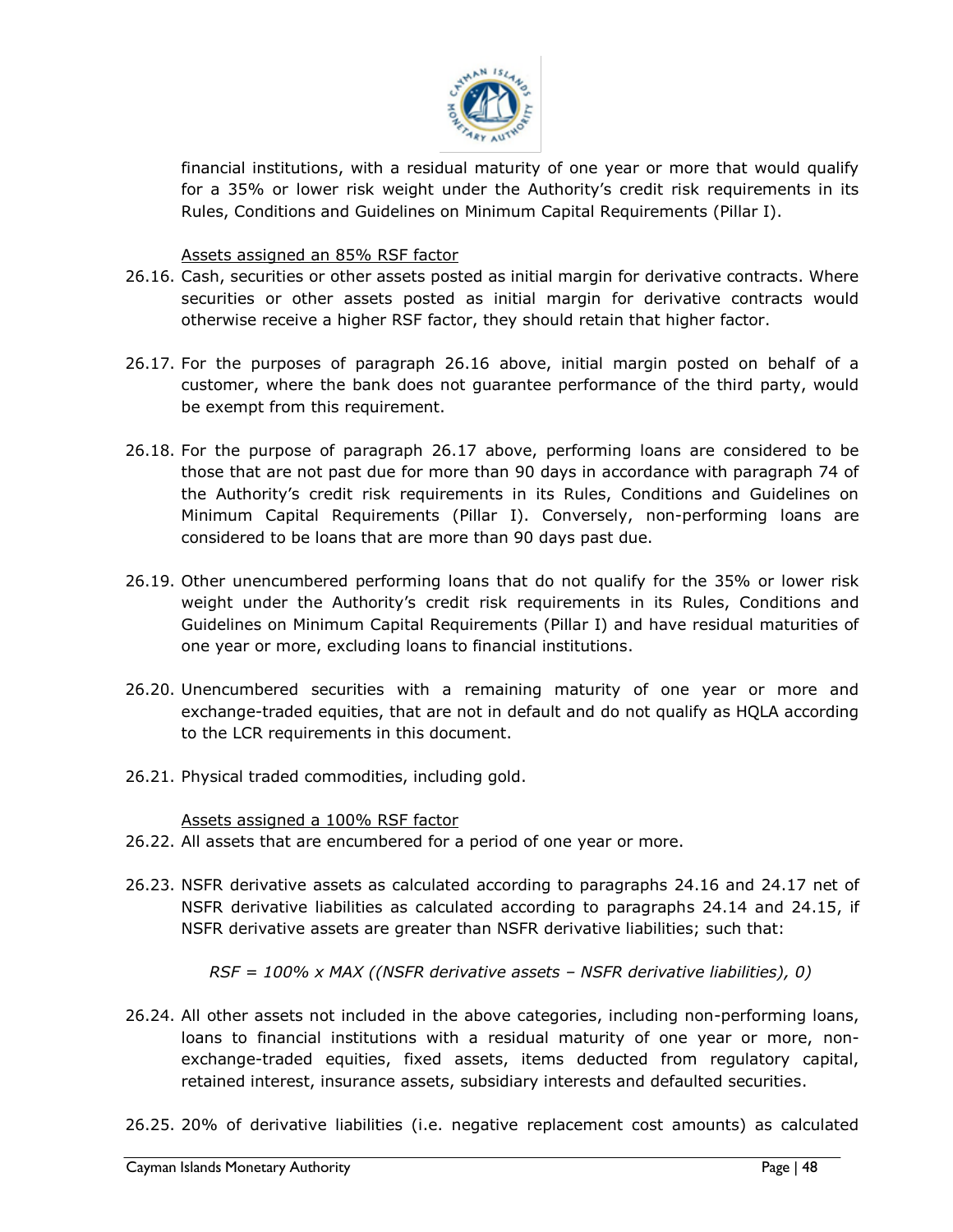

according to paragraphs 24.14 and 24.15 (before deducting variation margin posted).

Encumbered assets

- <span id="page-48-0"></span>26.26. Assets on the balance sheet that are encumbered for one year or more receive a 100% RSF factor. Assets encumbered for a period of between six months and less than one year that would, if unencumbered, receive an RSF factor lower than or equal to 50% receive a 50% RSF factor. Assets encumbered for between six months and less than one year that would, if unencumbered, receive an RSF factor higher than 50% retain that higher RSF factor. Where assets have less than six months remaining in the encumbrance period, those assets may receive the same RSF factor as an equivalent asset that is unencumbered. In addition, for the purposes of calculating the NSFR, assets that are encumbered for exceptional central bank liquidity operations may receive a reduced RSF factor from the Authority, which must not be lower than the RSF factor applied to the equivalent asset that is unencumbered.
- 26.27. Encumbered assets include but are not limited to assets backing securities or covered bonds and assets pledged in securities financing transactions or collateral swaps. "Unencumbered" is defined in paragraph 13.1.

#### Secured financing transactions

- <span id="page-48-1"></span>collateral swaps) where they do not have beneficial ownership. In contrast, banks 26.28. For secured funding arrangements, use of balance sheet and accounting treatments should generally result in banks excluding, from their assets, securities which they have borrowed in securities financing transactions (such as reverse repos and should include securities they have lent in securities financing transactions where they retain beneficial ownership. Banks should also not include any securities they have received through collateral swaps if those securities do not appear on their balance sheets. Where banks have encumbered securities in repos or other securities financing transactions, but have retained beneficial ownership and those assets remain on the bank's balance sheet, the bank should allocate such securities to the appropriate RSF category.
- 26.29. Securities financing transactions with a single counterparty may be measured net when calculating the NSFR, provided that the netting conditions set out in paragraph 26.30 below are met.

#### Netting Conditions for SFTs

- <span id="page-48-2"></span>26.30. Cash payables and cash receivables in SFTs with the same counterparty may be measured net if all the following criteria are met:
	- a) Transactions have the same explicit final settlement date;
	- b) The right to set off the amount owed to the counterparty with the amount owed by the counterparty is legally enforceable both currently in the normal course of business and in the event of: (a) default; (b) insolvency; and (c) bankruptcy; and
	- c) The counterparties intend to settle net, settle simultaneously, or the transactions are subject to a settlement mechanism that results in the functional equivalent of net settlement, that is, the cash flows of the transactions are equivalent, in effect,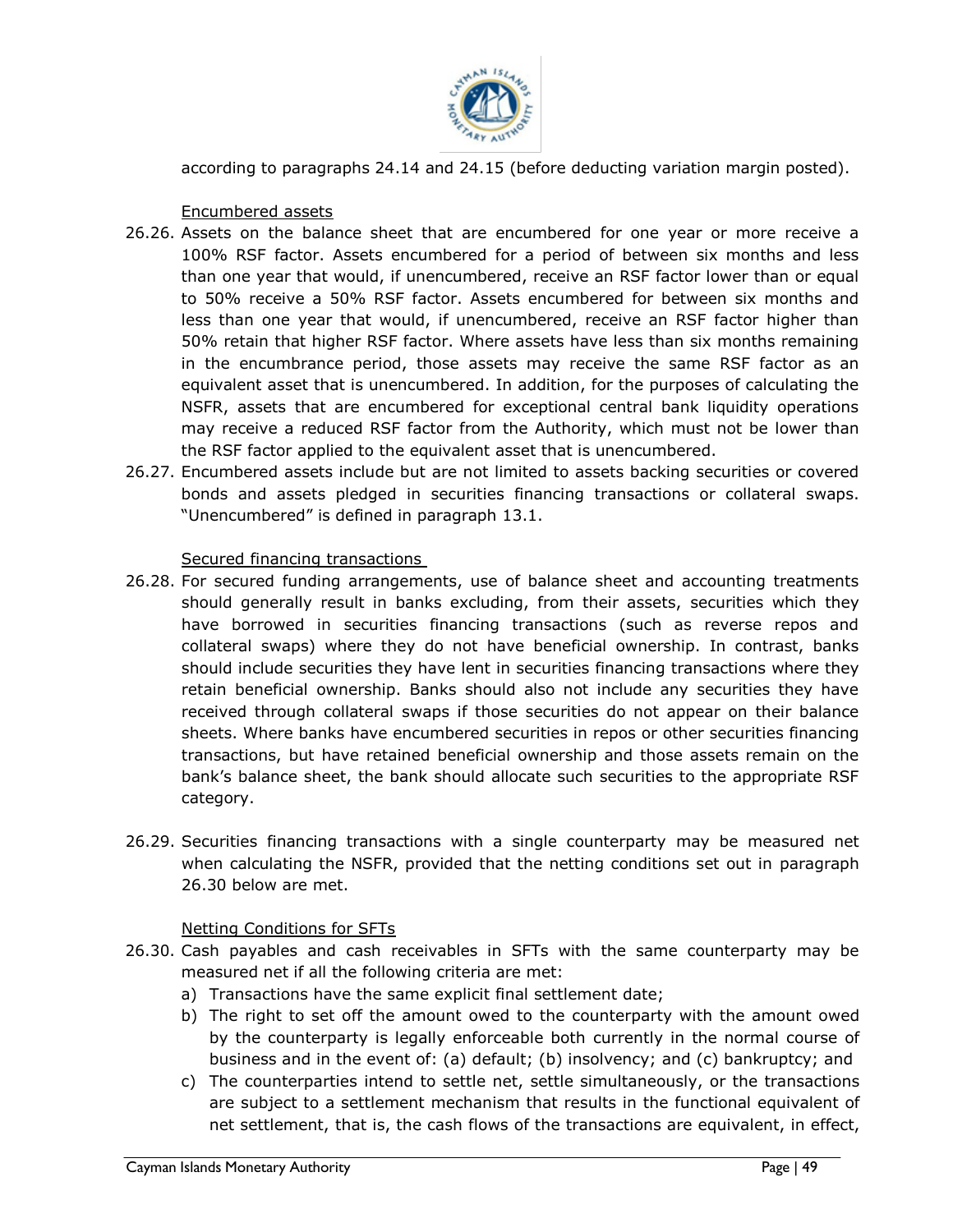

to a single net amount on the settlement date. To achieve such equivalence, both transactions are settled through the same settlement system and the settlement arrangements are supported by cash and/or intraday credit facilities intended to ensure that settlement of both transactions will occur by the end of the business day and the linkages to collateral flows do not result in the unwinding of net cash settlement.

#### Cash Variation margin

- <span id="page-49-0"></span>26.31. In the treatment of derivative exposures, the cash portion of variation margin exchanged between counterparties may be viewed as a form of pre-settlement payment, if the following conditions are met:
	- a) Variation margin is calculated and exchanged on a daily basis based on mark-tomarket valuation of derivatives positions.
	- b) The cash variation margin is received in the same currency as the currency of settlement of the derivative contract.
	- c) Variation margin exchanged is the full amount that would be necessary to fully extinguish the mark-to-market exposure of the derivative subject to the threshold and minimum transfer amounts applicable to the counterparty.
	- netting agreement, taking into account any variation margin received or provided d) Derivatives transactions and variation margins are covered by a single master netting agreement (MNA) between the legal entities that are the counterparties in the derivatives transaction. The MNA must explicitly stipulate that the counterparties agree to settle net any payment obligations covered by such a if a credit event occurs involving either counterparty. The MNA must be legally enforceable and effective in all relevant jurisdictions, including in the event of default and bankruptcy or insolvency.

#### Off-balance sheet exposures

- <span id="page-49-1"></span>26.32. Many potential OBS liquidity exposures require little direct or immediate funding but can lead to significant liquidity drains over a longer time horizon. The NSFR assigns an RSF factor to various OBS activities in order to ensure that banks hold stable funding for the portion of OBS exposures that may be expected to require funding within a one-year horizon.
- 26.33. Consistent with the LCR, the NSFR identifies OBS exposure categories based broadly on whether the commitment is a credit or liquidity facility or some other contingent funding obligation. NSFR Table  $3<sup>3</sup>$  identifies the specific types of OBS exposures to be assigned to each OBS category and their associated RSF factor.

#### Other Requirements

26.34. The RSF factors assigned to various types of assets are intended to approximate the amount of a particular asset that would have to be funded, either because it will be rolled over, or because it would not be monetised through sale or used as collateral in

<span id="page-49-2"></span> $\overline{a}$ 

 $3$  Page 5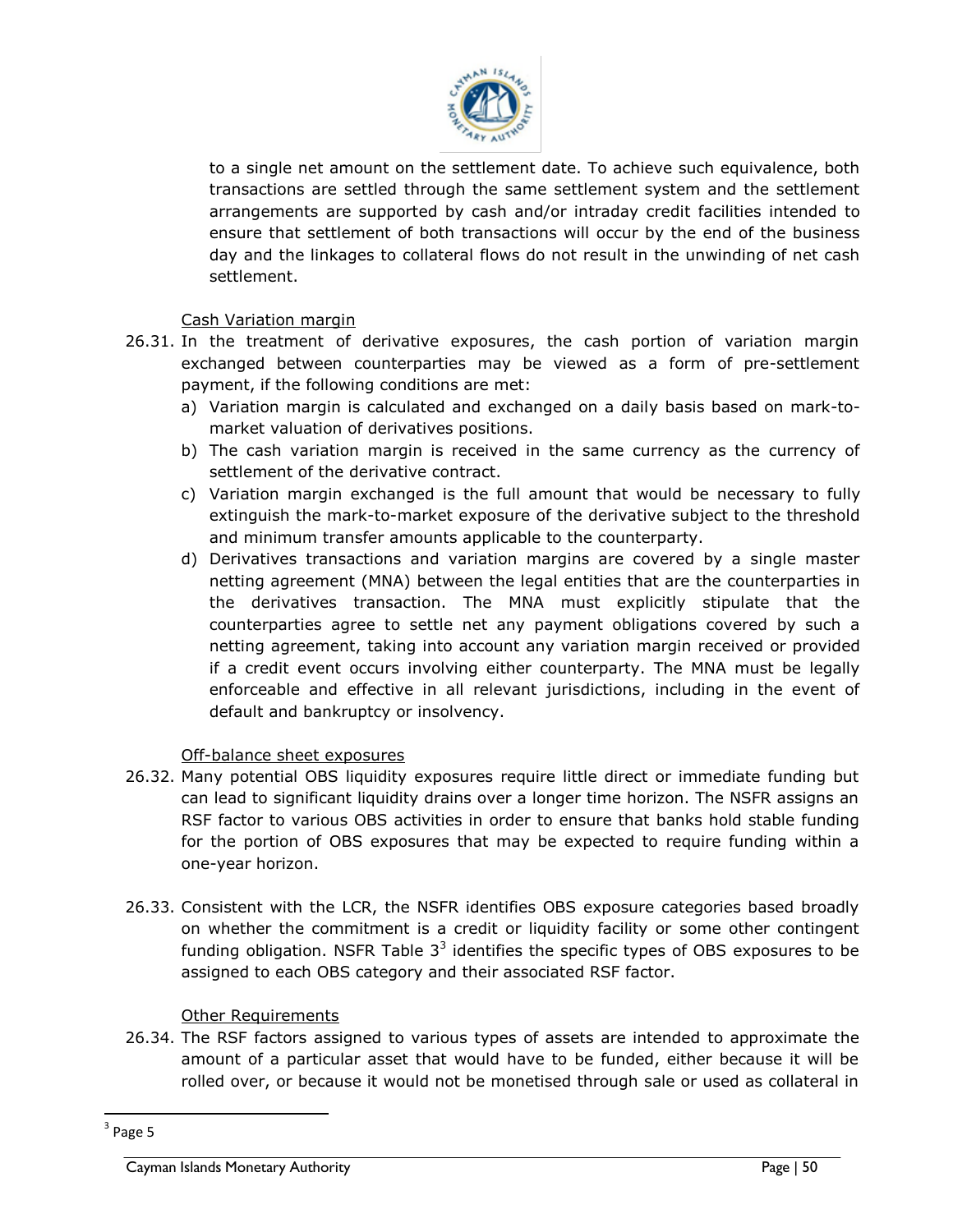

a secured borrowing transaction over the course of one year without significant expense. Under the standard, such amounts are expected to be supported by stable funding.

- 26.35. Assets should be allocated to the appropriate RSF factor based on their residual maturity or liquidity value. When determining the maturity of an instrument, investors should be assumed to exercise any option to extend maturity. For assets with options exercisable at the bank's discretion, The Authority may take into account reputational factors that may limit a bank's ability not to exercise the option and prescribe higher RSF Factor. In particular, where the market expects certain assets to be extended in their maturity, banks should assume such behaviour for the purpose of the NSFR and include these assets in the corresponding RSF category. For amortising loans, the portion that comes due within the one-year horizon can be treated in the less-thanone- year residual maturity category.
- 26.36. For purposes of determining its required stable funding, a bank should
	- a) include financial instruments, foreign currencies and commodities for which a purchase order has been executed; and
	- b) exclude financial instruments, foreign currencies and commodities for which a sales order has been executed, even if such transactions have not been reflected in the balance sheet under a settlement-date accounting model, provided that
		- i. such transactions are not reflected as derivatives or secured financing transactions in the bank's balance sheet; and
		- ii. the effects of such transactions will be reflected in the bank's balance sheet when settled.

# **PART IV – Additional Monitoring Tools**

### <span id="page-50-0"></span>27. Background and Overview

- <span id="page-50-1"></span>27.1. In addition to the measures outlined in the previous parts to be used as a standard, this section outlines metrics to be used as consistent monitoring tools. These metrics capture specific information related to a bank's cash flows, balance sheet structure, available unencumbered collateral and certain market indicators.
- 27.2. These metrics, along with the LCR and NSFR rules, provide the cornerstone of information that aid a bank's management and the Authority in assessing the liquidity risk of a Category "A" Retail bank.
- 27.3. The metrics discussed in this section include the following:
	- a) Contractual maturity mismatch;
	- b) Concentration of funding;
	- c) Available unencumbered assets; and
	- d) Market-related monitoring tools.

#### 27.4. All Category "A" Retail banks are required to calculate and report the additional  $R$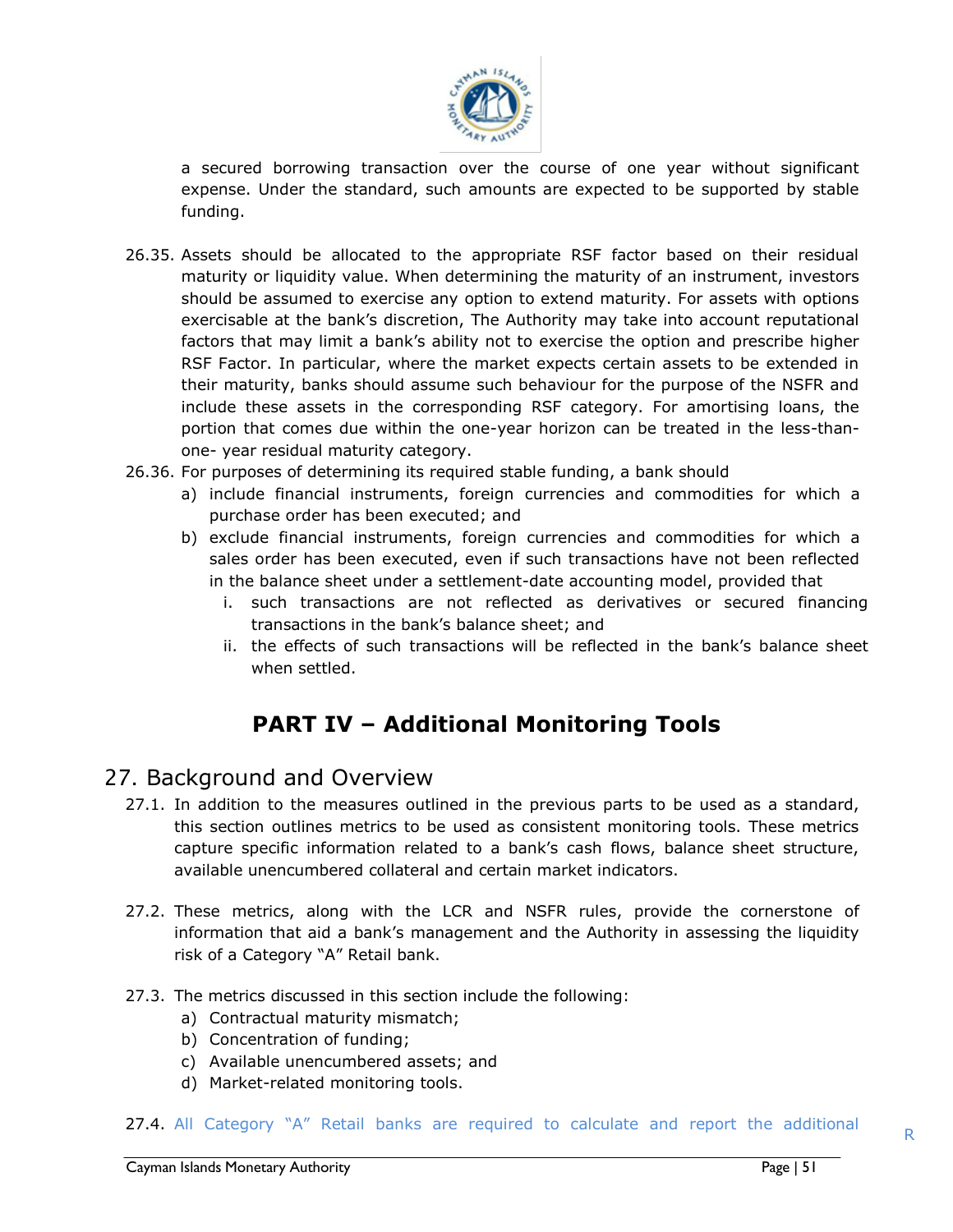

monitoring tools included in this Part of the Rules and Guidelines.

# 28. Contractual Maturity Mismatch

- <span id="page-51-0"></span>28.1. The contractual maturity mismatch profile identifies the gaps between the contractual inflows and outflows of liquidity for defined time bands. These maturity gaps indicate how much liquidity a bank would potentially need to raise in each of these time bands if all outflows occurred at the earliest possible date. This metric provides insight into the extent to which the bank relies on maturity transformation under its current contracts.
- 28.2. The contractual maturity mismatch is defined as the contractual cash and security inflows and outflows from all on- and off-balance sheet items, mapped to defined time bands based on their respective maturities.
- 28.3. A bank should report contractual cash and security flows in the relevant time bands based on their residual contractual maturity.
- 28.4. Instruments that have no specific maturity (non-defined or open maturity) should be reported separately, with details on the instruments, and with no assumptions applied as to when maturity occurs. Information on possible cash flows arising from derivatives such as interest rate swaps and options should also be included to the extent that their contractual maturities are relevant to the understanding of the cash flows.
- 28.5. Contractual cashflow assumptions
	- a) No rollover of existing liabilities is assumed to take place. For assets, the bank is assumed not to enter into any new contracts.
	- b) Contingent liability exposures that would require a change in the state of the world (such as contracts with triggers based on a change in prices of financial instruments or a downgrade in the bank's credit rating) need to be detailed, grouped by what would trigger the liability, with the respective exposures clearly identified.
	- c) A bank should record all securities flows.
	- d) A bank should report separately the customer collateral received that the bank is permitted to re-hypothecate as well as the amount of such collateral that is rehypothecated at each reporting date. This also will highlight instances when the bank is generating mismatches in the borrowing and lending of customer collateral.

### 29. Concentration of Funding

- 29.1. This metric intends to identify those sources of wholesale funding that are of such significance that withdrawal of this funding could trigger liquidity problems. The metric thus encourages the diversification of funding sources.
- <span id="page-51-1"></span>29.2. Concentration of funding is defined as:
	- a)  $A =$  Funding liabilities sourced from each significant counterparty as a % of total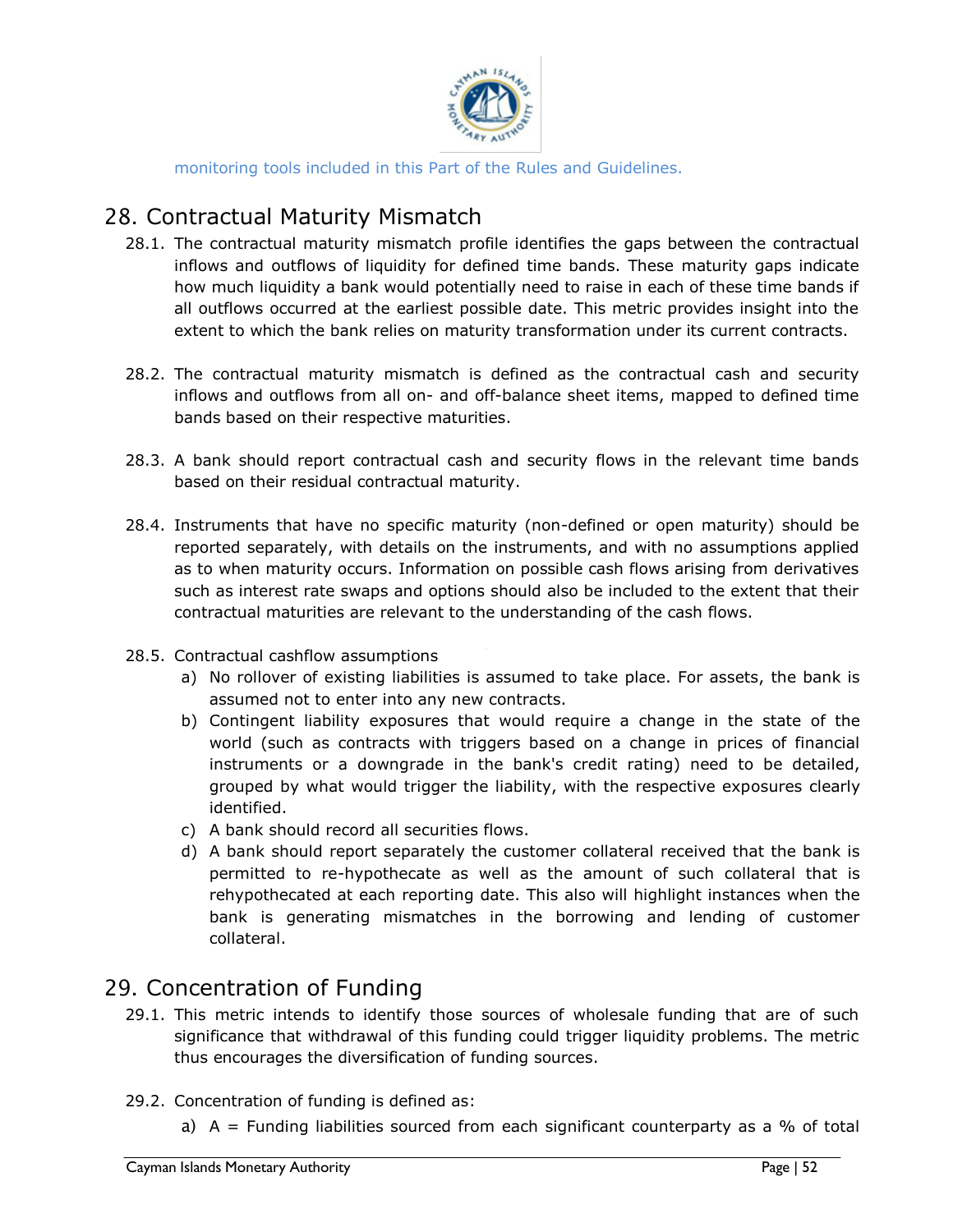

liabilities.

- b)  $B =$  Funding liabilities sourced from each significant product/instrument as a % of total liabilities.
- c)  $C =$  List of asset and liability amounts by significant currency.
- 29.3. The numerator for A and B is determined by examining funding concentrations by counterparty or type of instrument/product. Banks should monitor both the absolute percentage of the funding exposure, as well as significant increases in concentrations.
- 29.4. The numerator for counterparties is calculated by aggregating the total of all types of liabilities to a single counterparty or group of connected or affiliated counterparties, as well as all other direct borrowings, both secured and unsecured, which the bank can determine arise from the same counterparty<sup>4</sup> (such as for overnight commercial paper / certificate of deposit (CP/CD) funding).
- 29.5. A "significant counterparty" is defined as a single counterparty or group of connected or affiliated counterparties accounting in aggregate for more than 1% of the bank's total balance sheet.
- 29.6. A group of connected counterparties means two or more individual counterparties whose exposures constitute a single exposure because the counterparties have:
	- a) a group relationship; or
	- b) a business interdependency that is so close that it cannot be quickly unwound and in which financial problems of one counterparty is likely to cause repayment difficulties for another counterparty within the group.
- 29.7. Intra-group deposits and deposits from related parties should be identified specifically under this metric, regardless of whether the metric is being calculated at a legal entity or group level, due to the potential limitations to intra-group transactions in stressed conditions.
- 29.8. The numerator for type of instrument/product should be calculated for each individually significant funding instrument/product, as well as by calculating groups of similar types of instruments/products.
- 29.9. A "significant instrument/product" is defined as a single instrument/product or group of similar instruments/products that in aggregate amount to more than 1% of the bank's total balance sheet.
- 29.10. In order to capture the amount of structural currency mismatch in a bank's assets and liabilities, banks are required to provide a list of the amount of assets and liabilities in each significant currency.

 $\overline{a}$ 

<sup>4</sup> For some funding sources, such as debt issues that are transferable across counterparties (such as CP/CD funding dated longer than overnight, etc.), it is not always possible to identify the counterparty holding the debt.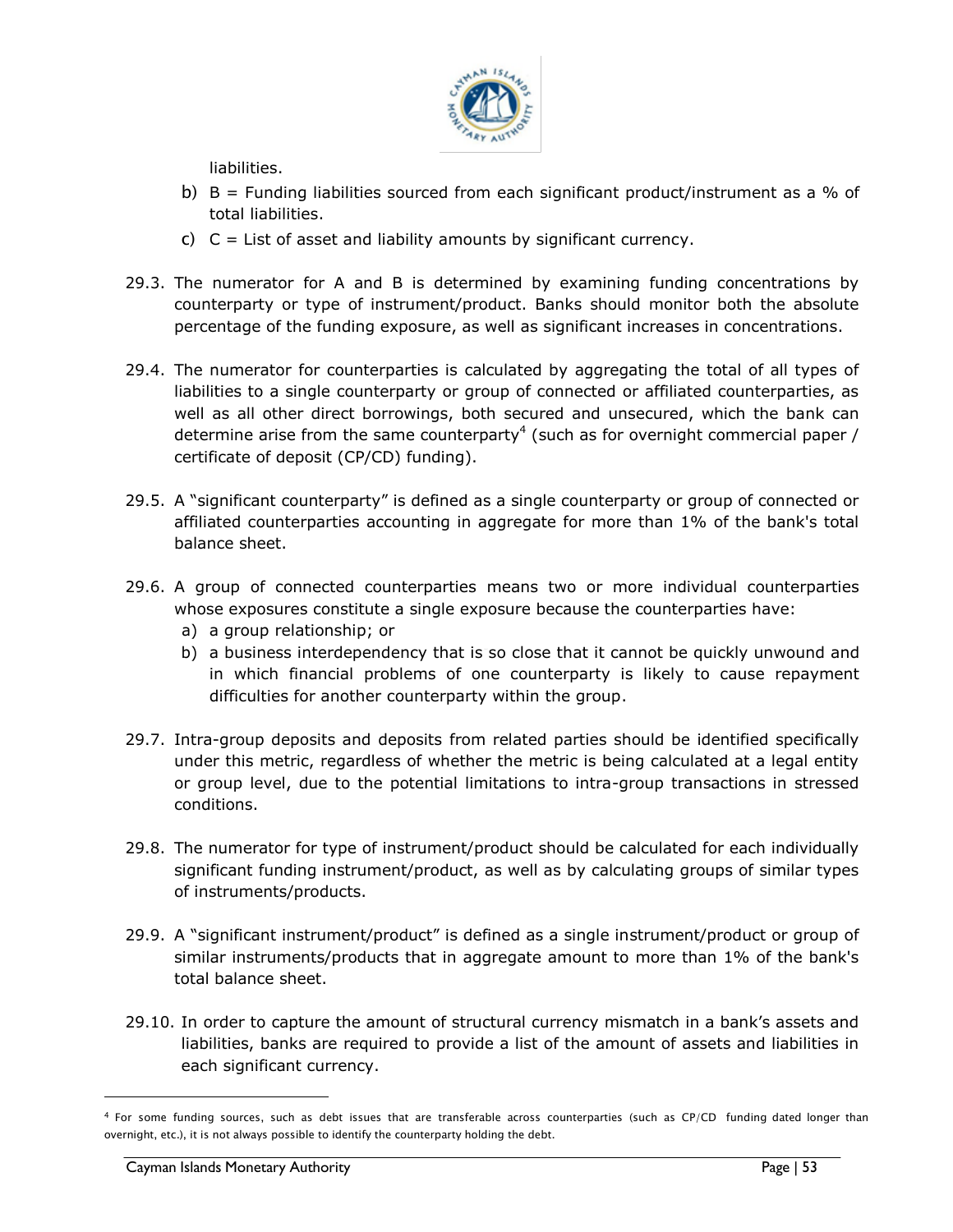

- 29.11. A currency is considered "significant" if the aggregate liabilities denominated in that currency amount to 5% or more of the bank's total liabilities.
- 29.12. The above metrics should be reported separately for the time horizons of less than one month, 1-3 months, 3-6 months, 6-12 months, and for longer than 12 months.

# 30. Available Unencumbered Assets

- <span id="page-53-0"></span>30.1. This metric provides the Authority with data on the quantity and key characteristics, including currency denomination and location, of banks' available unencumbered assets. These assets have the potential to be used as collateral to raise additional HQLA or secured funding in secondary markets or are eligible at central banks and as such may potentially be additional sources of liquidity for the bank.
- 30.2. The metric is defined as all available unencumbered assets that are marketable as collateral in secondary markets, and available unencumbered assets that are eligible for central bank's standing facilities.
- 30.3. A bank is to report the amount, type and location of available unencumbered assets that could serve as collateral for secured borrowing in secondary markets at prearranged or current haircuts at reasonable costs.
- unencumbered assets that are eligible for secured financing with relevant central banks 30.4. Likewise, a bank should report the amount, type and location of available at prearranged (if available) or current haircuts at reasonable costs, for standing facilities only (i.e. excluding emergency assistance arrangements). This would include collateral that has already been accepted at the central bank but remains unused. For assets to be counted in this metric, the bank must have already put in place the operational procedures that would be needed to monetise the collateral.
- 30.5. A bank should report separately the customer collateral received that the bank is permitted to deliver or re-pledge, as well as the part of such collateral that it is delivering or re-pledging at each reporting date.
- 30.6. In addition to providing the total amounts available, a bank should report these items categorised by significant currency. A currency is considered "significant" if the aggregate stock of available unencumbered collateral denominated in that currency amounts to 5% or more of the associated total amount of available unencumbered collateral (for secondary markets or central banks).
- 30.7. In addition, a bank must report the estimated haircut that the secondary market or relevant central bank would require for each asset. In the case of the latter, a bank would be expected to reference, under business as usual, the haircut required by the central bank that it would normally access (which likely involves matching funding currency.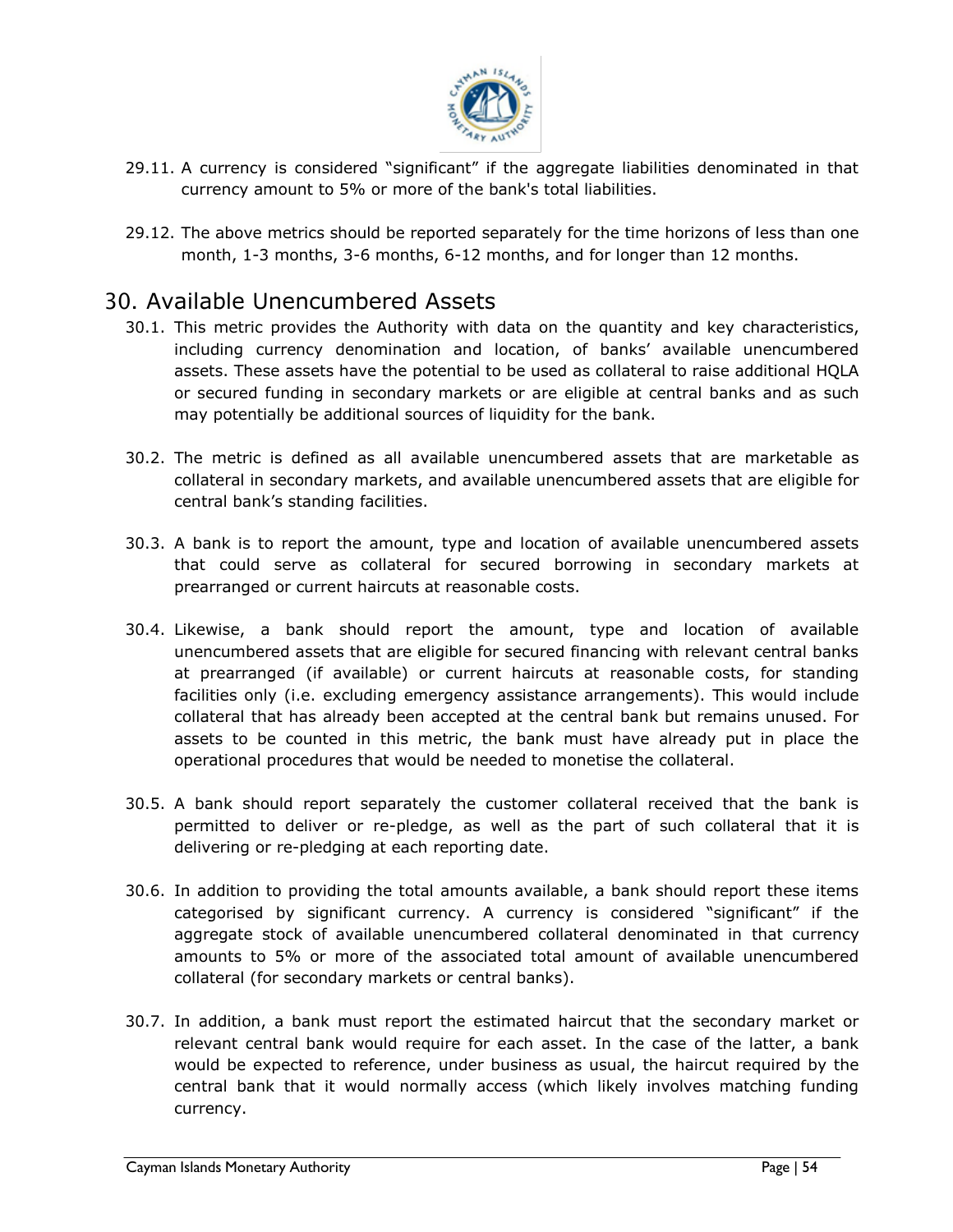

30.8. As a second step after reporting the relevant haircuts, a bank should report the expected monetised value of the collateral (rather than the notional amount) and where the assets are actually held, in terms of the location of the assets and what business lines have access to those assets.

# 31. Market-related Monitoring Tools

- 31.1. High frequency market-wide data with little or no time lag can be used as early warning indicators in monitoring potential liquidity difficulties at banks.
- <span id="page-54-0"></span>31.2. While there are many types of data available in the market, banks can monitor data at the following levels to focus on potential liquidity difficulties:
	- a) Market-wide information;
	- b) Information on the financial sector; and
	- c) Bank-specific information.
- 31.3. Valuable market information to monitor includes, but is not limited to, equity prices (i.e. overall stock markets and sub-indices in various jurisdictions relevant to the activities of the supervised banks), debt markets (money markets, medium-term notes, long term debt, derivatives, government bond markets, credit default spread indices, etc.); foreign exchange markets, commodities markets, and indices related to specific products, such as for certain securitised products.
- 31.4. Banks should track whether the financial sector, as a whole, is mirroring broader market movements or is experiencing difficulties. Information to be monitored includes equity and debt market information for the financial sector broadly and for specific subsets of the financial sector, including indices.
- 31.5. Banks should monitor whether the market is losing confidence in an institution or has identified risks at an institution. It is useful to collect information on equity prices, CDS spreads, money-market trading prices, the situation of roll-overs and prices for various lengths of funding, the price/yield of bank debenture or subordinated debt in the secondary market.

# **Part V – Minimum Liquidity Ratio**

# <span id="page-54-1"></span>32. Introduction

<span id="page-54-2"></span>32.1. Parts II and III of these Rules and Guidelines specify the minimum requirements for the LCR and NSFR, respectively. The Authority has determined that the LCR and NSFR are more applicable for Category "A" Retail banks. In order to ensure all banks in the Cayman Islands use a regulatory measurement for liquidity risk, the Authority developed the Minimum Liquidity Ratio (MLR) for all Category "A" Non-Retail and Category "B" banks.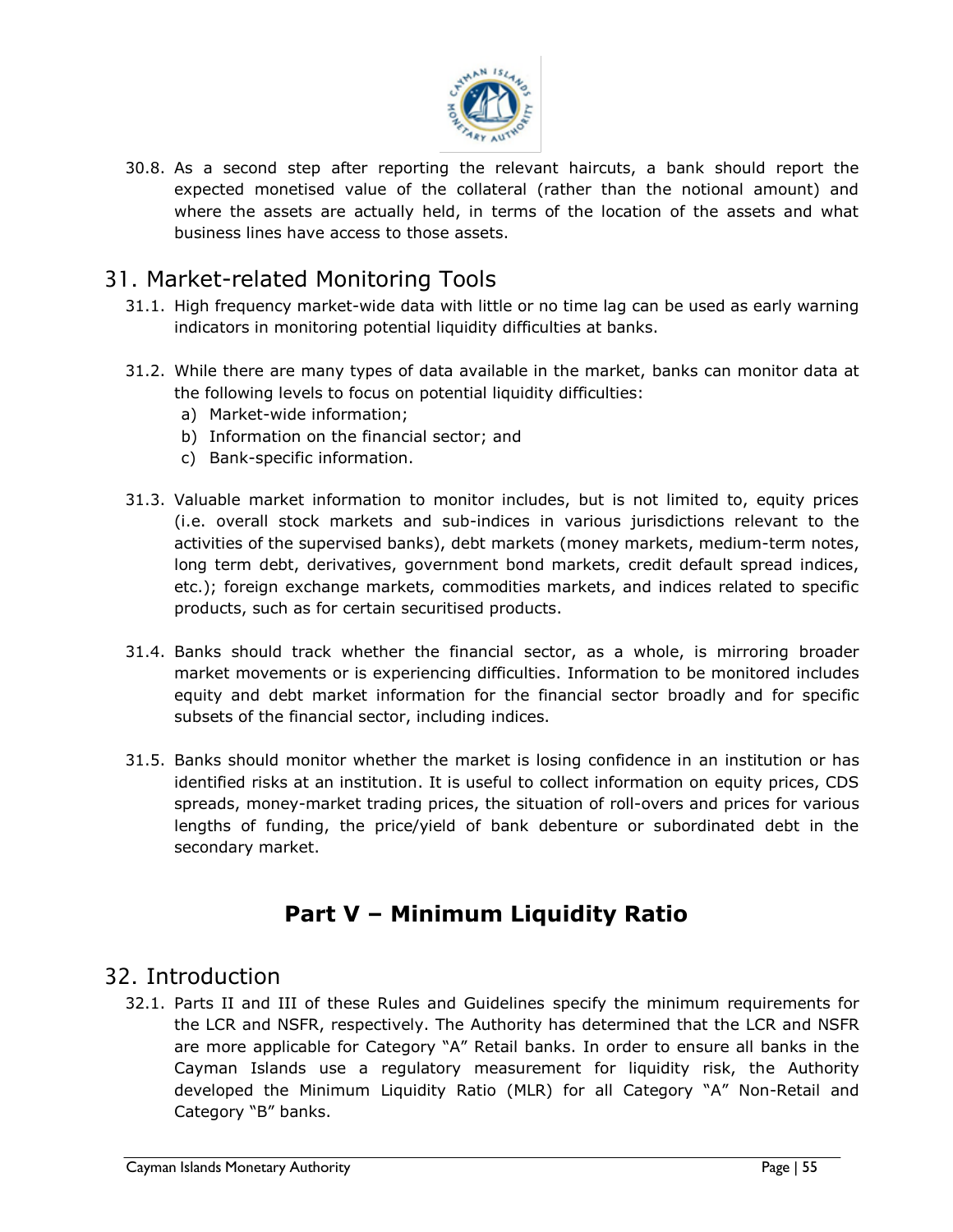

- <span id="page-55-0"></span>32.2. The requirements of the MLR include a refined definition of liquid assets. The MLR differs from the requirements of the LCR as it does not have a tier structure for these liquid assets. The MLR requirements also define a bank's liability items that qualify for the minimum MLR ratio.
- 32.3. All Category "A" Non-Retail banks and Category "B" banks are required to meet the minimum requirements of the MLR as stipulated in this Part of the Rules and Guidelines.

#### 33. Calculation of Minimum MLR Requirements

33.1. All Category "A" Non-Retail banks and Category "B" banks shall hold at all times, Liquid Assets, as defined in section 34, denominated in any currency, amounting to no less than 15% of the value of its Qualifying Liabilities, as defined in section 35, denominated in all currencies.

### 34. Liquid Assets

- <span id="page-55-1"></span>34.1. This section describes the assets that meet the characteristics and operational requirements for inclusion in a bank's liquid assets. When computing the minimum amount of liquid assets to be held by it, a bank shall use the marked-to-market value of those liquid assets. Each liquid asset shall be free from any prior encumbrances.
	- a) currency notes and coins;
	- b) withdrawable central bank reserves;
	- c) deposit balances with and Certificates of Deposit (CDs) issued by the bank's Group Bank – Parent, Branch, Subsidiary or Affiliate. However, in order for these exposures to be considered as a liquid asset for the calculation of the MLR, a bank must have an explicit agreement with its Group Bank stating that the assets will be available should the bank encounter a liquidity issue. Any such explicit agreement is required to be approved by the Authority;
	- d) any debt securities representing claims on or guaranteed by sovereigns, central banks, PSEs, or MDBs, which is assigned a 0% or 20% risk weight under the Authority's credit risk requirements in its Rules, Conditions and Guidelines on Minimum Capital Requirements (Pillar I), and includes any such debt securities held under a reverse repurchase agreement;
	- e) any corporate debt security (including commercial paper) and covered bonds, which satisfy the following conditions:
		- i. in the case of a corporate debt security: it is not issued by a financial institution or any of its affiliated entities;
		- ii. in the case of a covered bond: it is not issued by the bank itself or any of its affiliated entities; and
		- iii. it is assigned a 20% risk weight under the Authority's credit risk requirements in its Rules, Conditions and Guidelines on Minimum Capital Requirements (Pillar I).

R